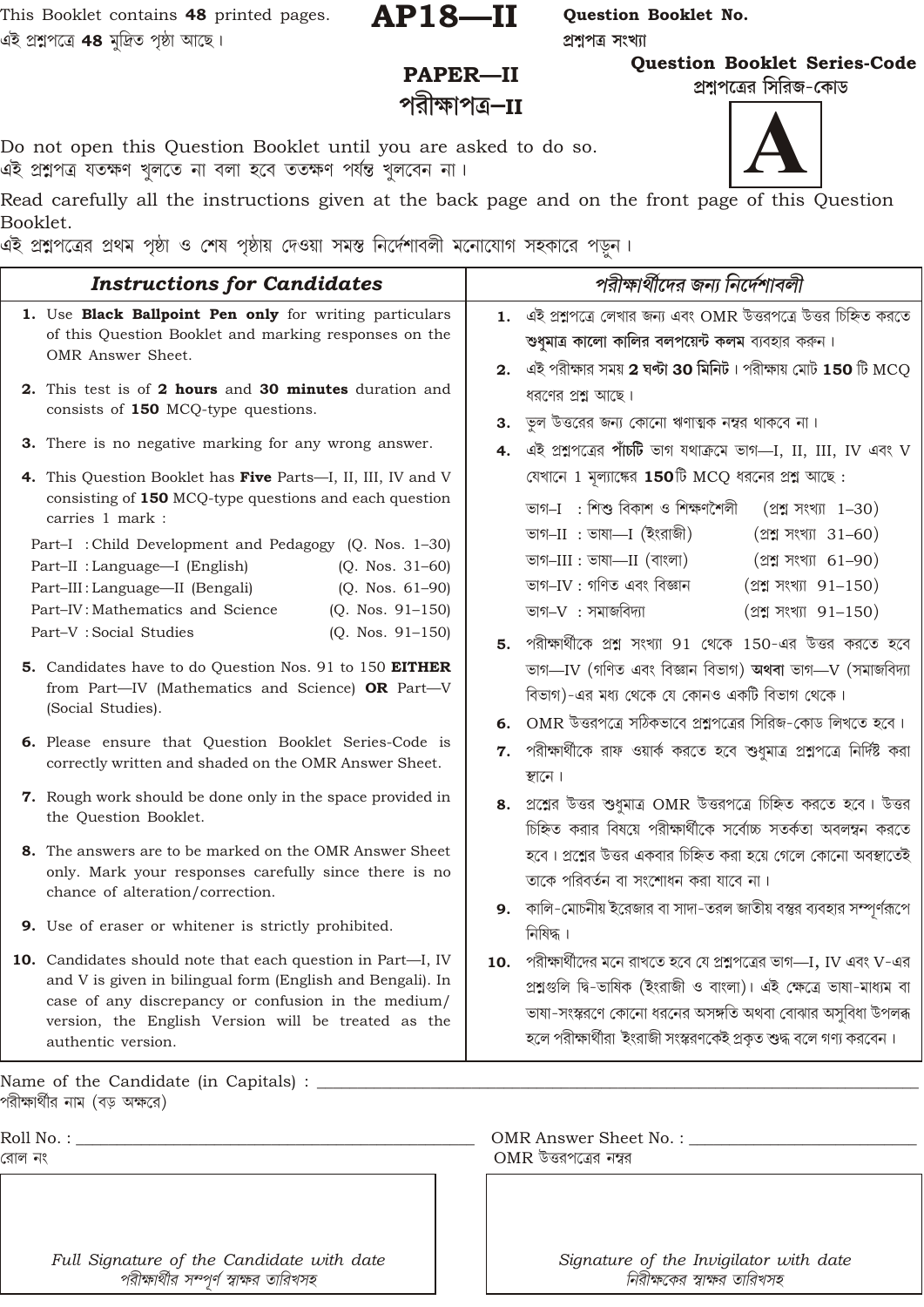# $PART-I /$   $\triangledown$   $\blacksquare$ CHILD DEVELOPMENT AND PEDAGOGY / শিশু বিকাশ ও শিক্ষণশৈলী

by selecting the correct option.

- 1. Thinking is  $a$ /an
	- (A) cognitive process
	- (B) psychomotor process
	- (C) instinctive behaviour
	- (D) None of the above
- 2. According to Piaget, \_\_\_ stage is related to abstract and logical thinking.
	- (A) sensory-motor
	- (B) pre-operational
	- (C) formal operational
	- (D) None of the above
- **3.** Gifted students are
	- (A) convergent thinker
	- (B) divergent thinker
	- (C) extrovert
	- (D) None of the above

Directions : Answer the following questions | *নির্দেশিকা* : *সঠিক উত্তর* নির্বাচন করে নীচের প্রশ্নগুলির উত্তর দাও।

- $\mathbf 1.$  চিন্তন হল একটি
	- (A) জ্ঞানমূলক প্রক্রিয়া
	- (B) মনোসঞ্চালনমূলক প্ৰক্ৰিয়া
	- (C) প্রবৃত্তিমূলক আচরণ
	- (D) উপরের কোনর্টিই নয়
- 2. পিয়াঁজের মতে <u>.....</u> স্তর বিমৃর্ত এবং যুক্তিসম্মত চিন্তনের সঙ্গে সম্পর্কিত।
	- (A) সংবেদন ও সঞ্চালনমূলক
	- (B) প্রাক্-সক্রিয়তার
	- (C) নিয়মতান্ত্রিক সক্রিয়তার
	- (D) উপরের কোনর্টিই নয়
- 3. উন্নত বৃদ্ধিসম্পন্ন ছাত্ৰ/ছাত্ৰীরা হল
	- (A) অভিসারী/এককেন্দ্রাভিমুখী চিন্তাশীল ব্যক্তি
	- (B) কেন্দ্রাপসারী চিন্তাশীল ব্যক্তি
	- (C) বহিমৰী
	- (D) উপরের কোনর্টিই নয়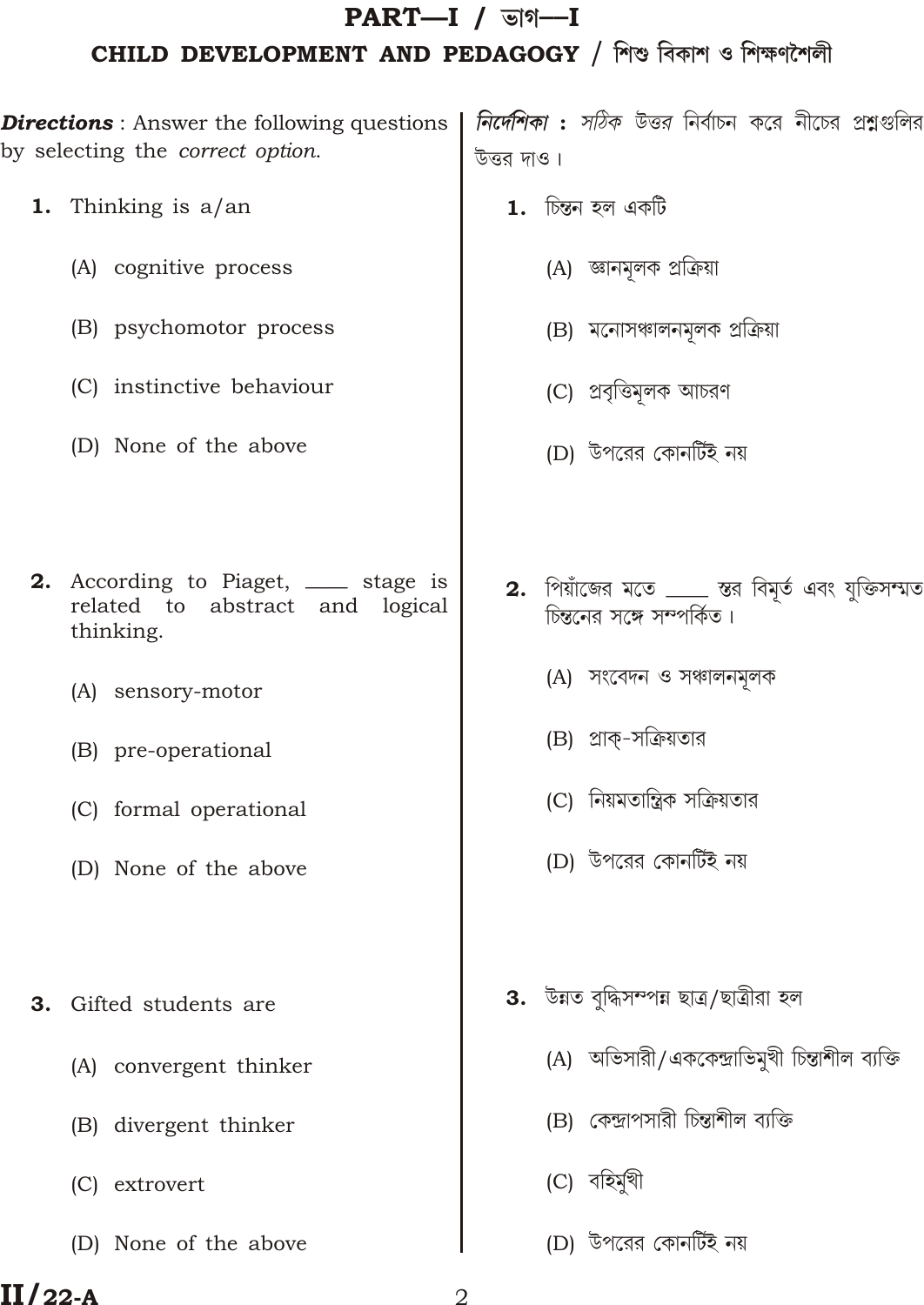- (A) infancy
- (B) childhood
- (C) adolescence
- (D) None of the above
- 5. Human development is
	- (A) quantitative
	- (B) qualitative
	- $(C)$  Both  $(A)$  and  $(B)$
	- (D) None of the above
- 6. Personality is the outcome of
	- (A) only heredity
	- (B) upbringing and education
	- (C) interaction between heredity and environment
	- (D) None of the above
- 7. According Vygotsky, to child development is
	- (A) a product of social interaction
	- (B) a product of formal interaction
	- (C) a product of assimilation and accommodation
	- (D) None of the above
- First Intelligence Test was developed 8. by
	- (A) Charles Edward Spearman
	- (B) Alfred Binet
	- (C) Robert Sternberg
	- (D) None of them
- 4. লজ্জা এবং গর্বের অনুভূতি প্রকাশিত হয় কোন স্তরে?
	- $(A)$  শৈশব
	- $(B)$  বাল্যকাল
	- (C) কৈশোরকাল
	- (D) উপরের কোনর্টিই নয়
- $5.$  মানবজীবনের বিকাশ হল
	- (A) পরিমাণগত
	- $(B)$  গুণগত
	- (C)  $(A)$  এবং  $(B)$  দুটোই
	- (D) উপরের কোনর্টিই নয়
- **6.** ব্যক্তিসত্তা হল
	- (A) শুধমাত্র বংশগতির পরিণাম
	- (B) লালন-পালন এবং শিক্ষার পরিণাম
	- (C) বংশগতি এবং পরিবেশের পারস্পরিক ক্রিয়ার পরিণাম
	- (D) উপরের কোনর্টিই নয়
- $7.$  ভাইগট্স্কির মতে শিশুর বিকাশ হল
	- (A) সামাজিক পারস্পরিক ক্রিয়ার ফল
	- (B) নিয়মতান্ত্রিক পারস্পরিক ক্রিয়ার ফল
	- (C) আত্মীকরণ ও সহযোজনের ফল
	- (D) উপরের কোনর্টিই নয়
- 8. প্রথম বৃদ্ধির অভীক্ষা উদ্ভাবন করেন
	- (A) চাৰ্লস এডওয়ার্ড স্পিয়ারম্যান
	- (B) আলফ্ৰেড বিঁনে
	- $(C)$  রবার্ট স্টার্নবার্গ
	- (D) এঁদের কেউই নন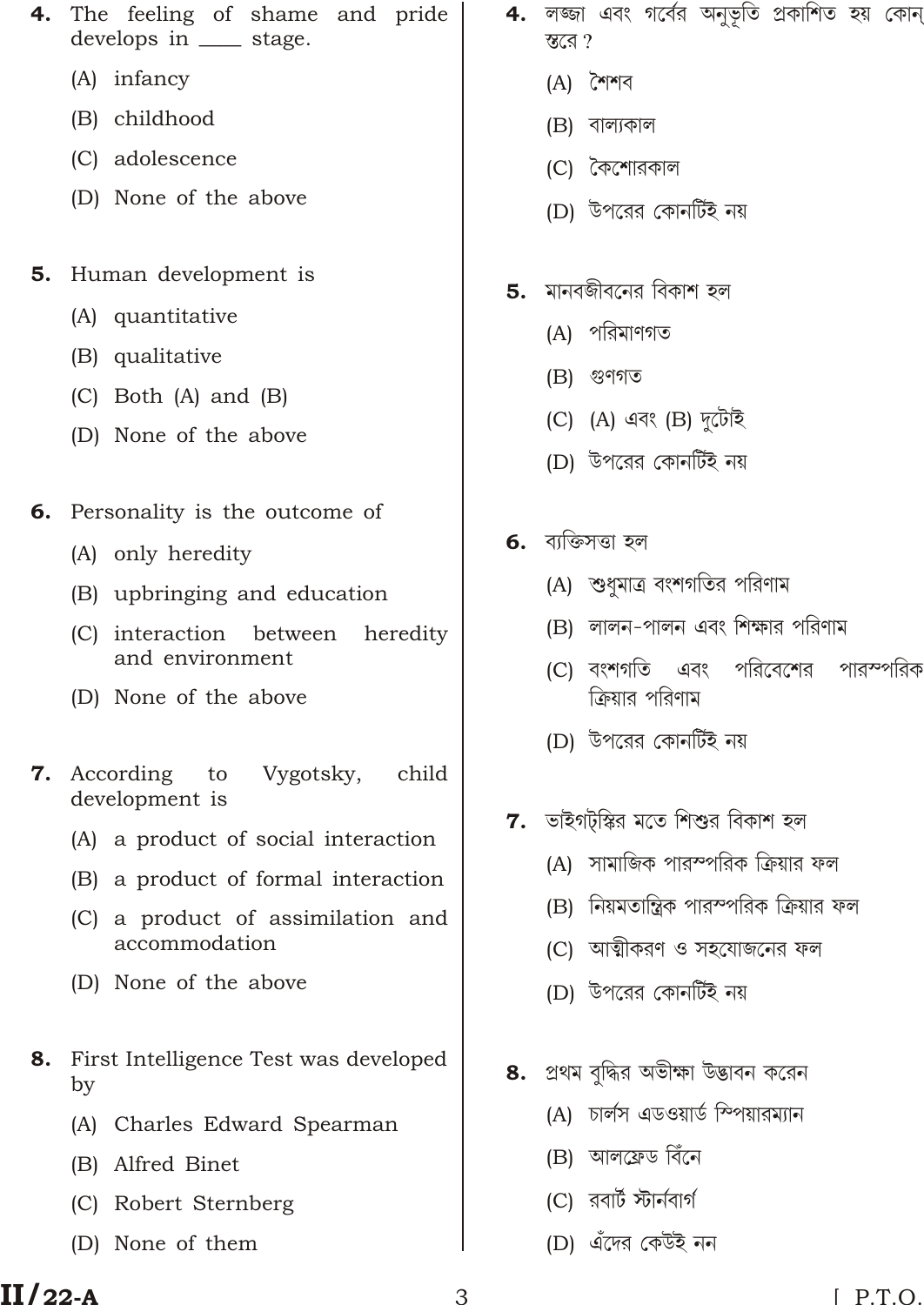| 9.  | A student's chronological age is<br>12 years and mental age is 14 years.<br>His/Her IQ will be | 9.  | একটি ছাত্র/ছাত্রীর সাধারণ বয়স হল 12 বছর<br>এবং মানসিক বয়স হল 14 বছর। তার IQ হবে |
|-----|------------------------------------------------------------------------------------------------|-----|-----------------------------------------------------------------------------------|
|     | 116.66<br>(A)                                                                                  |     | $(A)$ 116.66                                                                      |
|     | (B)<br>115.66                                                                                  |     | $(B)$ 115.66                                                                      |
|     | (C)<br>120.83                                                                                  |     | $(C)$ 120.83                                                                      |
|     | (D) None of the above                                                                          |     | (D) উপরের কোনর্টিই নয়                                                            |
| 10. | Dyslexia means                                                                                 |     | $\bf 10.$ ডিসলেক্সিয়া বলতে বোঝায়                                                |
|     |                                                                                                |     | (A) মানসিক বিশৃঙ্খলতা                                                             |
|     | (A) mental disorder                                                                            |     | (B) পঠনগত বিশৃঙ্খলতা                                                              |
|     | (B) reading disorder                                                                           |     | (C) অঙ্কশাস্ত্র-সম্বন্ধীয় বিশৃঙ্খলতা                                             |
|     | (C) mathematical disorder<br>(D) None of the above                                             |     | (D) উপরের কোনর্টিই নয়                                                            |
| 11. | Classical conditioning theory was<br>advocated by                                              |     | 11. Classical conditioning তত্ত্বটি উদ্ভাবন<br>করেন                               |
|     | (A) Skinner                                                                                    |     | (A) স্কিনার                                                                       |
|     | (B) Watson                                                                                     |     | (B) ওয়াট্সন                                                                      |
|     | (C) Pavlov                                                                                     |     | (C) প্যাভ্লভ                                                                      |
|     | (D) None of them                                                                               |     | (D) এঁদের কেউই নন                                                                 |
|     |                                                                                                |     |                                                                                   |
| 12. | The students with learning disability                                                          |     | 12.  শিখন অক্ষমতাযুক্ত ছাত্ৰ/ছাত্ৰীরা                                             |
|     | (A) cannot learn anything                                                                      |     | (A) কোন কিছু শিখতে পারে না                                                        |
|     | struggle with some aspect of<br>(B)<br>learning                                                |     | (B)  শিখনের কিছু বিষয় নিয়ে যন্ত্রণা ভোগ করে                                     |
|     | (C) are very active but have a low IQ                                                          |     | (C) খুব সক্ৰিয় হয় কিন্তু তাদের IQ কম হয়                                        |
|     | (D) None of the above                                                                          |     | (D) উপরের কোনর্টিই নয়                                                            |
| 13. | In the process of thinking                                                                     | 13. | চিন্তন প্ৰক্ৰিয়ায়                                                               |
|     | imagination is involved<br>(A)                                                                 |     | (A) কল্পনা অন্তর্ভুক্ত রয়েছে                                                     |
|     | images are involved<br>(B)                                                                     |     | (B) ভাবমূর্তি বা কল্প অন্তর্ভুক্ত রয়েছে                                          |
|     | Both (A) and (B) are involved<br>(C)                                                           |     | (C) (A) এবং (B) উভয়ই অন্তর্ভুক্ত রয়েছে                                          |
|     | None of the above<br>(D)                                                                       |     | (D) উপরের কোনর্টিই নয়                                                            |

 $\overline{4}$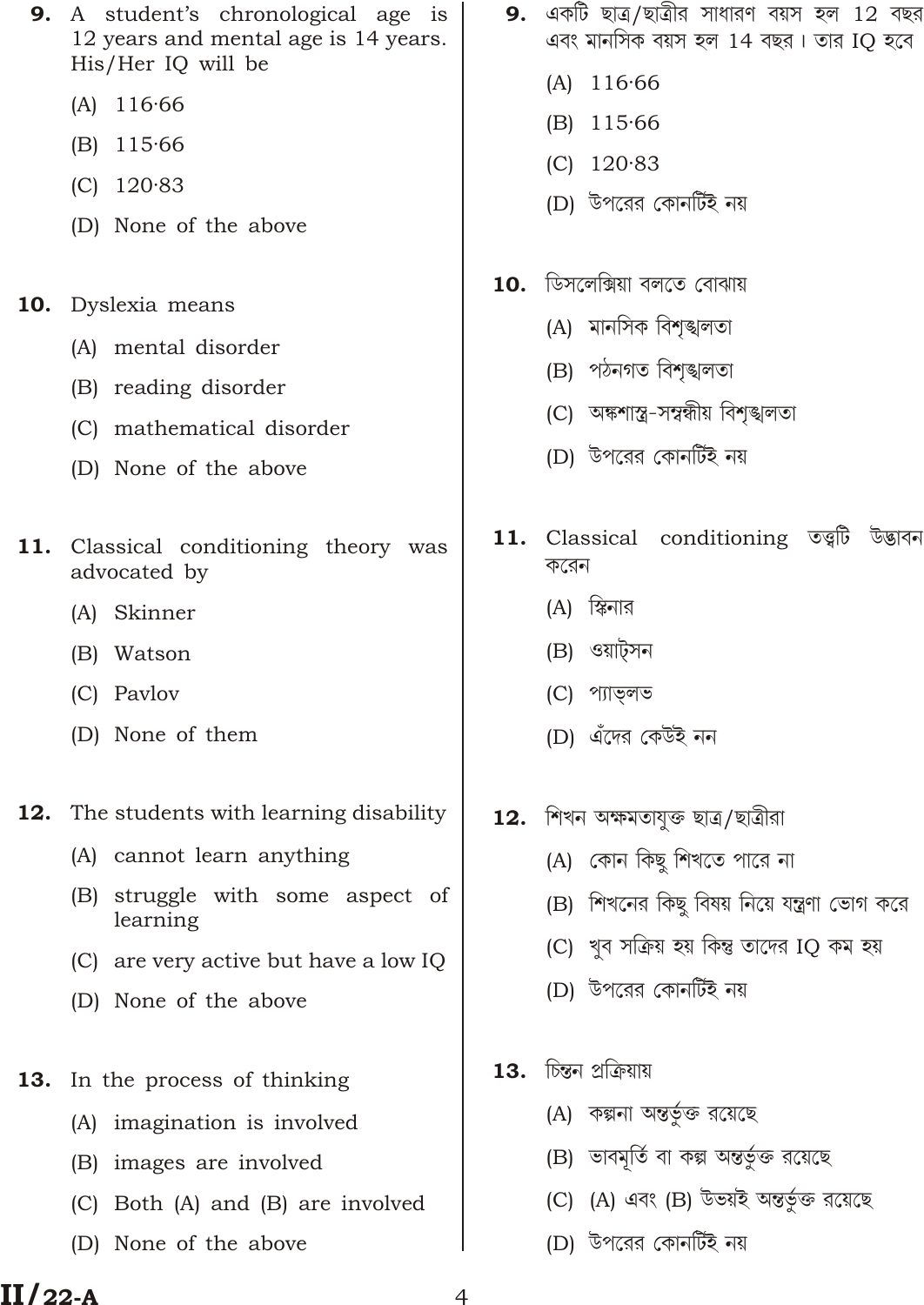- **14.** In order to maintain gender equality in the classroom, a teacher should
	- (A) provide the same opportunity to both the boys and girls
	- (B) discourage the girls to take part in cocurricular activities
	- (C) provide analytical work to the girls
	- (D) None of the above
- **15.** Individual difference means
	- (A) differences in the physique of two individuals
	- (B) any two individuals are equal in respect of physique and mental ability
	- (C) each individual is different from the other in respect to physical structure, mental ability and emotional state
	- (D) None of the above
- **16.** The laws of learning are given by
	- (A) Skinner
	- (B) Paylov
	- (C) Thorndike
	- (D) None of them
- **14. গ্রে**ণীকক্ষে লিঙ্গ-সমতা বজায় রাখার জন্য একজন শিক্ষকের উচিত
	- (A) ছেলে এবং মেয়ে উভয়কে একই রকম সুযোগ-সুবিধা দেওয়া
	- কাৰ্যাবলীতে সহপাঠ্যক্ৰমিক (B) মেয়েদের অংশগ্ৰহণে নিরুৎসাহিত করা
	- (C) মেয়েদের বিশ্লেষণমূলক কাজ দেওয়া
	- (D) উপরের কোনর্টিই নয়
- **15.** ব্যক্তি-স্বাতন্ত্ৰ্য বলতে বোঝায়
	- (A) দুজন মানুষের শারীরিক গঠনের মধ্যে পার্থক্য
	- (B) শারীরিক গঠন এবং মানসিক ক্ষমতার দিক থেকে যে কোনো দুজন মানুষ সমান
	- (C) প্ৰতিটি মানুষ শারীরিক গঠন, মানসিক ক্ষমতা এবং প্রাক্ষোভিক অবস্থার দিক থেকে অন্যদের থেকে ভিন্ন
	- (D) উপরের কোনর্টিই নয়
- $16.$  শিখনের সূত্রাবলী দিয়েছেন
	- (A) স্কিনার
	- (B) প্যাভলভ
	- (C) থৰ্নডাইক
	- (D) এঁদের কেউই নন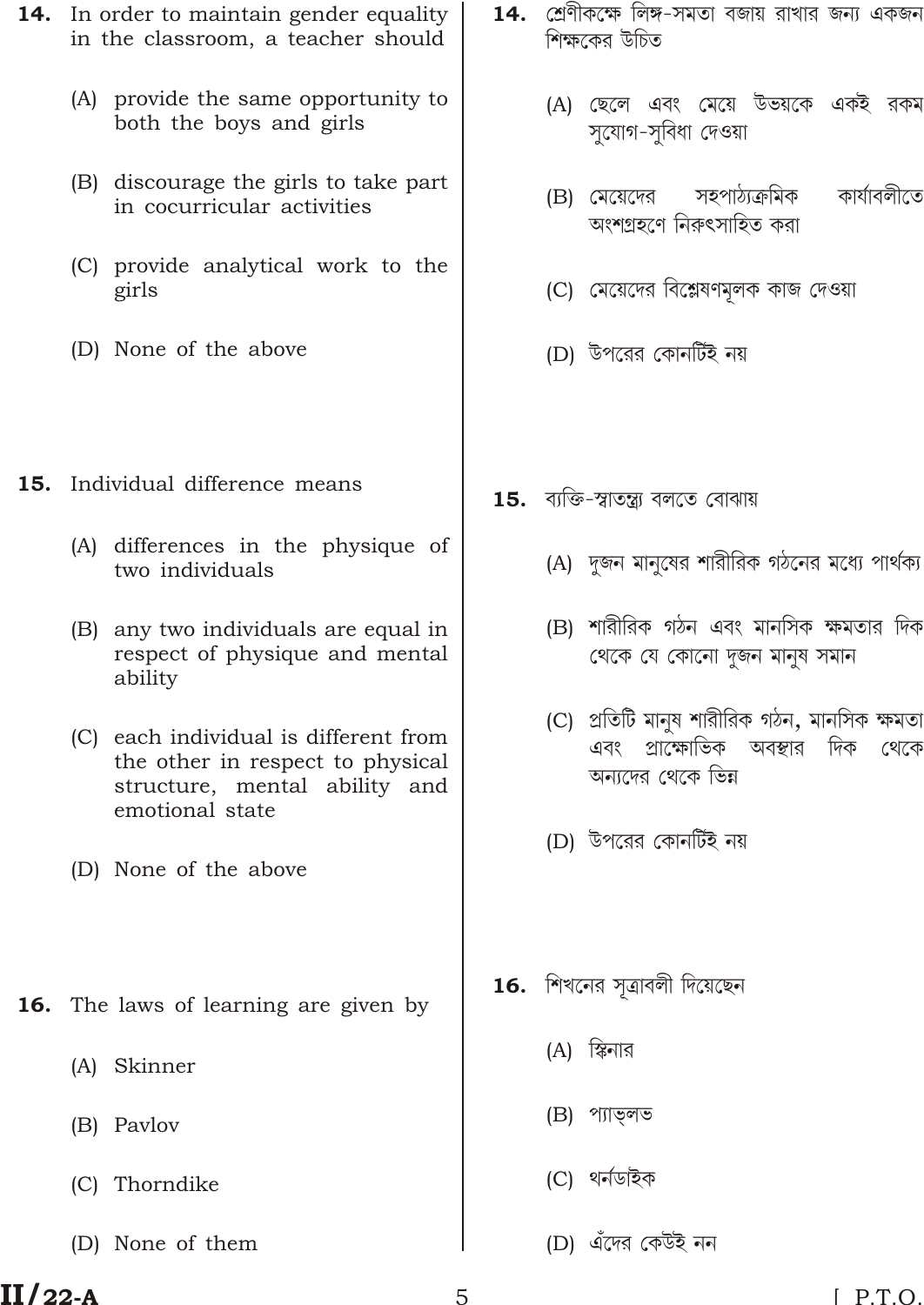|     | 17. If the students of disadvantaged<br>group are taught along with normal<br>students, then it will be called | 17. | যদি অনগ্রসর দলের ছাত্র/ছাত্রীদের স্বাভাবিক<br>ছাত্র/ছাত্রীদের সঙ্গে পড়ানো হয়, তবে তাকে বলা<br>হবে |
|-----|----------------------------------------------------------------------------------------------------------------|-----|-----------------------------------------------------------------------------------------------------|
|     | (A) special education                                                                                          |     | (A) বিশেষ শিক্ষা                                                                                    |
|     | (B) inclusive education                                                                                        |     | (B) অন্তর্ভুক্তিকরণের শিক্ষা                                                                        |
|     | (C) integrated education                                                                                       |     | (C) সমন্বয়নের শিক্ষা                                                                               |
|     | (D) None of the above                                                                                          |     | (D) উপরের কোনর্টিই নয়                                                                              |
|     |                                                                                                                |     |                                                                                                     |
|     |                                                                                                                |     |                                                                                                     |
| 18. | Many bad habits of the students can<br>be removed by                                                           |     | 18. ছাত্র/ছাত্রীদের বহু কু-অভ্যাস দূর করা যেতে<br>পারে $\_\_\_\$ দ্বারা।                            |
|     | (A) positive conditioning                                                                                      |     | (A) ধনাত্মক অনুবৰ্তন                                                                                |
|     | (B) classical conditioning                                                                                     |     | (B) প্রাচীন অনুবর্তন                                                                                |
|     | (C) negative conditioning                                                                                      |     | (C) ঋণাত্মক অনুবৰ্তন                                                                                |
|     | (D) None of the above                                                                                          |     | (D) উপরের কোনর্টিই নয়                                                                              |
|     |                                                                                                                |     |                                                                                                     |
| 19. | Pavlov was a                                                                                                   | 19. | প্যাভ্লভ ছিলেন একজন                                                                                 |
|     |                                                                                                                |     |                                                                                                     |
|     | (A) physiologist                                                                                               |     | (A) শারীরবিদ্                                                                                       |
|     | (B) psychologist                                                                                               |     | (B) মনোবিদ্                                                                                         |
|     | (C) neurologist                                                                                                |     | (C) স্নায়ুতত্ত্ববিদ্                                                                               |
|     | (D) None of the above                                                                                          |     | (D) উপরের কোনর্টিই নয়                                                                              |

6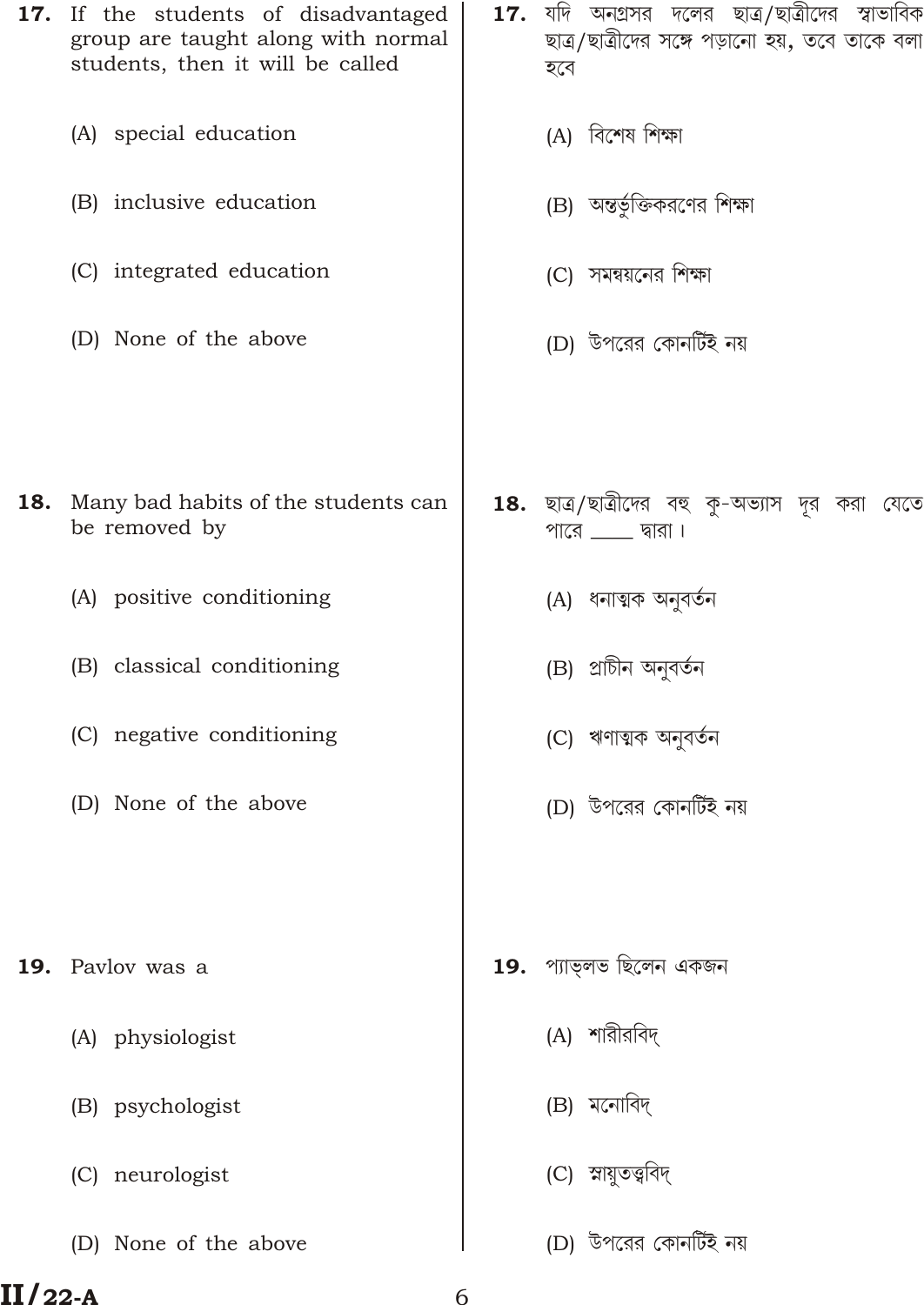- 20. Amount of learning mainly depends upon
	- (A) meaningfulness of the learning materials
	- (B) motivation of the students
	- (C) repetition of the learning materials
	- (D) None of the above
- The self-actualization theory 21. of motivation was advocated by
	- (A) Maslow
	- (B) Kohlberg
	- (C) Watson
	- (D) None of them
- 22. For emotional development of a child, which of the following is necessary to maintain in the classroom?
	- (A) Democratic environment
	- (B) Controlled environment
	- (C) Authoritarian environment
	- (D) None of the above
- teacher can  $23.$ A develop social responsibility among the students by
	- (A) telling them about great personalities
	- (B) following irregular and indisciplined life
	- (C) behaving ideally in front of the students
	- (D) None of the above
- $20.$  শিখনের পরিমাণ মূলত নির্ভর করে
	- (A) শিখন সামগ্ৰীর অর্থপর্ণতার উপর
	- (B) ছাত্র/ছাত্রীদের প্রেষণার উপর
	- (C) শিখন সামগ্রীর পুনরাবৃত্তির উপর
	- (D) উপরের কোনর্টিই নয়
- 21. গ্রেষণার 'self-actualization' তত্ত্বটি উদ্ভাবন করেন
	- (A) মাসলো
	- (B) কোহলবাৰ্গ
	- (C) ওয়াট্সন
	- (D) এঁদের কেউই নন
- একটি শিশুর প্রাক্ষোভিক বিকাশের জন্য একটি  $22.$ শ্রেণীকক্ষে নিম্নোক্ত কোনটি বজায় রাখা প্রয়োজন ?
	- (A) গণতান্ত্রিক পরিবেশ
	- (B) নিয়ন্ত্রিত পরিবেশ
	- (C) একনায়কতান্ত্রিক পরিবেশ
	- (D) উপরের কোনর্টিই নয়
- একজন শিক্ষক ছাত্ৰ/ছাত্ৰীদের মধ্যে সামাজিক 23. দায়িত্ববোধ জাগাতে পারেন
	- (A) তাদেরকে মহান ব্যক্তিসত্তাদের সম্পর্কে বলে
	- (B) অনিয়মিত এবং বিশঙ্খল জীবন অনসরণ করে
	- আদর্শগতভাবে (C) ছাত্ৰ/ছাত্ৰীদের সামনে আচরণ করে
	- (D) উপরের কোনর্টিই নয়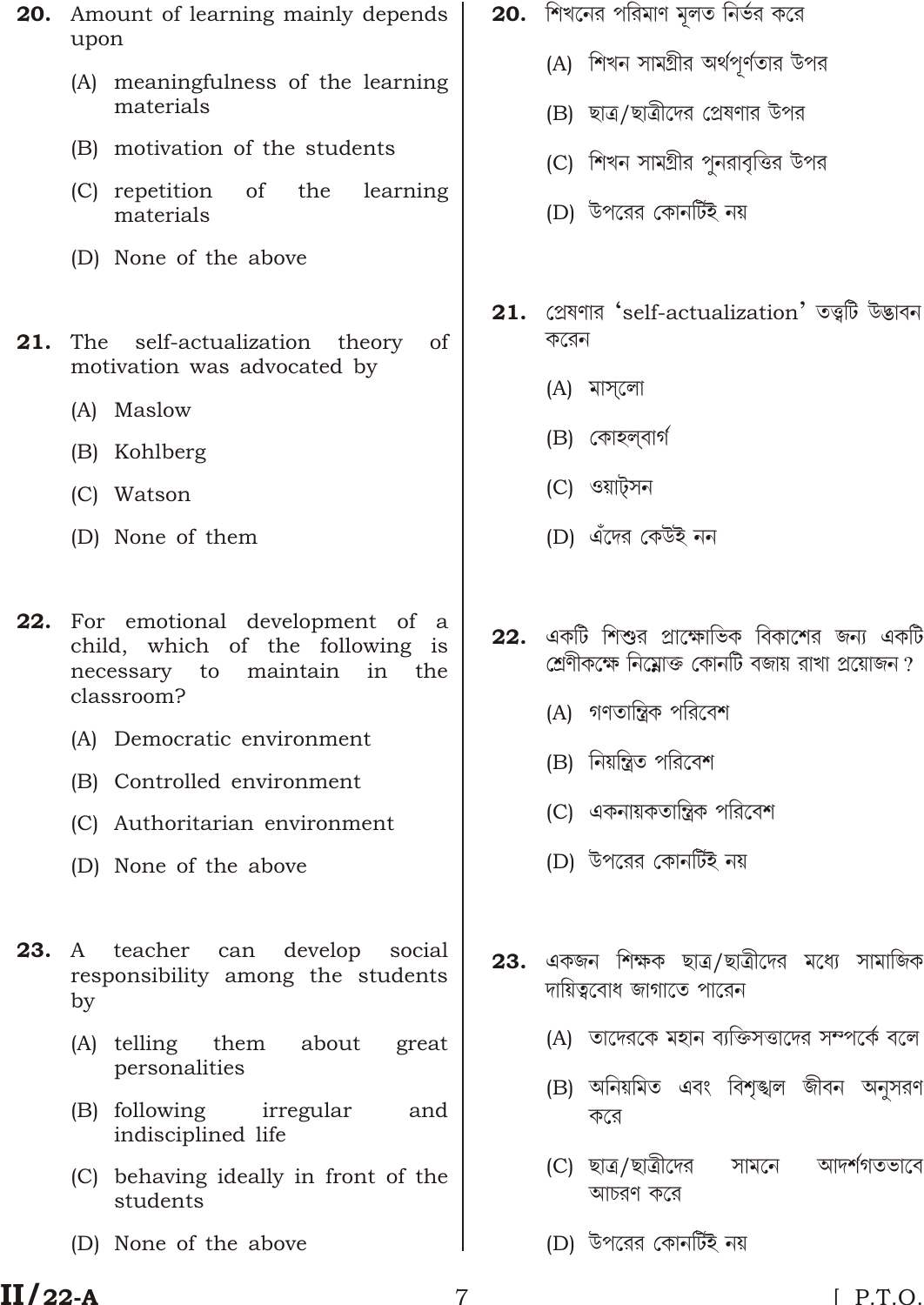| 24. | Thought, attention and ___ are the<br>components of cognition.          | 24. | চি <b>ন্তন, ম</b> নোযোগ এবং ____ হল জ্ঞানশক্তির<br>উপাদান।    |
|-----|-------------------------------------------------------------------------|-----|---------------------------------------------------------------|
|     | (A) feeling                                                             |     | (A) অনুভূতি                                                   |
|     | (B) perception                                                          |     | (B) প্ৰত্যক্ষণ                                                |
|     | (C) interest                                                            |     | (C) আগ্ৰহ                                                     |
|     | (D) None of the above                                                   |     | (D) উপরের কোনর্টিই নয়                                        |
|     |                                                                         |     |                                                               |
|     | 25. Achievement motives indicate                                        |     | <b>25.</b> পারদর্শিতার প্রেষণা বলতে বোঝায়                    |
|     | willingness<br>$(A)$ the<br>to<br>accept<br>success and failure equally |     | (A) সাফল্য এবং ব্যর্থতাকে সমানভাবে গ্রহণ<br>করার ইচ্ছা        |
|     | (B) the tendency to persist at<br>challenging task                      |     | (B) প্ৰতিদ্বন্দ্বিতামূলক কাজকৰ্মে অবিরত লেগে<br>থাকার প্রবণতা |
|     | (C) the tendency to avoid failure                                       |     | (C) ব্যর্থতাকে পরিহার করার প্রবণতা                            |
|     | (D) None of the above                                                   |     | (D) উপরের কোনর্টিই নয়                                        |
|     |                                                                         |     |                                                               |
| 26. | The full form of TAT is                                                 |     | <b>26.</b> TAT-র সম্পূর্ণ রূপটি হল                            |
|     | Thematic Apperception Test<br>(A)                                       |     | Thematic Apperception Test<br>(A)                             |
|     | Thematic Appreciation Test<br>(B)                                       |     | Thematic Appreciation Test<br>(B)                             |
|     | Thematic Affirmation Test<br>(C)                                        |     | Thematic Affirmation Test<br> C                               |
|     | (D) None of the above                                                   |     | (D) উপরের কোনর্টিই নয়                                        |

8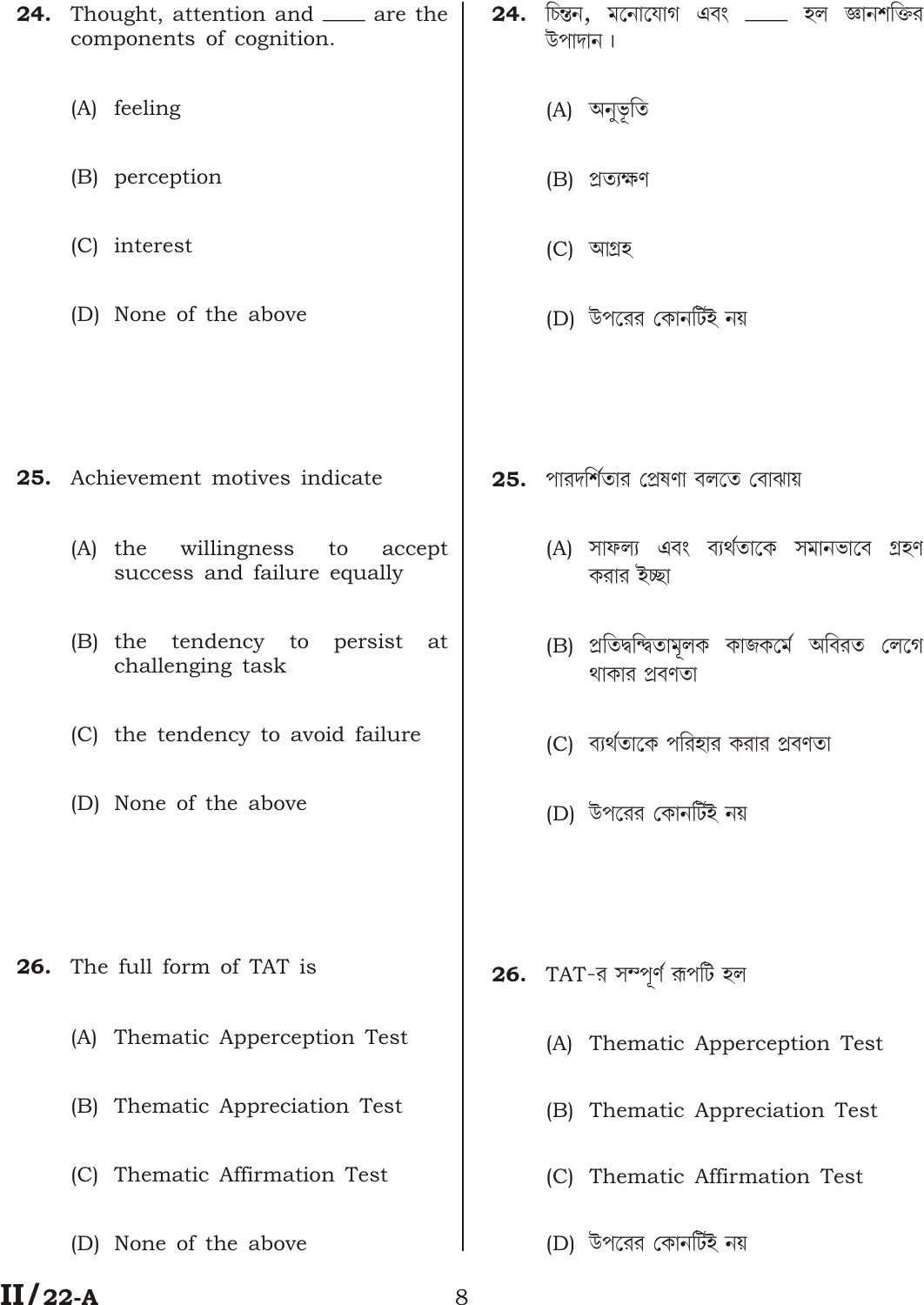- 27. Self-awareness, self-regulation, empathy, social skill and motivation are the components of (A) intelligence (B) personality (C) emotional intelligence (D) None of the above 28. Who made the term 'emotional intelligence' popular in 1995?
	- (A) Michael Beldoch
	- (B) Peter Salovey
	- (C) Daniel Goleman
	- (D) None of them
- The word 'personality' has been 29. derived from the Greek word
	- (A) personal
	- (B) persona
	- (C) persoba
	- (D) None of the above
- Mentally retarded children can be 30. classified on the basis of
	- (A) intelligence test
	- (B) aptitude test
	- (C) projective test
	- (D) None of the above
- $27.$  আত্মসচেতনতা, আত্মনিয়ন্ত্ৰণ, সহমৰ্মিতা. সামাজিক দক্ষতা এবং প্ৰেষণা হল
	- (A) বদ্ধির উপাদান
	- (B) ব্যক্তিসত্তার উপাদান
	- (C) প্রাক্ষোভিক বদ্ধির উপাদান
	- (D) উপরের কোনর্টিই নয়
- 28. কে 1995 সালে 'emotional intelligence' শব্দটিকে জনপ্ৰিয় করেছেন?
	- (A) মিচাইল বেলডচ
	- (B) পিটার সেলোভি
	- (C) ড্যানিয়েল গোলম্যান
	- (D) এঁদের কেউই নন
- 29. 'পাৰ্সোনালিটি' শব্দটি এসেছে গ্ৰীক শব্দ থেকে।
	- (A) পাৰ্সোনাল
	- (B) পার্সোনা
	- (C) পার্সোবা
	- (D) উপরের কোনর্টিই নয়
- **30.** মানসিক প্রতিবন্ধী শিশুদের শ্রেণীবিভাগ করা যেতে পারে  $\rule{1em}{0.15mm}$  ভিত্তিতে।
	- (A) বদ্ধি অভীক্ষার
	- (B) সম্ভাবনার অভীক্ষার
	- (C) প্রক্ষেপণমূলক অভীক্ষার
	- (D) উপরের কোনর্টিই নয়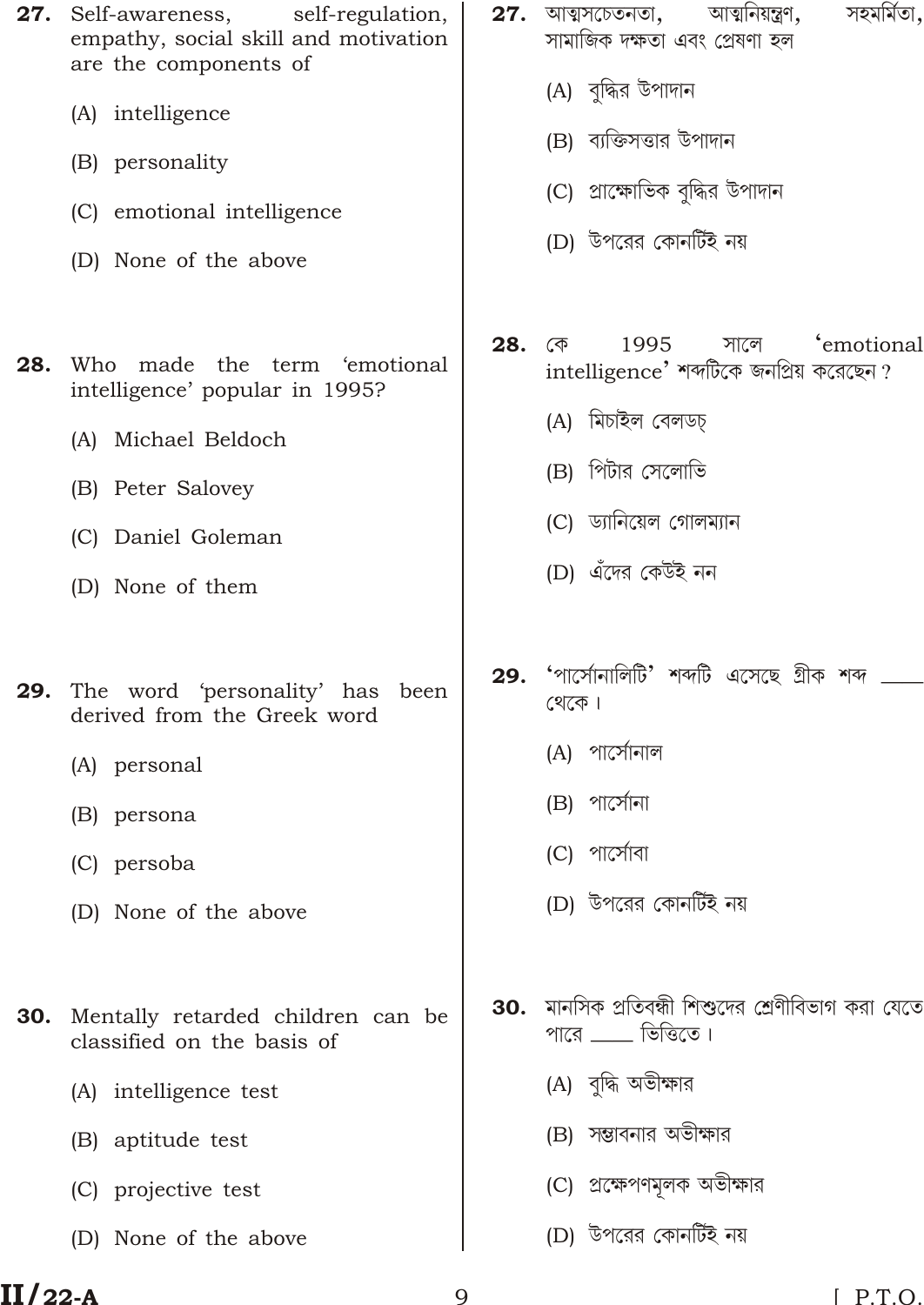# PART—II : Language—I ENGLISH

*Directions* : Read the passage given below and answer the questions  $(Q.$  Nos. **31** to **35**) that follow by selecting the *correct options*.

In 776 B.C., the first Olympic Games were held at the foot of Mount Olympus to honour the Greeks' Chief God, Zeus. The warm climate for outdoor activities, the need for preparedness in war, and their lifestyle caused the Greeks to create competitive sports. Only the elite and military could participate at first, but later the games were open to all free Greek males who had no criminal record. The Greeks emphasized physical fitness and strength in their education of youth. Therefore, contests in running, jumping, discus and javelin throwing, boxing and horse and chariot racing were held in individual cities, and the winners competed every four years at Mount Olympus. Winners were greatly honoured by having olive wreaths placed on their heads and having poems sung about their deeds. Originally these contests were held as games of friendship, and any wars in progress were halted to allow the games to take place. They also helped to strengthen bonds among competitors and the different cities represented.

The Greeks attached so much importance to the games that they calculated time in four-year cycles called 'Olympiads', dating from 776 B.C. The contests coincided with religious festivities and constituted an

all-out effort on the part of the participants to please the Gods. Any who disobeyed the rules were dismissed and seriously punished. These athletes brought shame not only to themselves, but also to the cities they represented.

- 31. Which of the following is *not* true?
	- (A) Winners placed olive wreaths on their own heads.
	- (B) The games were held in Greece every four years.
	- (C) Battles were interrupted to participate in the games.
	- (D) Poems glorified the winners in song.
- 32. The word 'deeds' is closest in meaning to
	- (A) accomplishments
	- (B) ancestors
	- (C) documents
	- (D) property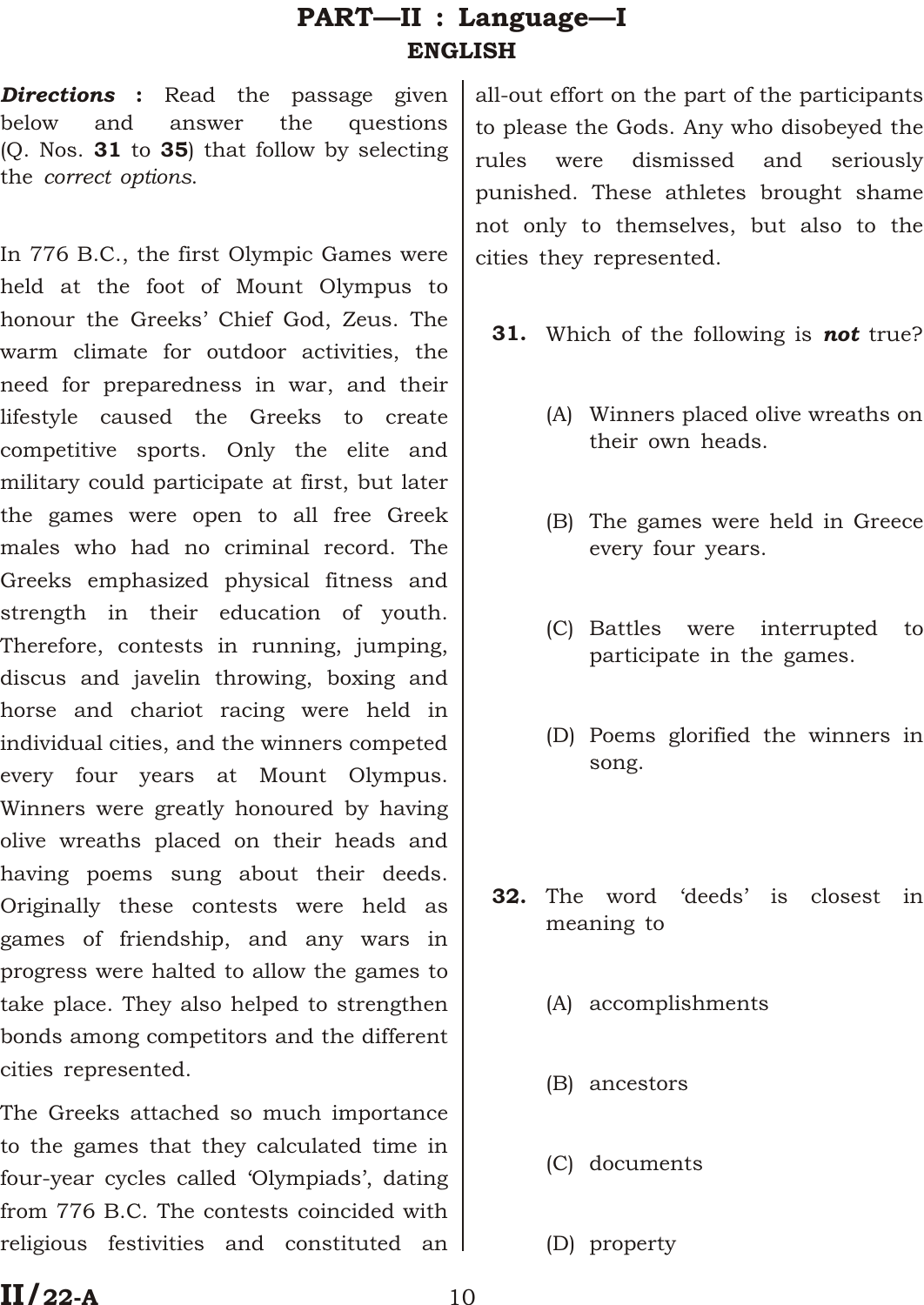- 33. What is the main idea of this passage?
	- (A) Physical fitness was an integral part of the lives of the ancient Greeks.
	- (B) The Greeks severely punished those who did not participate in physical fitness programs.
	- (C) The Greeks had always encouraged everyone to participate in the games.
	- (D) The Greeks had the games coincide with religious festivities so that they could go back to war when the games were over.
- **34.** The word 'halted' means most nearly the same as
	- (A) encouraged
	- (B) started
	- (C) curtailed
	- (D) fixed
- **35.** Approximately how many years ago did these games originate?
	- (A) 800 years
	- (B) 1200 years
	- (C) 2300 years
	- (D) 2800 years

*Directions* : In Question Nos. 36 to 38, each sentence has four underlined words or phrases. The four underlined parts of the sentence are marked as  $(A)$ ,  $(B)$ ,  $(C)$ and (*D*). Identify the one underlined word or phrase that must be changed in order for the sentence to be correct.

|           |     |            |           | 36. While searching for the wreckage |
|-----------|-----|------------|-----------|--------------------------------------|
|           | (A) |            |           | (B)                                  |
| οf        | a   |            |           | unidentified aircraft,               |
|           |     | (C)        |           |                                      |
| the       |     |            |           | Coast Guard encountered              |
| several   |     | squalls at |           | sea.                                 |
|           |     |            |           |                                      |
| $(A)$ $A$ |     |            | $(B)$ $B$ |                                      |
|           |     |            |           |                                      |

- 37. Louis Braille designed a form of communication enabling people (*A*) to convey and preserve their (*B* ) thoughts to incorporate a series (*C* ) of dots which were read by the (*D*) fingertips.
	- (A) *A* (B) *B*
	- (C) *C* (D) *D*
- 38. Because of the severe snowstorm (*A*) and the road blocks, the air force (*B* ) dropped food and medical supplies (*C* ) close the city. (*D*)
	- (A) *A* (B) *B*
		- (C) *C* (D) *D*

# $II/22-A$  11 [ P.T.O.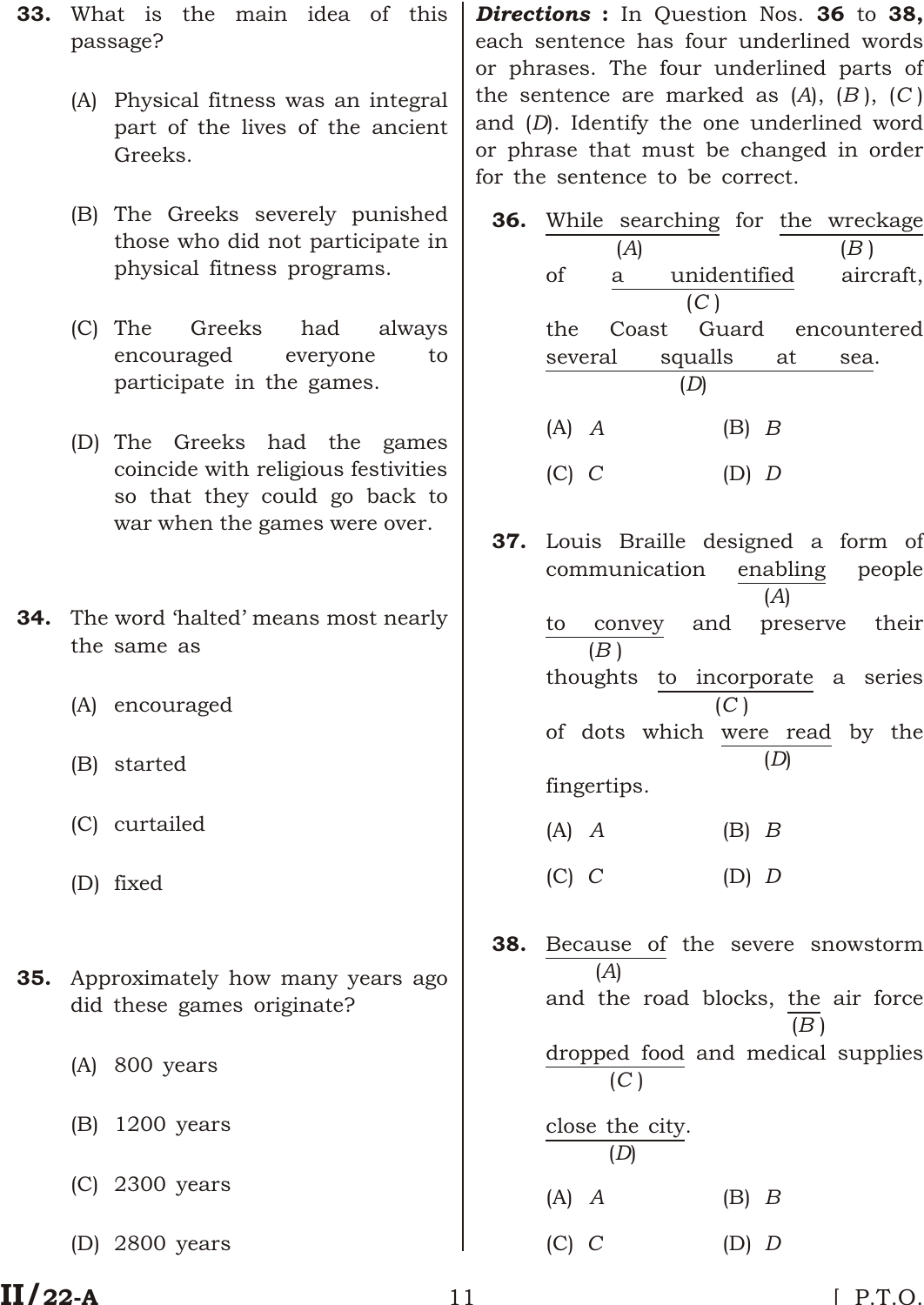*Directions* : Question Nos. 39 to 43 are incomplete sentences. Choose the correct option that best completes the sentence. 39. Shyam did not do well in the class because (A) he studied bad (B) he was not good studywise (C) he was a badly student (D) he failed to study properly **40.** People all over the world are starving (A) greater in number (B) in a more numbers (C) more numerously (D) in greater numbers **41.** Our flight to Kolkata took \_\_\_\_\_\_ on schedule.  $(A)$  in  $(B)$  of  $(C)$  off  $(D)$  at 42. On his accession <u>the</u> the throne he introduced several measures of reform.  $(A)$  on  $(B)$  at (C) to (D) into **43.** 'A storm in a teacup' means (A) unexpected event (B) a danger signal (C) much excitement over something trivial (D) a great noise 44. The word 'innate' is closest in meaning to (A) unique (B) important (C) inborn (D) essential **45.** The antonym of the word 'frugal' is (A) gaudy (B) generous (C) extravagant (D) charitable *Directions* : Read the following poem carefully and answer the questions (Q. Nos. 46 to 50) by choosing the correct alternative given below. *Beyond the East the Sunrise; beyond the West the Sea; And East and West the Wander-Thirst that will not let me be; It works in me like madness, dear to bid me say good-bye; For the seas call, and the stars call, and oh! —the call of the sky; I know not where the white road runs, nor what the blue hills are, But a man can have the sun for a friend and for his guide a star; And there's no end of voyaging when once the voice is heard. For the river's call, and the road calls, and oh! the call of the bird!* 46. In the poem, road, river and bird symbolize (A) poet's destination (B) mobility (C) desire for making money (D) endless journey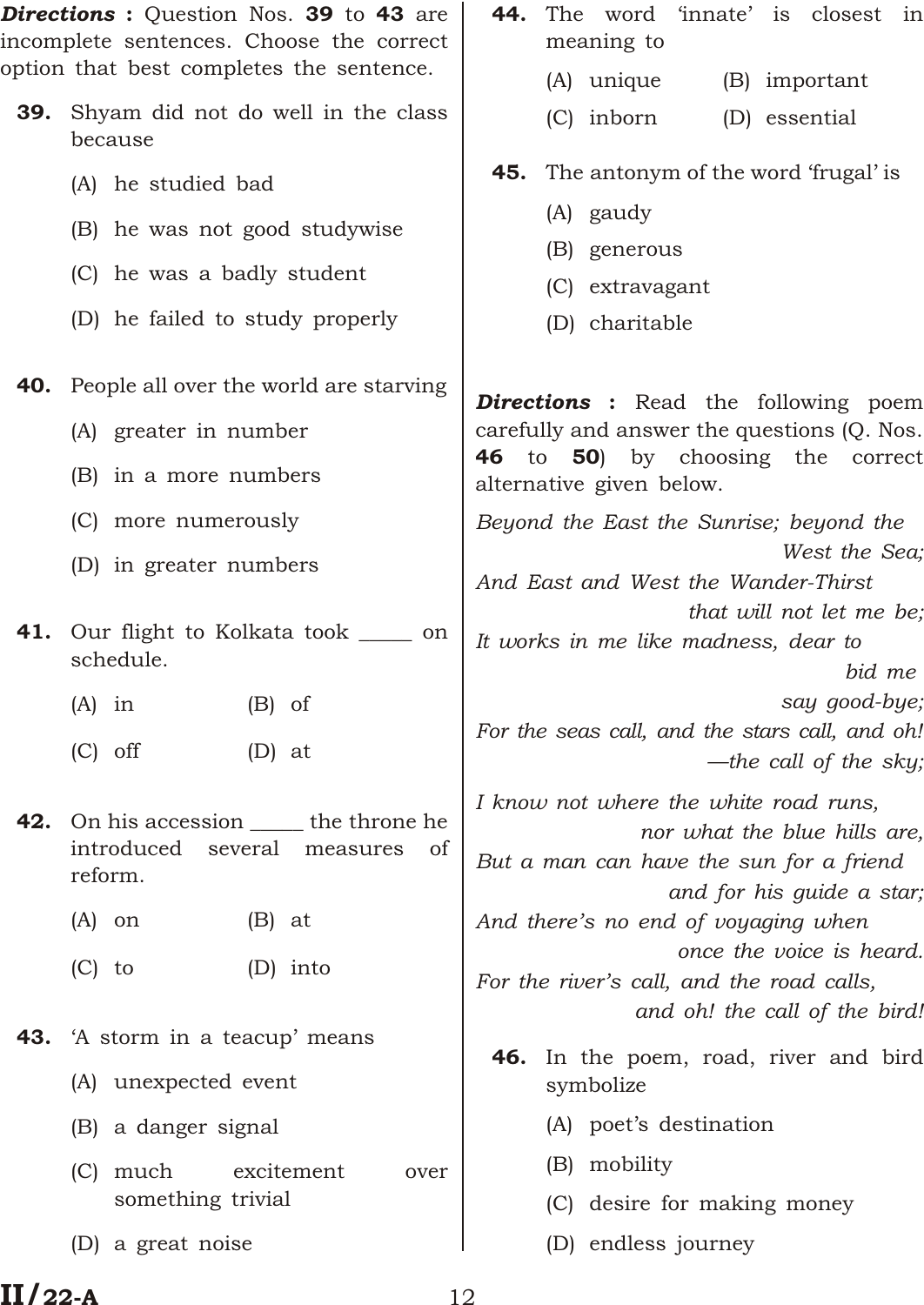- 47. The repetition of the word 'oh' denotes
	- (A) the sorrow of the poet for his inability to set off on a new journey
	- (B) the use of an interjection
	- (C) the intensity of the poet's feeling
	- (D) None of the above
- 48. 'Wander-Thirst' means here
	- (A) longing for travel
	- (B) longing for happiness
	- (C) longing for food
	- (D) desire for making money
- 49. White road' suggests
	- (A) road on the snow of a hill
	- (B) cemented road
	- (C) dusty road
	- (D) white-coloured road

**50.** East and West' means to the poet

- (A) Eastern and Western civilizations
- (B) the East and West land
- (C) two limits of this planet
- (D) None of the above
- **51.** The word 'magnanimity' will be stressed on
	- (A) first syllable
	- (B) fourth syllable
	- (C) third syllable
	- (D) second syllable
- **52.** The word 'responsibility' will be stressed on
	- (A) first syllable
	- (B) second syllable
	- (C) third syllable
	- (D) fourth syllable
- 53. The word 'computerization' is composed of
	- (A) one morpheme
	- (B) two morphemes
	- (C) three morphemes
	- (D) four morphemes
- **54.** "He hated such films" can be segmented as
	- (A) He + hated + such + films
	- (B) He + hate + ed + such + films
	- (C) He + hate + ed + such + film + s
	- (D) He + hated + such + film + s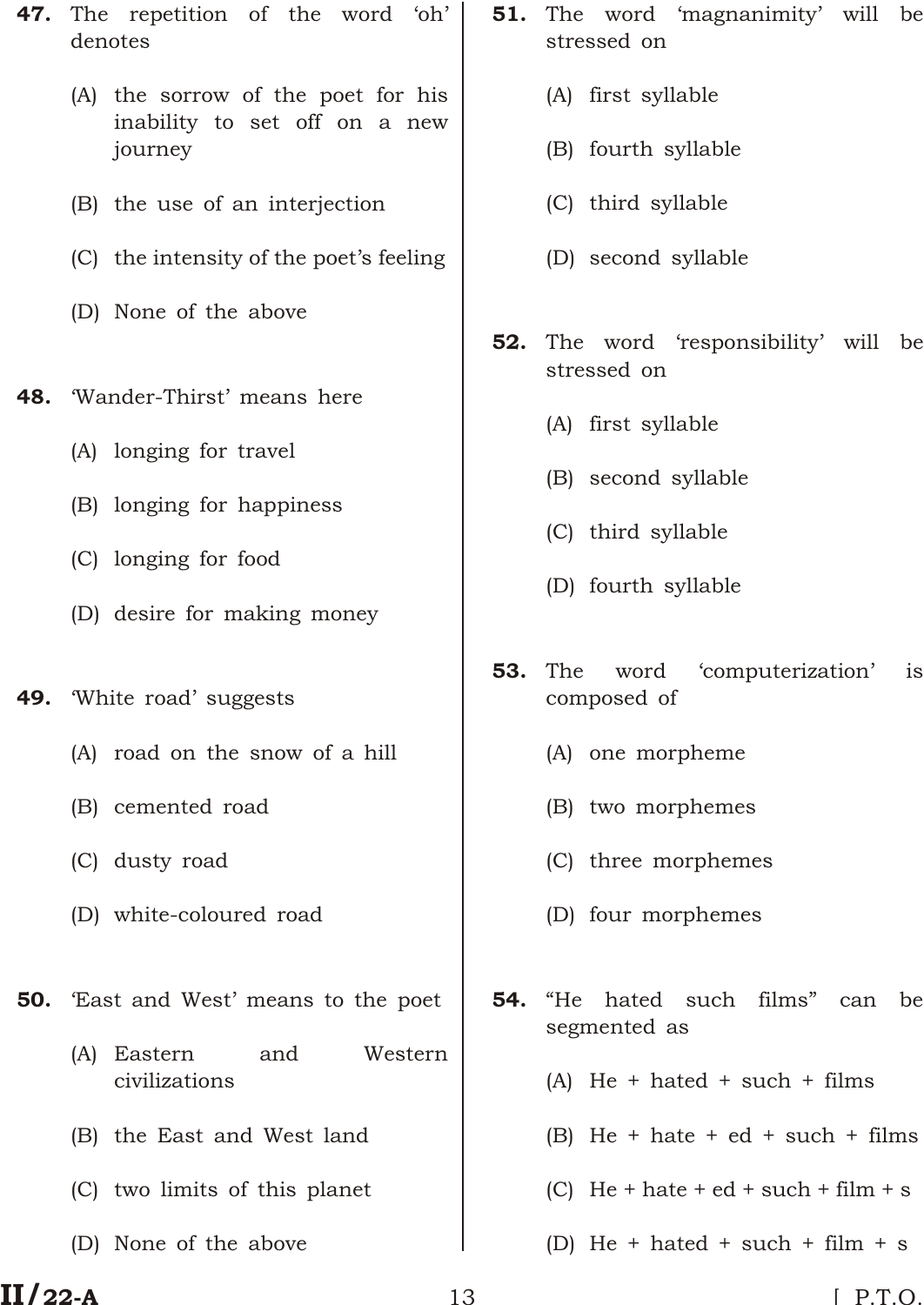55. The letter p in the English word 'spy' represents (A) a voiced bilabial plosive (B) a voiceless bilabial plosive (C) a voiced alveolar plosive (D) a voiceless velar plosive **56.** Find out the word opposite in meaning 'rural'. (A) Urban (B) Semiurban (C) City (D) Pastoral **57.** The science dealing with the study of animals is (A) biology (B) zoology (C) physiology (D) meteorology **58.** Learners acquire a language by (A) using the language in a natural interactive environment (B) analyzing the structure of the language (C) studying the literature of the language (D) learning about the culture of the speakers of that language 59. Teaching and learning is a journey from (A) concrete to abstract (B) simple to complex (C) known to unknown (D) All of the above 60. Study of the meaning of words and phrases is known as (A) syntax (B) semantics (C) morphology (D) linguistics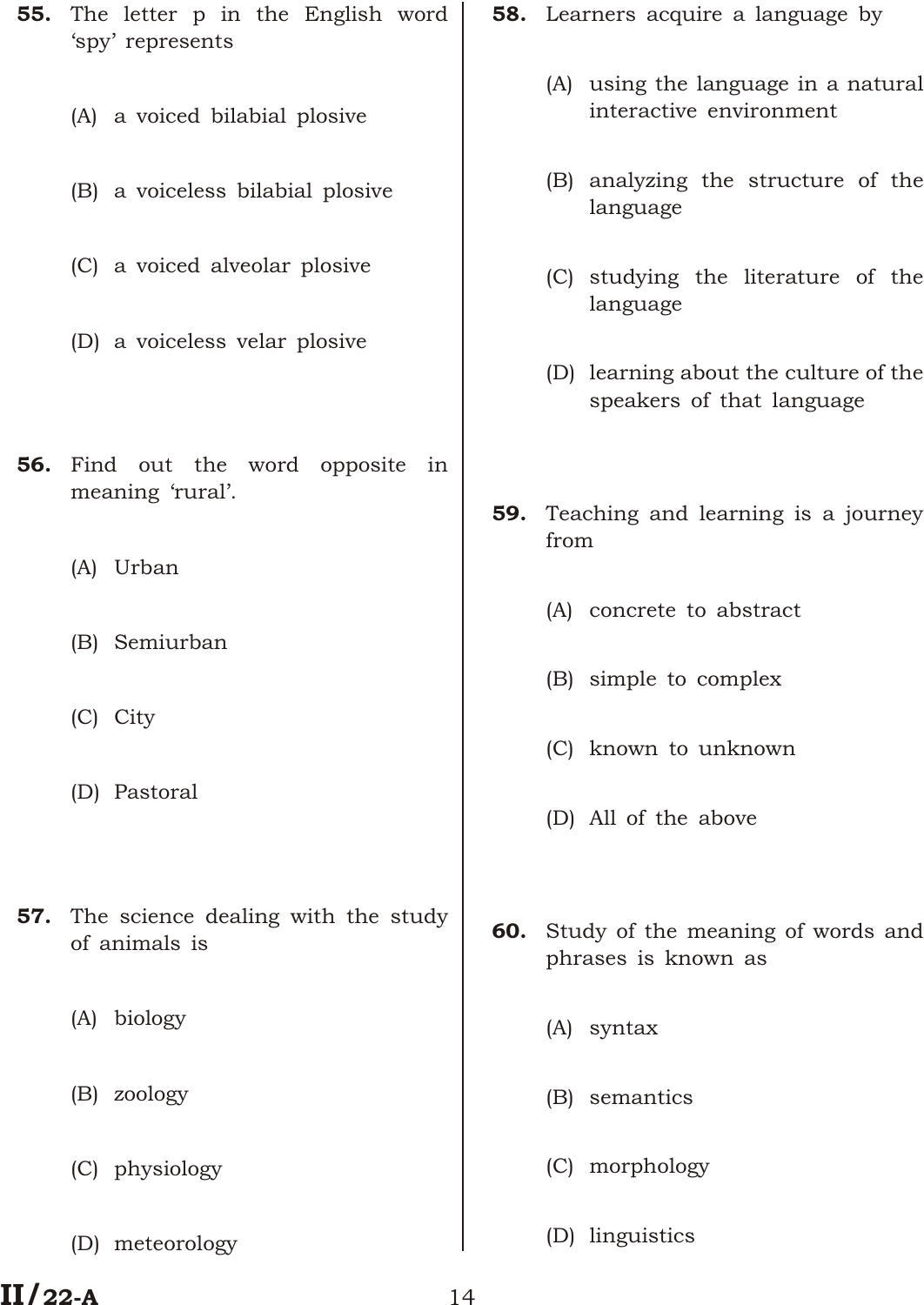## ভাগ— $III:$  ভাষা— $II$

#### বাংলা

*নির্দেশিকা* : নিয়লিখিত গদ্যাংশটি পড়ে 61 নং থেকে 66 নং প্রশ্নের উত্তর দাও।

''মানুষের উৎসব কবে। মানুষ যেদিন আপনার মনুষ্যত্বের শক্তি বিশেষভাবে স্মরণ করে, বিশেষভাবে উপলব্ধি করে, সেইদিন। যেদিন আমরা আপনাদিগকে প্রাত্যহিক প্রয়োজনের দ্বারা চালিত করি সেদিন না; যেদিন আমরা আপনাদিগকে সাংসারিক সুখদুঃখের দ্বারা ক্ষুব্ধ করি সেদিন না; যেদিন প্রাকৃতিক নিয়ম-পরম্পরার হস্তে আপনাদিগকে ক্রীড়া-পুত্তলির মতো ক্ষুদ্র ও জড়ভাবে অনুভব করি সেদিন আমাদের উৎসবের দিন নহে—সেদিন তো আমরা জড়ের মতো, উদ্ভিদের মতো, সাধারণ জন্তুর মতো—সেদিন তো আমরা আমাদের নিজের মধ্যে সর্বজয়ী মানবশক্তি উপলব্ধি করি না—সেদিন আমাদের আনন্দ কিসের। সেদিন আমরা গৃহে অবরুদ্ধ, সেদিন আমরা কর্মে ক্লিষ্ট; সেদিন আমরা উজ্জ্বলভাবে আপনাকে ভূষিত করি না, সেদিন আমরা উদারভাবে কাহাকেও আহ্বান করি না, সেদিন আমাদের ঘরে সংসারচক্রের ঘর্ঘর ধ্বনি শোনা যায় কিন্তু সংগীত শোনা যায় না ।''

#### 61. মানুষের উৎসব হয় সেদিন, যেদিন

- (A) মানুষ অবরুদ্ধ থাকে
- (B) মানুষ কৰ্মব্যস্ত থাকে
- (C) মানুষ মনুষ্যত্বের শক্তি বিশেষভাবে উপলব্ধি করে
- (D) উপরের কোনোর্টিই নয়
- 62. 'সুখদুঃখ' শব্দটির ব্যাসবাক্য হবে
	- (A) সুখ রূপ দুঃখ
	- (B) সুখ দুঃখের ন্যায়
	- (C) সুখ ও দুঃখ
	- (D) উপরের কোনোর্টিই নয়
- **63.** উৎসবের দিন মানুষ
	- (A) মহৎ হয় না
	- (B) বৃহৎ হয়
	- (C) উদার হয় না
	- (D) উপরের কোনোর্টিই নয়
- 64. 'উজ্জ্বল' শব্দটির সন্ধি বিচ্ছেদ করলে হবে
	- (A) উৎ + জ্বল
	- $(B)$  উজ্ + জ্বল
	- (C) উদ্ + জ্বল
	- (D) উপরের কোনোর্টিই নয়
- **65. '**প্রাত্যহিক' শব্দটির সঙ্গে যুক্ত প্রত্যয়টি হল
	- $(A)$  -নিক
	- $(B) \bar{z}$ ক
	- (C) -ষ্ণিক
	- (D) উপরের কোনোর্টিই নয়
- 66. 'স্মরণ' শব্দের পদান্তর করা হলে শব্দটি হবে
	- $(A)$  ম্মৃত
	- (B) স্মরণীয়
	- $(C)$  স্মরণে
	- (D) উপরের কোনোর্টিই নয়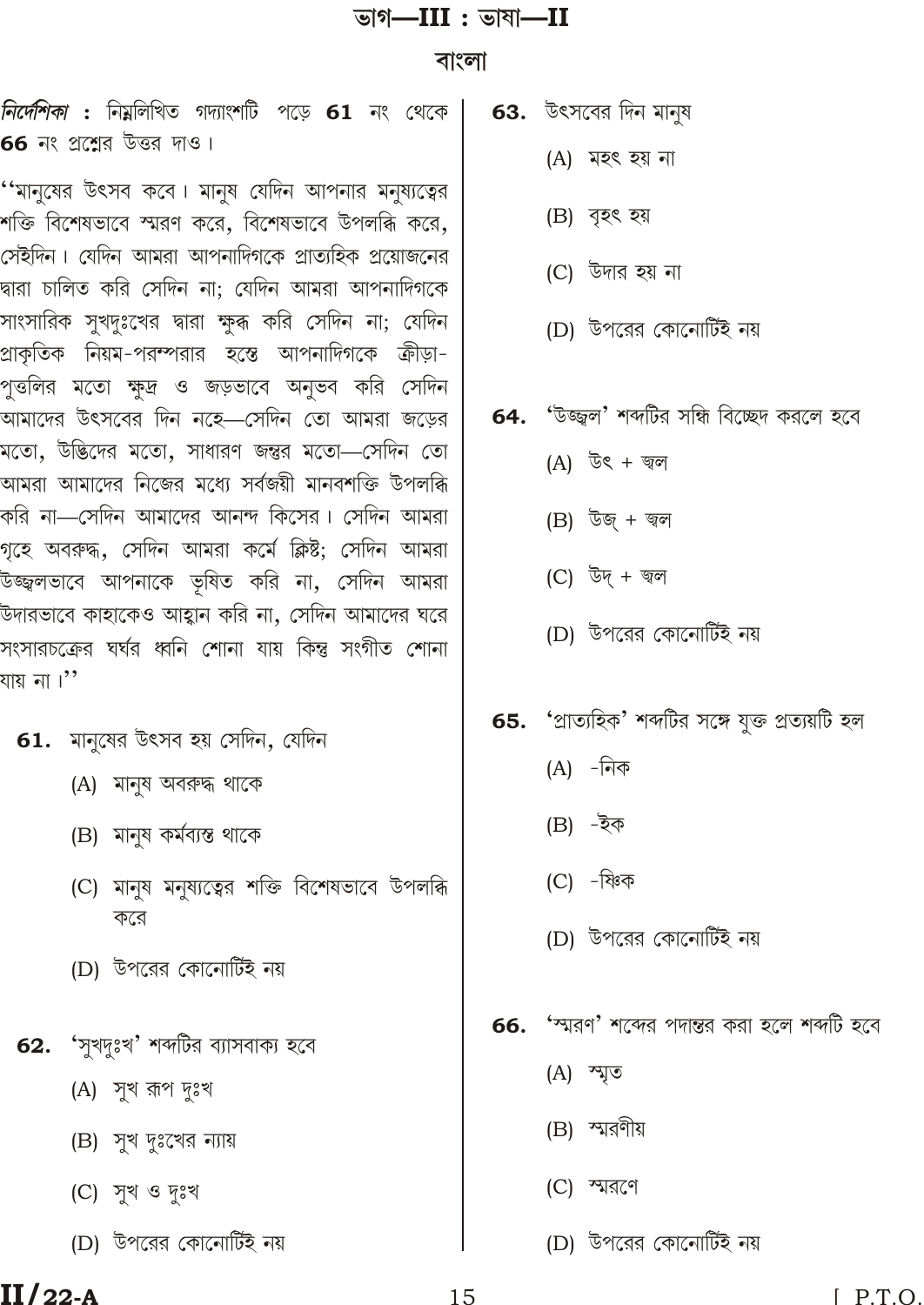*নির্দেশিকা* : নিম্নলিখিত প্রশ্নগুলির সঠিক উত্তরটি নির্বাচন করে 67 নং থেকে 90 নং প্রশ্নের উত্তর দাও।

- 'সম্বাদ প্রভাকর' পত্রিকার সম্পাদক ছিলেন 67.
	- (A) রামমোহন রায়
	- (B) ঈশ্বর গুপ্ত
	- (C) বঙ্কিমচন্দ্ৰ চট্টোপাধ্যায়
	- (D) এঁদের কেউই নন
- 'রাজবন্দীর জবানবন্দী' কে রচনা করেছেন ? 68.
	- (A) কাজী নজরুল ইসলাম
	- (B) শরৎচন্দ্র চট্টোপাধ্যায়
	- (C) অন্নদাশঙ্কর রায়
	- (D) এঁদের কেউই নন
- "মহিম-রহিম দুটি ছোটো ছেলে— 69. এক মন এক প্ৰাণ,-মহিম সে গোঁড়া হিন্দুর ছেলে রহিম মুসলমান।"
	- উদ্ধৃত অংশটির কবি হলেন
	- (A) লীলা মজুমদার
	- (B) উপেন্দ্রকিশোর রায়
	- (C) সুনিৰ্মল বসু
	- (D) এঁদের কেউই নন
- $70.$  'প্ৰভাবতী সম্ভাষণ' হল একটি
	- (A) মৌলিক রচনা
	- (B) অনুবাদমূলক রচনা
	- (C) সমাজসংস্কারমূলক রচনা
	- (D) উপরের কোনোর্টিই নয়
- ${\bf 71.}$  'হাটে বাজারে' গ্রন্থের রচয়িতা হলেন
	- (A) তারাশঙ্কর বন্দ্যোপাধ্যায়
	- (B) মানিক বন্দ্যোপাধ্যায়
	- (C) বলাইচাঁদ মুখোপাধ্যায়
	- (D) এঁদের কেউই নন
- $72.$  "বিদ্যার সাগর তৃমি বিখ্যাত ভারতে।" উদ্ধতিটির কবি হলেন
	- (A) সুকান্ত ভট্টাচাৰ্য
	-
	- (B) মধুসূদন দত্ত
	-
	- (C) ঈশ্বর গুপ্ত
	-

(A) মধুসুদন দত্ত

(B) সুকান্ত ভট্টাচাৰ্য

(C) দ্বিজেন্দ্রলাল রায়

(D) এঁদের কেউই নন

- (D) এঁদের কেউই নন
- 
- $73.$  'অভিযান' নাটকটি রচনা করেছেন
- 
- 
- 
- 
- 

# $II/22-A$

(A) পূর্ণাঙ্গ নাটক

**74.** রবীন্দ্রনাথ ঠাকুরের 'রক্তকরবী' নাটকটি হল

- (B) একাঙ্ক নাটক
- (C) রূপক-সাংকেতিক নাটক
- (D) উপরের কোনোর্টিই নয়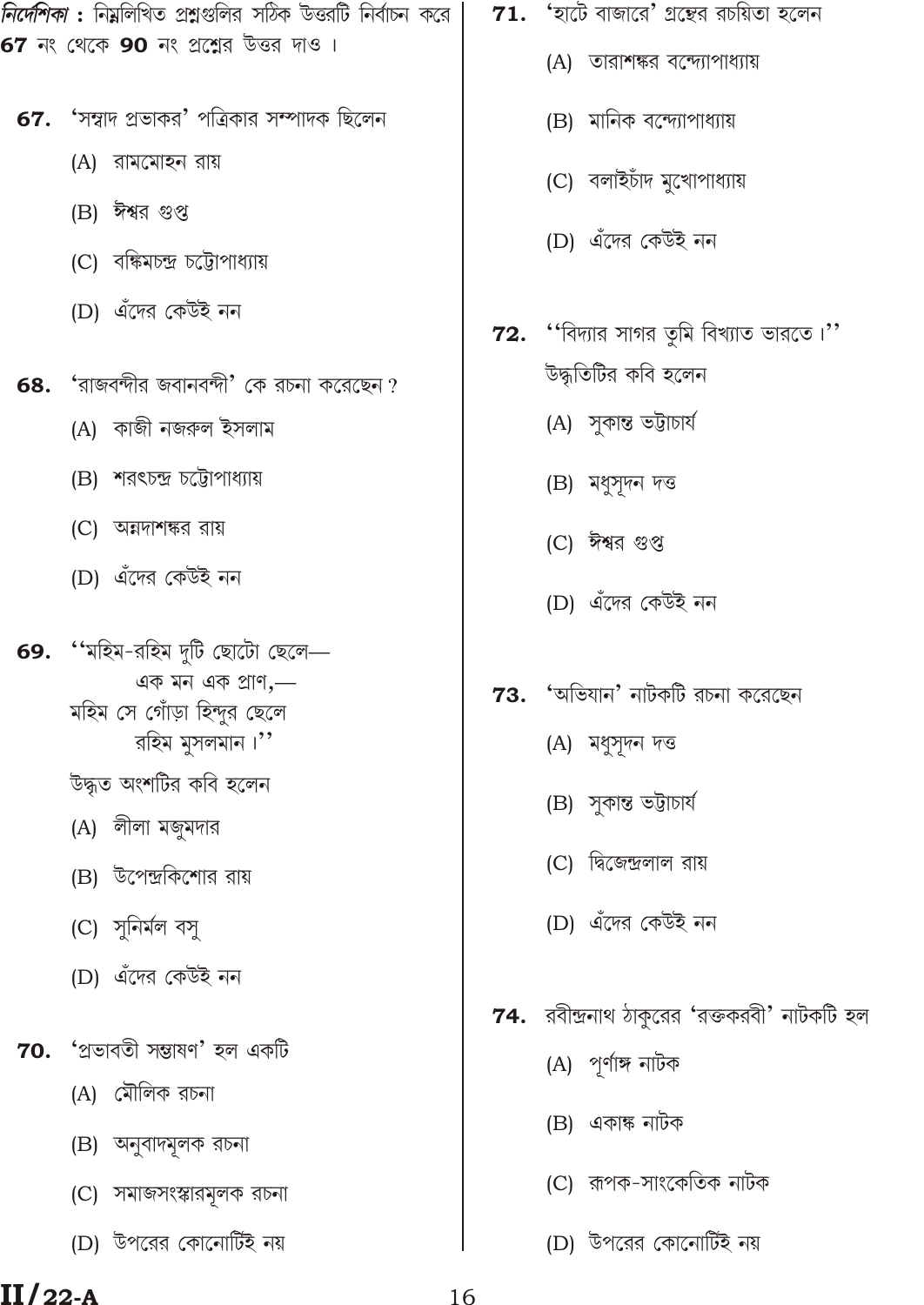$75.$  আশাপূর্ণা দেবীর প্রথম রচনা ('একটি কবিতা') |  $79.$  ভাববাচ্যে ক্রিয়ার রূপটি হয় কোন পত্রিকায় প্রকাশিত হয়? (A) কর্তৃপদ অনুসারে (A) আনন্দবাজার পত্রিকায় (B) কর্মপদ অনুসারে (B) শিশুসাথী পত্রিকায় (C) কর্তৃপদ বা কর্মপদ যে কোনো একটির অনুসারে (C) কৃত্তিবাস পত্রিকায় (D) উপরের কোনোর্টিই নয় (D) উপরের কোনোর্টিই নয় 80. 'ধনী' শব্দের বিপরীতার্থক শব্দ হল 'পালোয়ান' ছড়াটির রচয়িতা হলেন 76. (A) ধনহীন (A) রাজশেখর বসু (B) দীনতা (B) সুনিৰ্মল বসু (C) নিৰ্ধন  $(C)$  জীবনানন্দ দাশ (D) উপরের কোনোর্টিই নয় (D) এঁদের কেউই নন  $81.$  "বিপদে মোরে রক্ষা করো  $\frac{1}{\sqrt{2}}$  and  $\frac{1}{\sqrt{2}}$  $77.$  'নারীর মূল্য' গ্রন্থের লেখক হলেন নিম্নরেখ বাক্যাংশটি হল (A) আশাপূর্ণা দেবী (A) কর্তৃকারক (B) শরৎচন্দ্র চট্টোপাধ্যায় (B) কর্মকারক (C) লীলা মজুমদার (C) অধিকরণ কারক (D) এঁদের কেউই নন (D) উপরের কোনোর্টিই নয় 82. তুমি, সে ও আমি = আমরা—ব্যাসবাক্যসহ এই  $78.$  নীচের শব্দগুলির মধ্যে কোনটি শুদ্ধ ? সমাসটি হল (A) আনুকুল্য (A) অব্যয়ীভাব সমাস (B) আনুকুল্য (B) নিত্য সমাস (C) আনুকূল্য (C) দ্বন্দ্ব সমাস

#### $II/22-A$

(D) উপরের কোনোর্টিই নয়

(D) উপরের কোনোর্টিই নয়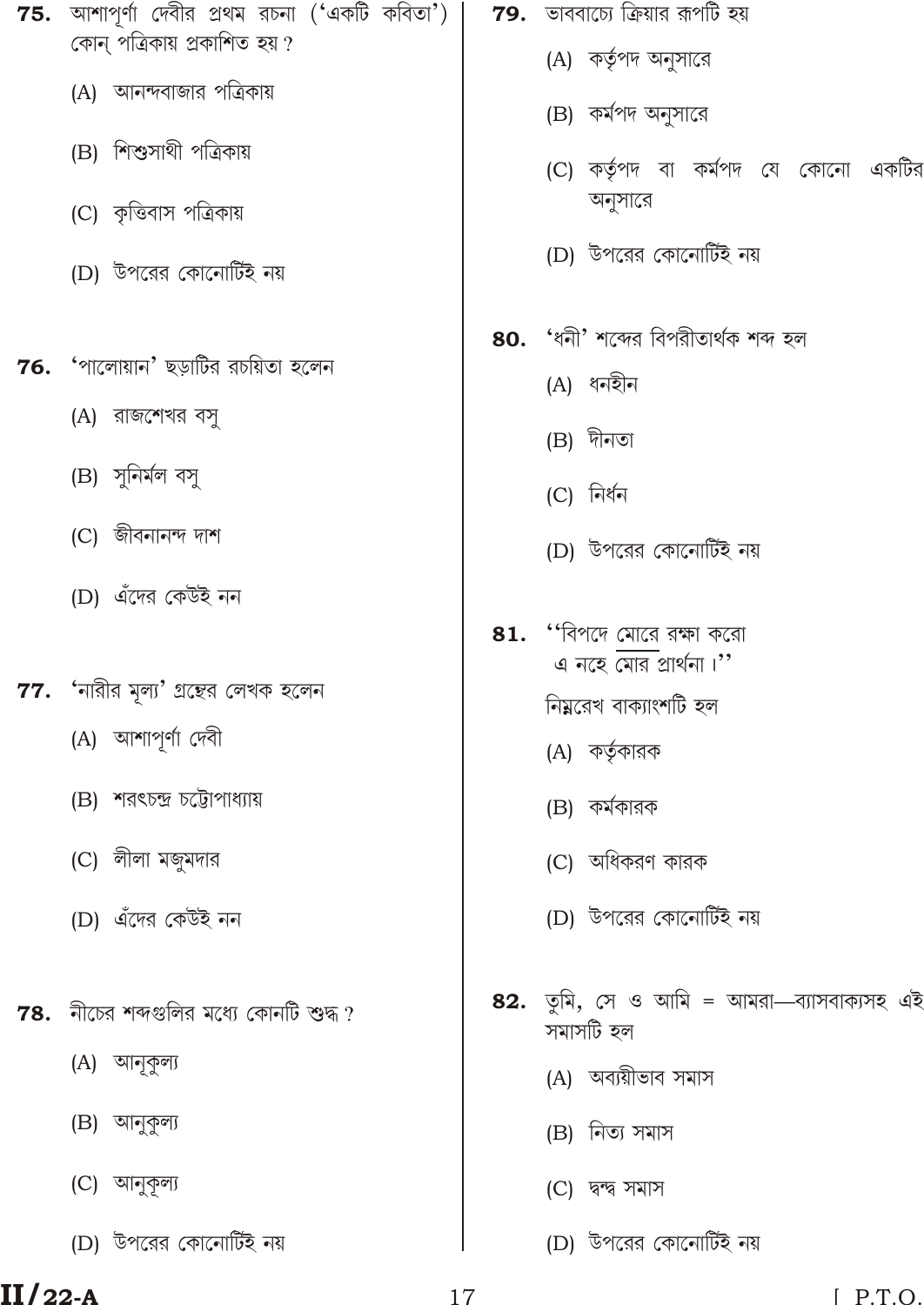- 83. আনানস > আনারস—এই পরিবর্তনের ধ্বনিতাত্ত্বিক সত্ৰটি হল
	- (A) অভিশ্ৰুতি
	- $(B)$  সাদৃশ্য
	- (C) লোকনিরুক্তি
	- (D) উপরের কোনোর্টিই নয়
- 'কম' ও 'বেশি'—শব্দ দটি হল 84.
	- $(A)$  দেশি শব্দ
	- (B) তদ্ভব শব্দ
	- (C) ফারসী শব্দ
	- (D) উপরের কোনোর্টিই নয়
- $85.$  মুখের ভাষা ব্যবহারে
	- (A) বক্তাই প্ৰধান
	- (B) শ্ৰোতাই প্ৰধান
	- (C) বক্তা ও শ্রোতা পরস্পর সন্নিহিত থাকে
	- (D) উপরের কোনোর্টিই নয়
- 86. বাংলা, হিন্দি, উড়িয়া—ভাষা তিনটি হল
	- (A) নব্য-ভারতীয় আর্যভাষা
	- (B) প্রাচীন ভারতীয় আর্যভাষা
	- (C) মধ্য-ভারতীয় আর্যভাষা
	- (D) উপরের কোনোর্টিই নয়
- 87. অভিশ্রুতি যে উপভাষার প্রধান বৈশিষ্ট্য সেটি হল
	- (A) বঙ্গালী উপভাষা
	- (B) বরেন্দ্রী উপভাষা
	- (C) রাঢ়ী উপভাষা
	- (D) উপরের কোনোর্টিই নয়
- 88. ''অন্য ভাষার সঙ্গে সংস্রবের কারণেও ধ্বনি পরিবর্তন ঘটে।" উক্তিটি
	- (A) সঠিক
	- (B) আংশিক সঠিক
	- (C) সঠিক নয়
	- (D) উপরের কোনোর্টিই নয়
- 89. শিক্ষকতার প্রধান বৈশিষ্ট্য হল
	- (A) কঠোর শঙ্খলাবোধ
	- (B) ছাত্রদের প্রতি ভালোবাসা
	- (C) আত্মবিশ্বাস
	- (D) উপরের কোনোর্টিই নয়
- **90.** সঠিক উচ্চারণের জন্য প্রয়োজন
	- $(A)$  পঠন
	- $(B)$  শ্ৰবণ
	- (C) অনুকরণ
	- (D) উপরের কোনোর্টিই নয়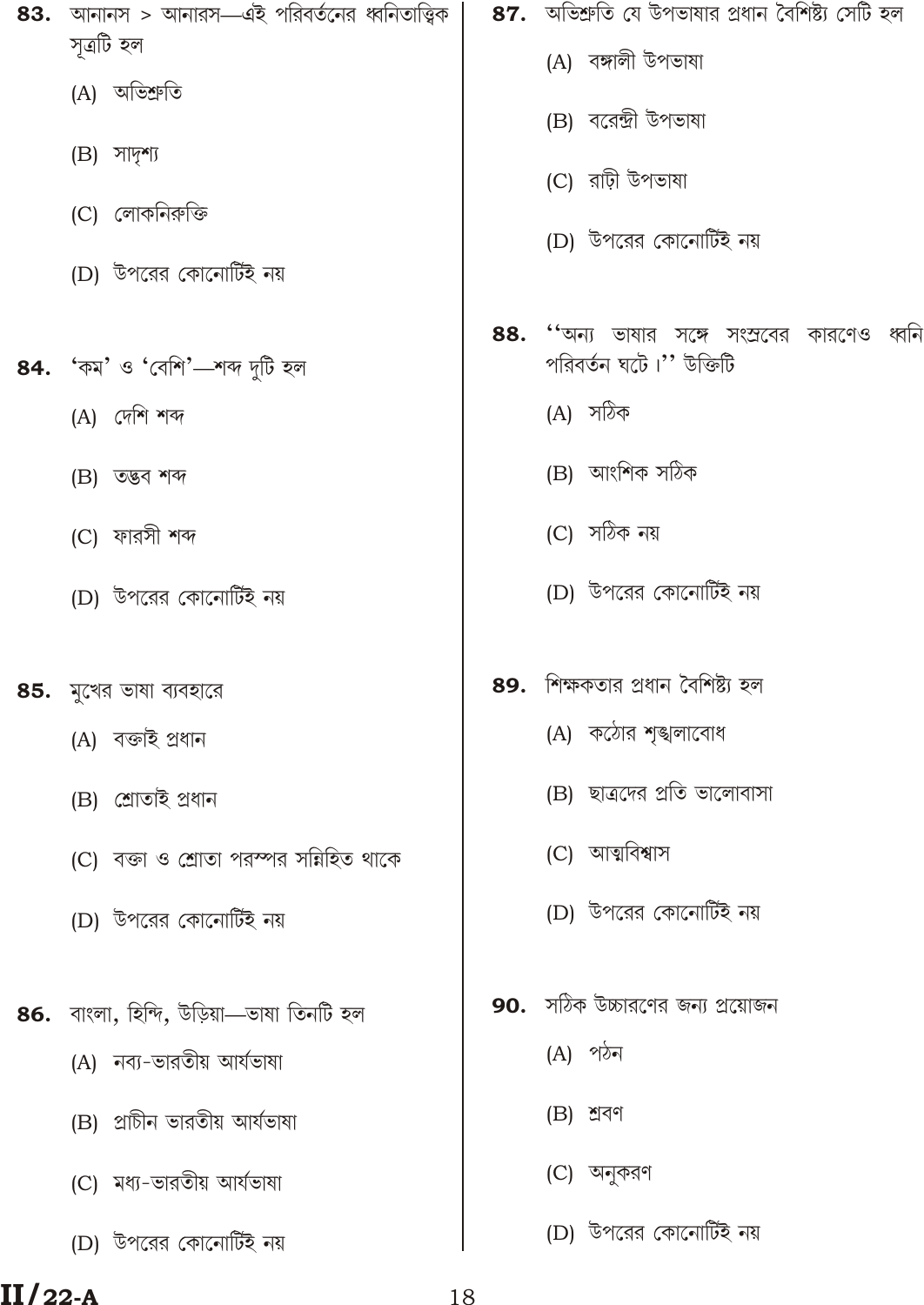| Candidates have to answer Question   পরীক্ষার্থীদের প্রশ্ন সংখ্যা 91 থেকে 150 উত্তর করতে হবে            |  |
|---------------------------------------------------------------------------------------------------------|--|
| Nos. 91 to 150 <i>either</i> from Part—IV   <i>হয়</i> ভাগ—IV (গণিত এবং বিজ্ঞান) থেকে <i>অথবা</i> ভাগ—V |  |
| (Mathematics and Science) or from $($ সমাজবিদ্যা) থেকে।                                                 |  |
| Part—V (Social Studies).                                                                                |  |

## $PART$ -IV /  $\triangledown$  /  $\triangledown$

MATHEMATICS AND SCIENCE / গণিত এবং বিজ্ঞান

*নির্দেশিকা : সঠিক উত্তর* নির্বাচন করে নিচের প্রশ্নগুলির **Directions**: Answer the following questions by selecting the *correct option*. উত্তর দাও। The sum of all natural numbers 91. 1 থেকে 100 পর্যন্ত সব স্বাভাবিক সংখ্যাগুলোর 91. from  $1$  to  $100$  is যোগফল হবে  $(A) 5050$  $(A) 5050$  $(B) 5040$  $(B) 5040$  $(C)$  4050  $(C)$  4050 (D) None of the above (D) উপরের কোনর্টিই নয় **92.** The value of  $1 \frac{1}{1 + \frac{1}{1 + \frac{1}{x}}}$  is 92.  $1 \frac{1}{1 \frac{1}{1 \frac{1}{1}}}$ -এর মান হবে (A)  $\frac{1}{x}$ (A)  $\frac{1}{x}$  $(B) \times 1$  $(B) \times 1$  $(C)$  x  $(C)$  x (D) উপরের কোনর্টিই নয় (D) None of the above 93. যদি 25 জন লোক 24 দিনে একটি কাজ সম্পন্ন **93.** If 25 men can do a work in 24 days, করে, তবে কতজন লোক ঐ কাজটি 20 দিনে how many men will finish it in 20 days? শেষ করবে?  $(A) 28$  $(A) 28$  $(B) 30$  $(B) 30$  $(C) 35$  $(C)$  35 (D) None of the above (D) উপরের কোনটিই নয়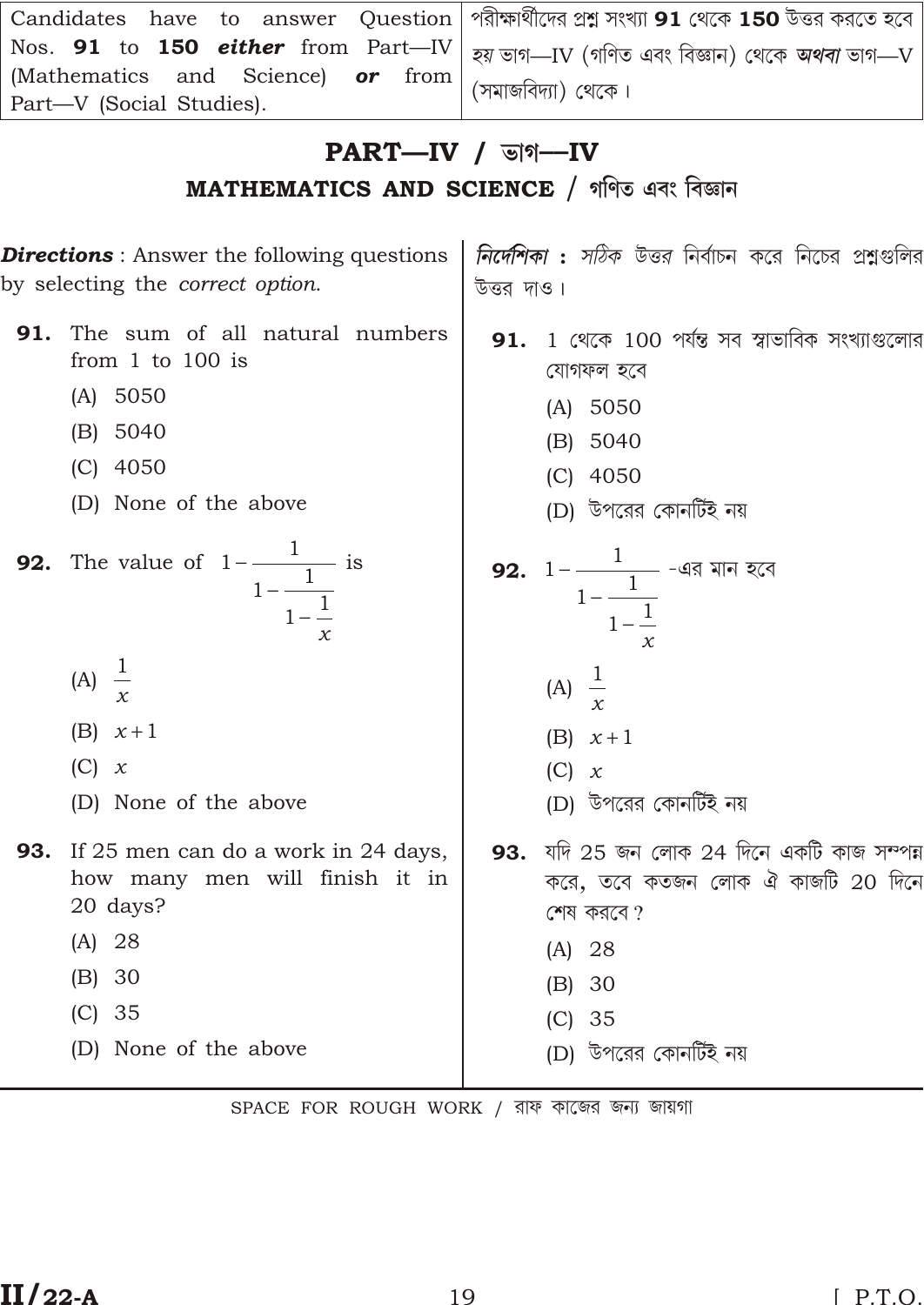- **94.** In an election, a candidate gets 46% of the votes cast and loses by 15208 votes to the elected candidate. Total votes cast at the election were
	- (A) 190000
	- (B) 190100
	- $(C)$  180000
	- (D) None of the above
- **95.** A swimmer covers a distance 20 km against the current and 30 km in the direction of current. If in each case he takes 5 hours, then the speed of the current is
	- $(A)$  1 km/hr
	- $(B)$  2 km/hr
	- $(C)$  3 km/hr
	- (D) None of the above

**96.** 
$$
\sqrt[3]{(64)^3(125)^2}
$$
 equals



$$
(B) \frac{1}{1600}
$$

$$
(C) \frac{1}{6400}
$$

(D) None of the above

- **94.** একটি নির্বাচনে কোনো প্রার্থী প্রদত্ত ভোটের 46% পেয়ে নির্বাচিত প্রার্থীর কাছে 15208 ভোটে পরাজিত হন। ঐ নির্বাচনে প্রদত্ত ভোটের সংখ্যা ছিল
	- (A) 190000
	- 190100  $(B)$
	- $(C)$  180000
	- (D) উপরের কোনর্টিই নয়
- 95. একজন সাঁতারু স্রোতের প্রতিকৃলে 20 কি.মি. এবং স্রোতের অনুকূলে 30 কি.মি. অতিক্রম করে। যদি প্রতি ক্ষেত্রে তাঁর 5 ঘন্টা সময় লাগে, তবে স্রোতের বেগ হবে
	- (A) 1 কি.মি./ঘণ্টা
	- (B) 2 কি.মি./ঘণ্টা
	- (C) 3 কি.মি./ঘণ্টা
	- (D) উপরের কোনর্টিই নয়

**96.**  $\sqrt[3]{(64)^{-3}(125)^{-2}}$  -এর মান হবে (A)  $\frac{1}{3200}$ (B)  $\frac{1}{1600}$ (C)  $\frac{1}{6400}$ 

- (D) উপরের কোনর্টিই নয়
- SPACE FOR ROUGH WORK / রাফ কাজের জন্য জায়গা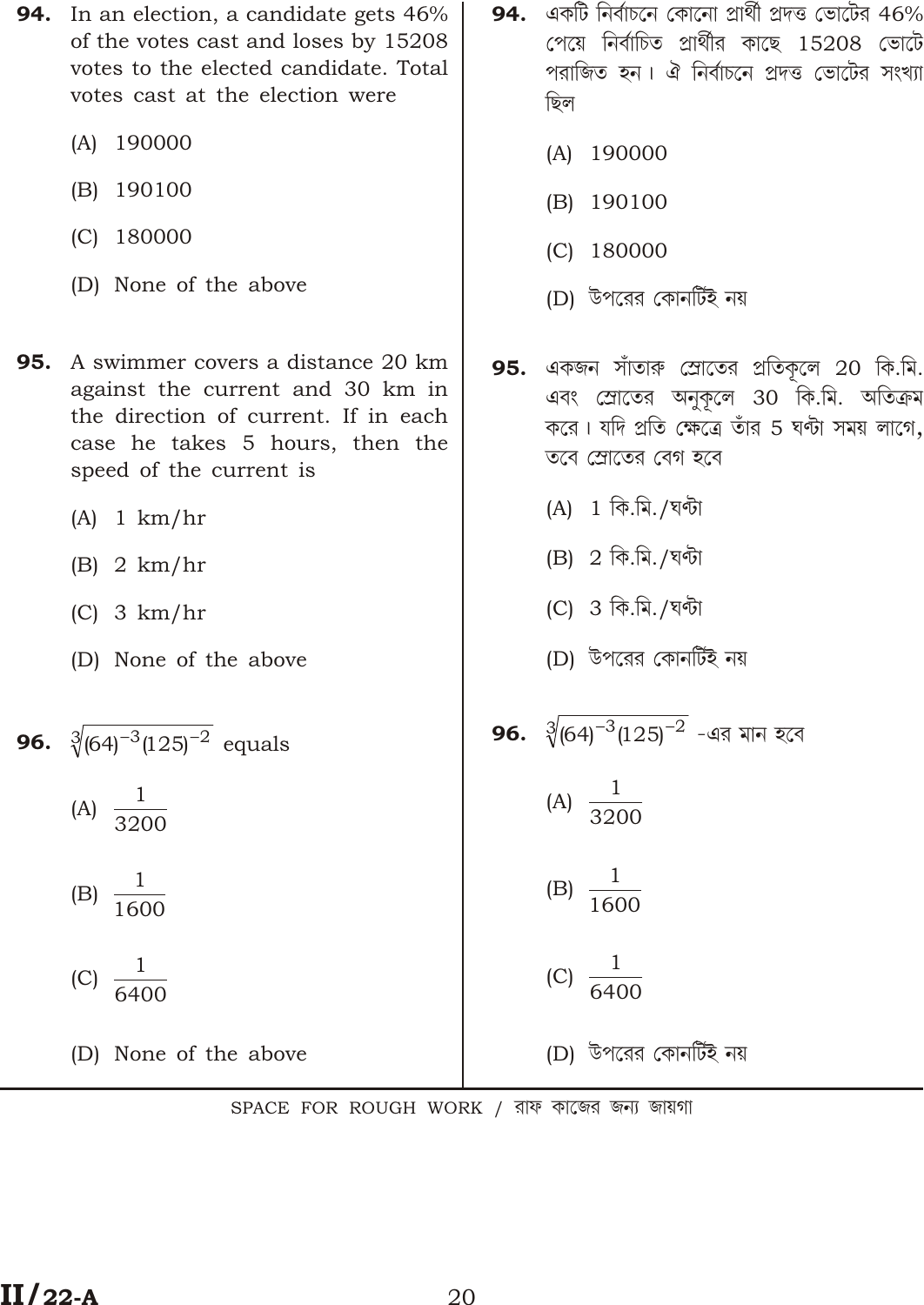- **97.** A man sold two articles for  $\bar{\vec{\tau}}$  a each. On one he gains  $b\%$  and on the other he losses  $b\%$ , then his percentage of loss is
	- $(A)$  0
	- (B)  $\frac{b^2}{10}$
	- $\overline{\mathbf{c}}$ (C)  $\frac{b}{10}$
	- (D) None of the above
- If the difference between the simple 98. interest and compound interest on the same principal at 4% per annum for 2 years is  $\bar{\mathcal{F}}$  8, then the principal is (compound interest compounded annually)
	- (A)  $\bar{\mathbf{z}}$  4,500
	- $(B)$   $\bar{\mathbf{z}}$  5,000
	- (C)  $\bar{\mathbf{r}}$  5,100
	- (D) None of the above
- The minute hand of a watch is 99. 21 cm long. What area will be covered by it in 20 minutes?
	- (A)  $462 \text{ cm}^2$
	- (B) 450  $\text{cm}^2$
	- (C) 456  $cm<sup>2</sup>$

(D) None of the above

- **97.** এক ব্যক্তি দুটি দ্রব্যের প্রতিটি  $a$  টাকায় বিক্রি করে। একটি দ্রব্যে  $b\%$  লাভ এবং অপরটিতে  $b\%$  ক্ষতি হলে, তার শতকরা ক্ষতি হবে
	- $(A)$  0 (B)  $\frac{b^2}{10}$
	-
	- (C)  $\frac{b}{10}$
	- (D) উপরের কোনর্টিই নয়
- 98. একই মূলধনের উপর বার্ষিক 4% হারে 2 বছরে সরল সুদ ও চক্রবৃদ্ধি সুদের পার্থক্য ৪ টাকা হলে মূলধন হবে (চক্রবৃদ্ধি সুদ প্রতি বৎসরে গণনা করা হয়)
	- (A) 4,500 টাকা
	- (B) 5,000 টাকা
	- (C) 5,100 টাকা
	- (D) উপরের কোনর্টিই নয়
- 99. একটি ঘড়ির মিনিটের কাঁটার দৈর্ঘ্য 21 সে.মি.। 20 মিনিটে ঐ কাঁটাটি কতটুকু ক্ষেত্ৰফল অতিক্ৰম করবে  $?$ 
	- (A) 462 বর্গ সে.মি.
	- (B) 450 বৰ্গ সে.মি.
	- (C) 456 বর্গ সে.মি.
	- (D) উপরের কোনর্টিই নয়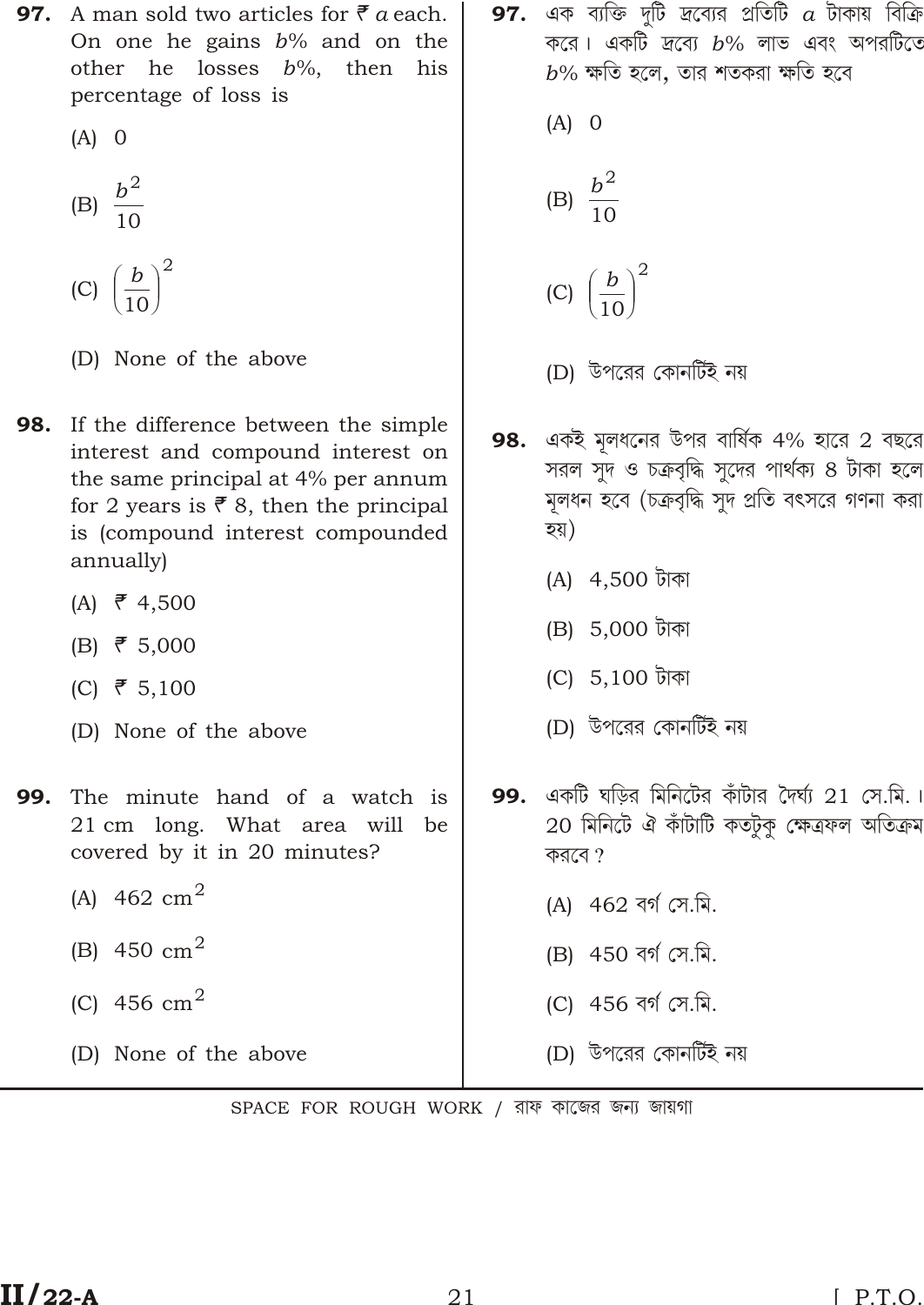| 100. | A field is in the shape of a<br>parallelogram. Its two adjacent sides<br>and one diagonal are of length 65 m,<br>119 m and 156 m respectively. Then<br>its area will be | $\,$ 100.  সামান্তরিক আকৃতির একটি মাঠের সন্নিহিত দুটি<br>বাহু এবং একটি কর্ণের দৈর্ঘ্য যথাক্রমে 65 মি.,<br>119 মি. এবং 156 মি. হলে, মাঠটির ক্ষেত্রফল<br>হবে         |
|------|-------------------------------------------------------------------------------------------------------------------------------------------------------------------------|--------------------------------------------------------------------------------------------------------------------------------------------------------------------|
|      | (A) 7150 $m^2$                                                                                                                                                          | (A) 7150 বৰ্গ মি.                                                                                                                                                  |
|      | (B) 6150 m <sup>2</sup>                                                                                                                                                 | (B) 6150 বৰ্গ মি.                                                                                                                                                  |
|      | (C) 7140 $m^2$                                                                                                                                                          | (C) 7140 বৰ্গ মি.                                                                                                                                                  |
|      | (D) None of the above                                                                                                                                                   | (D) উপরের কোনর্টিই নয়                                                                                                                                             |
|      | <b>101.</b> If the ratio of radii of two cylinders<br>is $2:3$ and the ratio of their heights<br>is $5:3$ , then the ratio of their<br>volumes is                       | <b>101.</b> যদি দুটি চোঙের ব্যাসার্ধের অনুপাত 2:3 এবং<br>তাদের উচ্চতার অনুপাত $5:3$ হয়, তবে তাদের<br>আয়তনের অনুপাত হবে<br>(A) 20:27                              |
|      | (A) 20:27                                                                                                                                                               | (B) 21:25                                                                                                                                                          |
|      | (B) 21:25<br>$(C)$ 27:25<br>(D) None of the above                                                                                                                       | $(C)$ 27 : 25<br>(D) উপরের কোনর্টিই নয়                                                                                                                            |
| 102. | In ABC, external bisector of<br>A<br>is parallel to $BC$ . If $BC = 4$ cm and<br>$AB = 3$ cm, then the length of AC<br>will be                                          | $\bf 102. \;\; ABC \;\;$ ত্রিভুজের $\;\; A \;\;$ কোণের বহির্দ্বিখণ্ডক<br>$BC$ -এর সমান্তরাল। যদি $BC = 4$ সে.মি. এবং<br>$AB = 3$ সে.মি. হয়, তবে AC-এর দৈর্ঘ্য হবে |
|      | $(A)$ 5 cm                                                                                                                                                              | (A) 5 সে.মি.                                                                                                                                                       |
|      | $(B)$ 4 cm                                                                                                                                                              | (B) 4 সে.মি.                                                                                                                                                       |
|      | $(C)$ 3 cm                                                                                                                                                              | (C) 3 সে.মি.                                                                                                                                                       |
|      | (D) None of the above                                                                                                                                                   | (D) উপরের কোনর্টিই নয়                                                                                                                                             |
|      |                                                                                                                                                                         |                                                                                                                                                                    |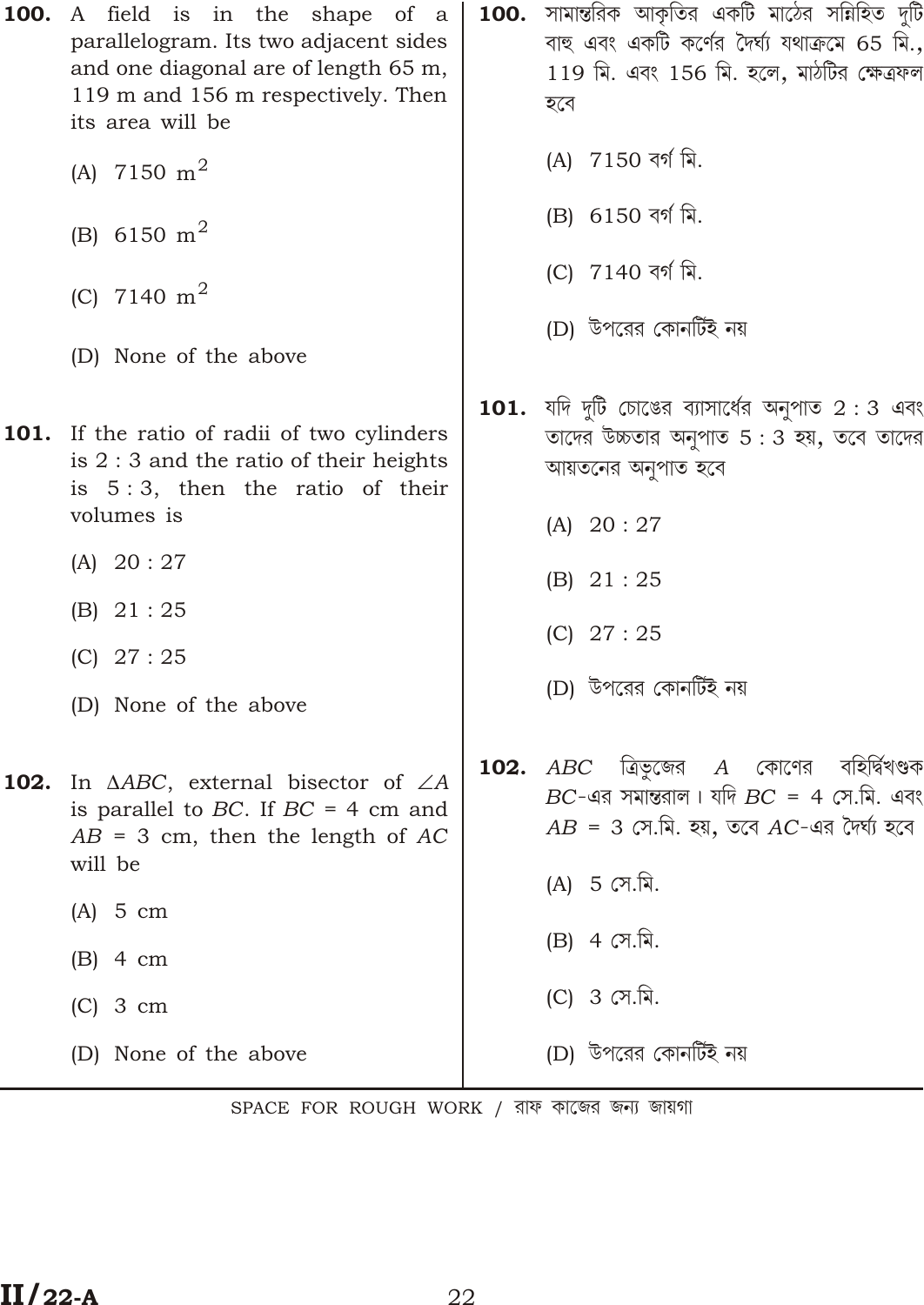

SPACE FOR ROUGH WORK / রাফ কাজের জন্য জায়গা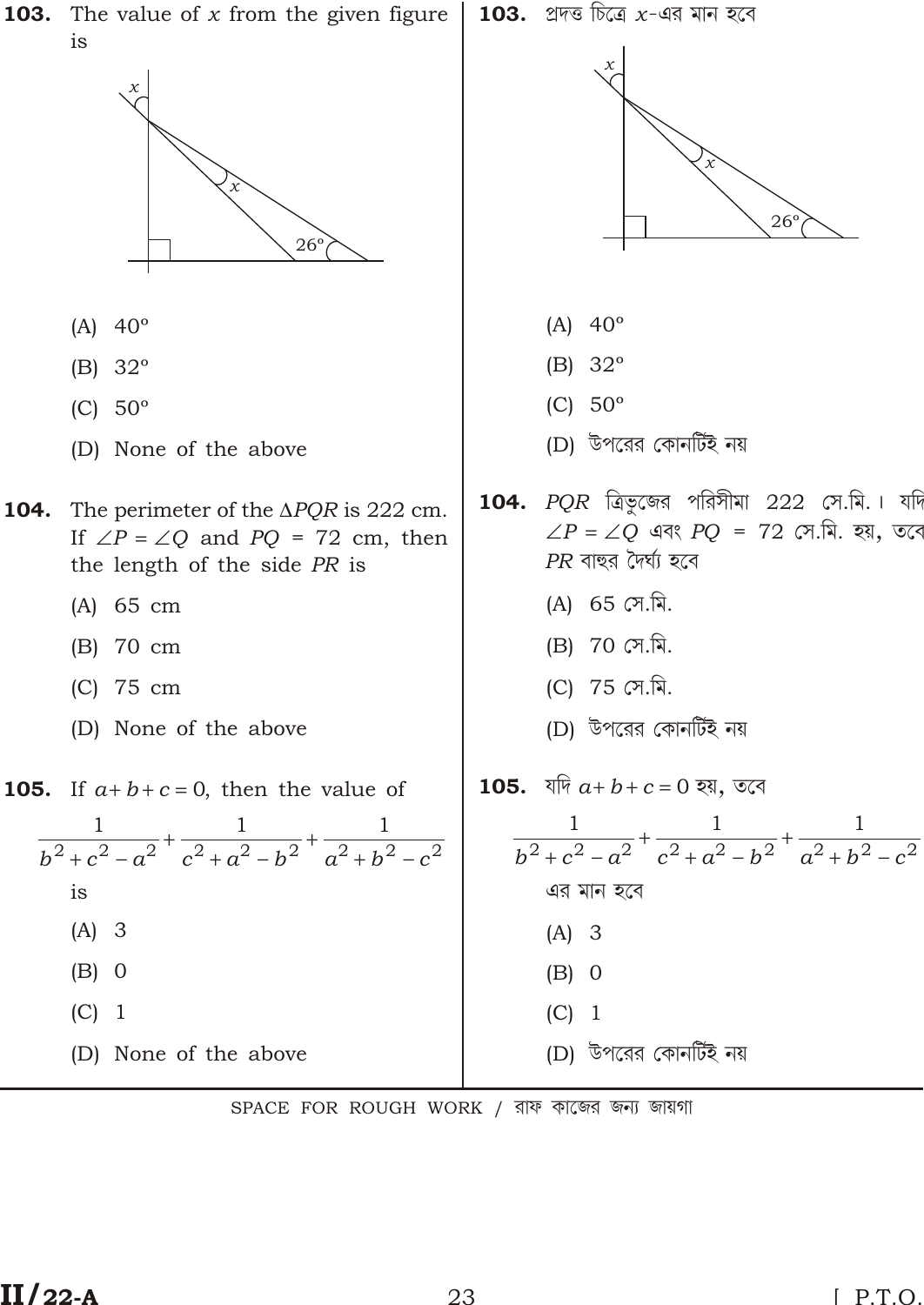|      | <b>106.</b> The next number of the sequence<br>1, 4, 14, 45, 139,  is                                                                                                                                            | 106. | 1, 4, 14, 45, 139,  অনুক্রের<br>পরবর্তী সংখ্যাটি হবে                                                                                                                                |
|------|------------------------------------------------------------------------------------------------------------------------------------------------------------------------------------------------------------------|------|-------------------------------------------------------------------------------------------------------------------------------------------------------------------------------------|
|      | $(A)$ 420                                                                                                                                                                                                        |      | $(A)$ 420                                                                                                                                                                           |
|      | (B) 322                                                                                                                                                                                                          |      | (B) 322                                                                                                                                                                             |
|      | $(C)$ 422                                                                                                                                                                                                        |      | $(C)$ 422                                                                                                                                                                           |
|      | (D) None of the above                                                                                                                                                                                            |      | (D) উপরের কোনর্টিই নয়                                                                                                                                                              |
| 107. | A data set of <i>n</i> observations has<br>mean $2\bar{x}$ while another data set of 2 <i>n</i><br>observations has mean $\bar{x}$ . The mean<br>of the combined data set of 3n<br>observations will be equal to |      | $\,$ 107. $\,$ একটি রাশিতথ্যে $\,n\,$ সংখ্যক রাশির গড় $2\bar{x}$ এবং<br>অপর একটি রাশিতথ্যে $2n$ সংখ্যক রাশির গড় $\bar{x}$<br>হলে, $3n$ সংখ্যক রাশির সংযুক্ত রাশিতথ্যের গড়<br>হবে |
|      | (A) $\frac{4}{3}\overline{x}$                                                                                                                                                                                    |      | (A) $\frac{4}{3}\overline{x}$                                                                                                                                                       |
|      | (B) $\frac{3}{2}\overline{x}$                                                                                                                                                                                    |      | (B) $\frac{3}{2}\bar{x}$                                                                                                                                                            |
|      | (C) $\frac{2}{3}\overline{x}$                                                                                                                                                                                    |      | (C) $\frac{2}{3}\overline{x}$                                                                                                                                                       |
|      | (D) None of the above                                                                                                                                                                                            |      | (D) উপরের কোনর্টিই নয়                                                                                                                                                              |
|      | <b>108.</b> If the ratio of mode and median is<br>$7:4$ , then the ratio of mean and<br>mode is                                                                                                                  |      | $\,$ 108.  যদি সংখ্যাগুরুমান এবং মধ্যমার অনুপাত $\,7:4$<br>হয়, তবে গড় এবং সংখ্যাগুরুমানের অনুপাত হবে                                                                              |
|      | (A) 7:11                                                                                                                                                                                                         |      | (A) 7:11                                                                                                                                                                            |
|      | (B) 5:14                                                                                                                                                                                                         |      | (B) 5:14                                                                                                                                                                            |
|      | (C) 2:3                                                                                                                                                                                                          |      | (C) 2:3                                                                                                                                                                             |
|      | (D) None of the above                                                                                                                                                                                            |      | (D) উপরের কোনর্টিই নয়                                                                                                                                                              |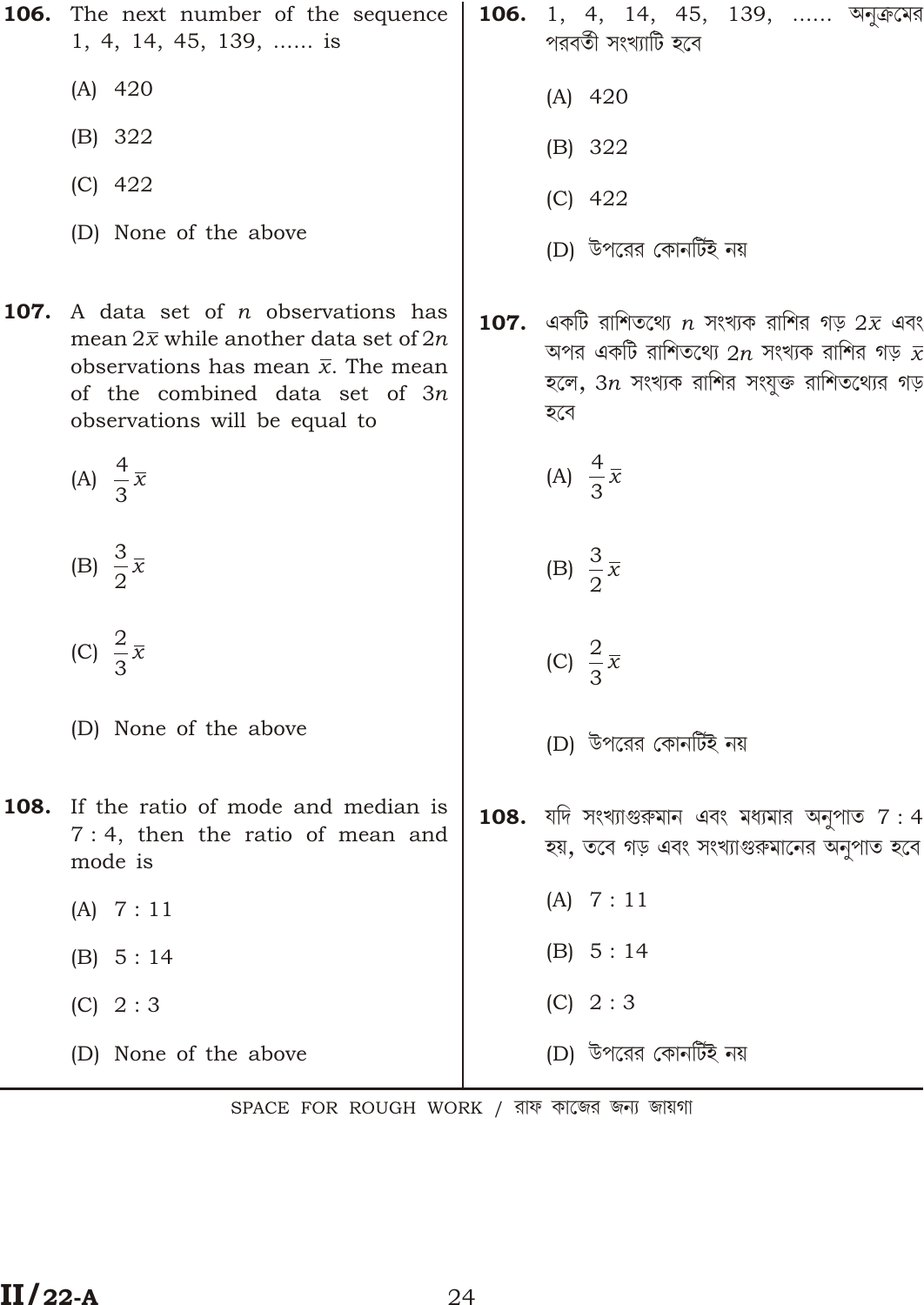109. If 
$$
x^2
$$
 x 1 0, then the value of  $x^9$   $x^6$   $x^3$  1 is  
\n(A) 1  
\n(B) -1  
\n(C) 0  
\n(D) None of the above  
\n110. One of the factors of  $x^2$   $\frac{5x}{2}$  1 is  
\n(A) 2x 1  
\n(B) 2x 1  
\n(C) 3x 1  
\n(D) None of the above  
\n111. If x : y 3 : 4, then |2x 3y| : |3x 5y|  
\n112. If  $a = \frac{\sqrt{87} \sqrt{17}}{\sqrt{92} \sqrt{22}}$ ,  $b = \frac{\sqrt{87} \sqrt{17}}{\sqrt{92} \sqrt{22}}$ , then the value of  $\frac{1}{1}a^2$   $\frac{1}{1}b^2$  is  
\n(A) 2x 1  
\n(B) 2x 1  
\n(C) 18 : 29  
\n(D) 18 : 29  
\n(E) 29 : 17  
\n(E) 10  
\n(E) 0  
\n(E) 0  
\n(E) 0  
\n(E) 0  
\n(E) 0  
\n(E) 0  
\n(E) 0  
\n(E) 1  
\n(E) -1  
\n(E) -1  
\n(E) 29 : 17  
\n(E) 3x 1  
\n(E) 2x 1  
\n(E) 2x 1  
\n(E) 2x 1  
\n(E) 2x 1  
\n(E) 2x 1  
\n(E) 2x 1  
\n(E) 2x 1  
\n(E) 2x 1  
\n(E) 2x 1  
\n(E) 2x 1  
\n(E) 2x 1  
\n(E) 2x 1  
\n(E) 2x 1  
\n(E) 2x 1  
\n(E) 3x 1  
\n(E) 3x 1  
\n(E) 3x 1  
\n(E) 3x 1  
\n(E) 2x 1  
\n(E) 3x 1  
\n(E) 3x 1  
\n(E) 3x 1  
\n(E) 3x 1  
\n(E) 3x 1  
\n(E) 3x 1  
\n(E) 3x 1  
\n(E) 3x 1  
\n(E) 3x 1  
\n(E) 4x 3y  
\n(E) 3x 4  
\n(E) 4x 3y  
\

SPACE FOR ROUGH WORK / রাফ কাজের জন্য জায়গা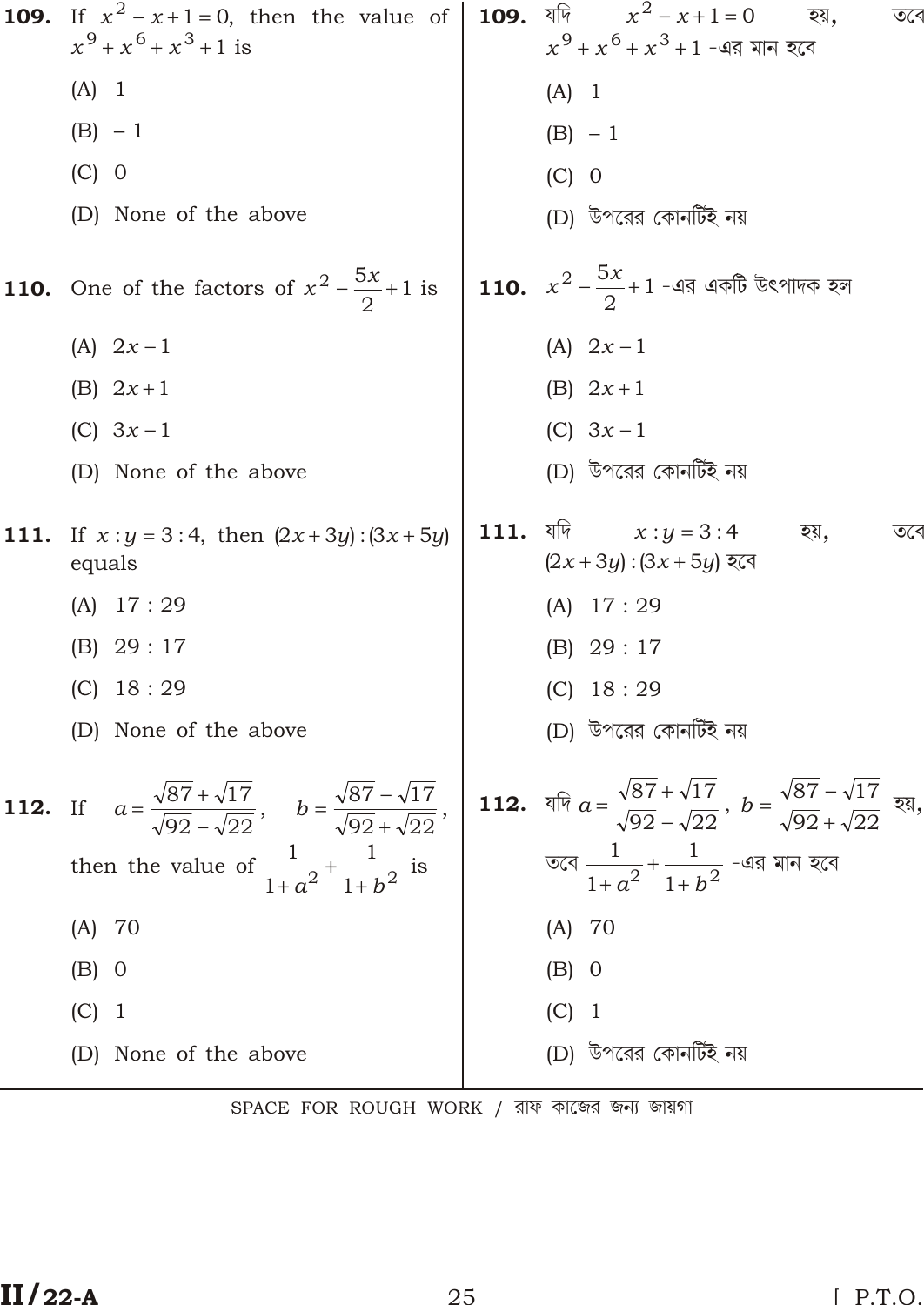- 113. The total number of factors of the number 100 is
	- $(A)$  9
	- $(B) 10$
	- $(C)$  8
	- (D) None of the above
- In the given figure, a square with 114. length of each side  $x$  units inscribed in a right-angled triangle. The area of the square (in unit<sup>2</sup>) is



- $(A) 50$
- $(B)$  40
- $(C)$  100
- (D) None of the above
- Which of the following is the field of 115. knowledge-based ability?
	- (A) To explain
	- (B) To memorise
	- (C) To compare
	- (D) None of the above

100 সংখ্যাটির মোট উৎপাদকের সংখ্যা হল 113.

- $(A)$  9
- $(B) 10$
- $(C)$  8
- (D) উপরের কোনর্টিই নয়
- প্ৰদত্ত চিত্ৰে একটি সমকোণী ত্ৰিভূজে  $x$  একক 114. বাহুর দৈর্ঘ্যবিশিষ্ট একটি বর্গক্ষেত্র অন্তর্লিখিত। বর্গক্ষেত্রটির ক্ষেত্রফল (বর্গ এককে) হবে



- $(A) 50$
- $(B)$  40
- $(C) 100$
- (D) উপরের কোনর্টিই নয়
- $115.$  নিচের কোনটি জ্ঞানমূলক সামর্থের ক্ষেত্র?
	- (A) ব্যাখ্যা করা
	- (B) স্মরণ করা
	- (C) তুলনা করা
	- (D) উপরের কোনর্টিই নয়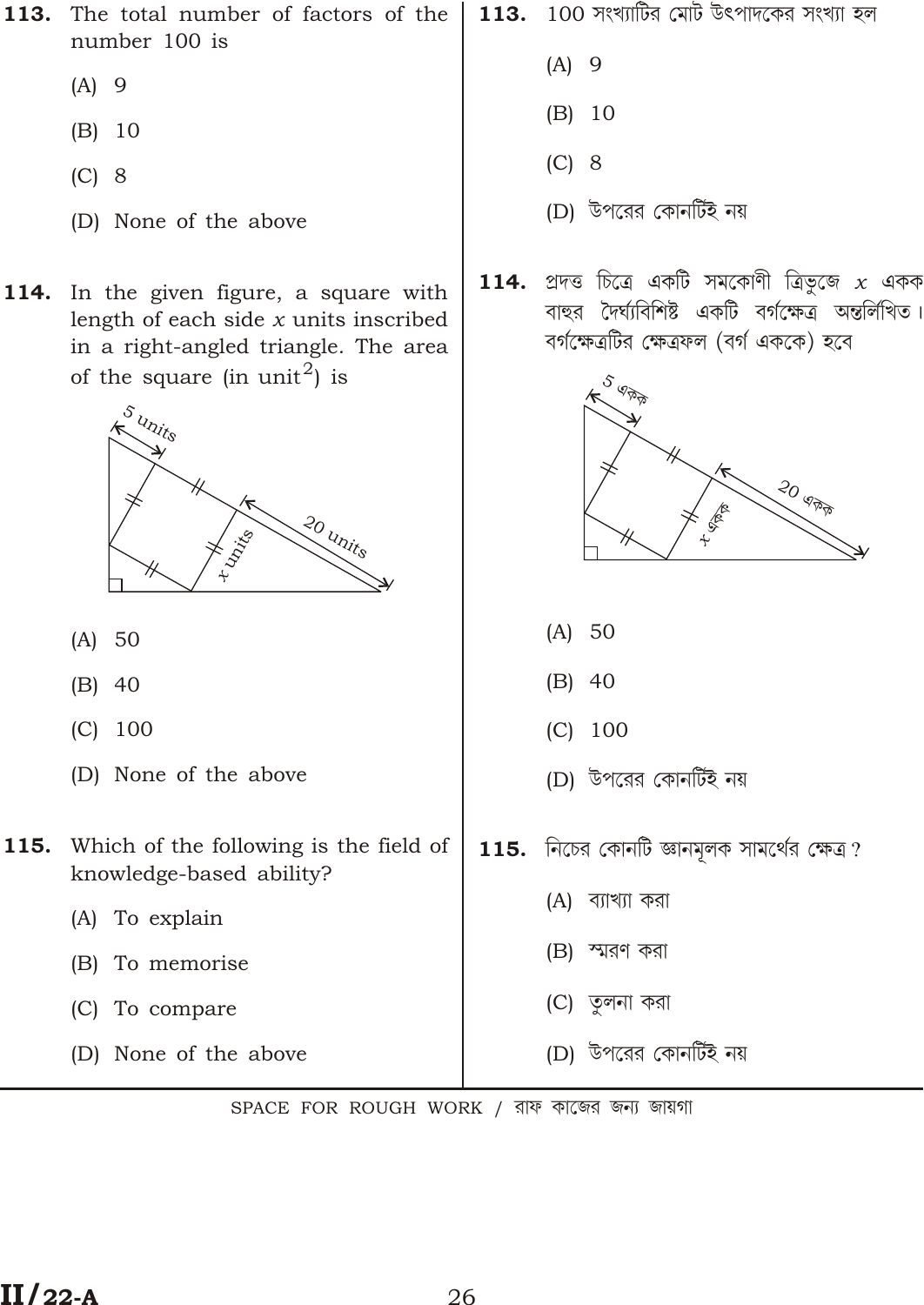|              | <b>116.</b> In which stage of psychomotor<br>domain work starts with trial and<br>error?<br>(A) Perception<br>(B) Mechanism<br>(C) Guided response<br>(D) None of the above |      | $116.$ মানসসঞ্চালনমূলক ক্ষেত্রের কোন্ স্তরে প্রচেষ্টা ও<br>ভ্ৰান্তি দ্বারা কাজ শুরু হয় ?<br>(A) প্ৰত্যক্ষণ<br>(B) কৌশল<br>(C) নিয়ন্ত্রিত প্রতিক্রিয়া<br>(D) উপরের কোনর্টিই নয় |
|--------------|-----------------------------------------------------------------------------------------------------------------------------------------------------------------------------|------|-----------------------------------------------------------------------------------------------------------------------------------------------------------------------------------|
| 117.         | "Mathematics is the language<br>in<br>which<br>God<br>written<br>has<br>the<br>universe." It is quoted by<br>(A) Galileo<br>(B) Plato<br>(C) Einstein<br>(D) None of them   |      | 117. "Mathematics is the language in<br>which<br>God<br>has<br>written<br>the<br>universe." উক্তিটি করেন<br>(A) গ্যালিলিও<br>$(B)$ (atti<br>(C) আইনস্টাইন<br>(D) এঁদের কেউই নন    |
| 118.         | The Right to Education Act started<br>in the year<br>$(A)$ 2005<br>(B) 2009<br>$(C)$ 2012<br>(D) None of the above                                                          |      | $118.$ শিক্ষা অধিকার আইন চালু হয়<br>(A) 2005 সালে<br>(B) 2009 সালে<br>(C) 2012 সালে<br>(D) উপরের কোনর্টিই নয়                                                                    |
| 119.<br>120. | Mathematics and language are<br>(A) highly correlated<br>(B) non-correlated<br>(C) of opposite nature<br>(D) None of the above<br>The appropriate method for the            |      | $119.$ গণিত ও ভাষা<br>(A) খুবই সম্পৰ্কযুক্ত<br>(B) সম্পৰ্কহীন<br>(C) বিপরীতধর্মী<br>(D) উপরের কোনটিই নয়                                                                          |
|              | establishment of the formulae in<br>mathematics is<br>(A) planning<br>(B) induction<br>(C) synthesis<br>(D) None of the above                                               | 120. | গণিতে সূত্ৰসমূহ প্ৰতিষ্ঠার জন্য যথাযথ পদ্ধতি হল<br>(A) পরিকল্পনা<br>আরোহ<br>(B)<br>(C) সংশ্লেষণ<br>(D) উপরের কোনর্টিই নয়                                                         |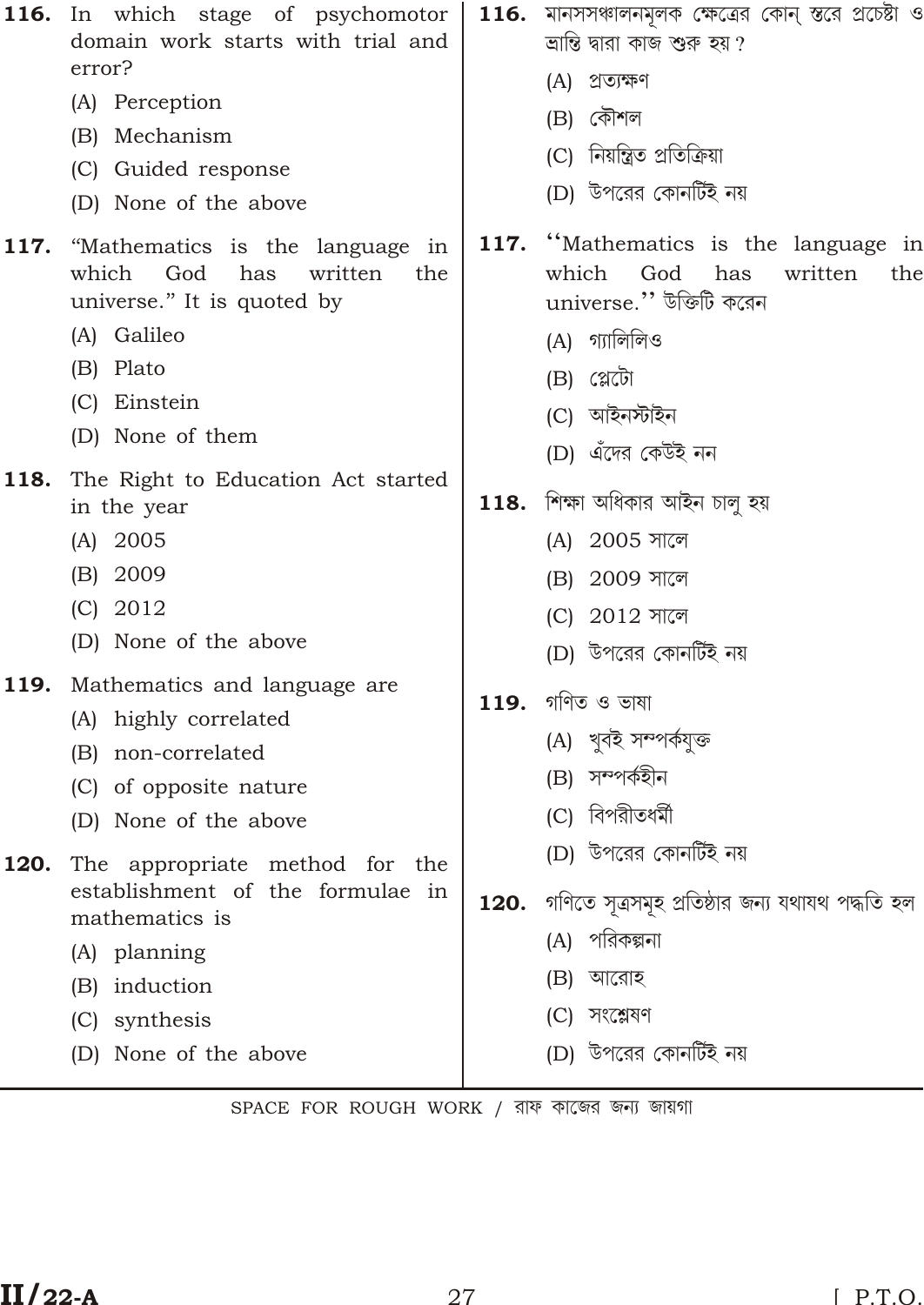| 121. | The digestion in human being starts                      |      | <b>121.</b> মানুষের পাচন শুরু হয় যা দিয়ে তা হল   |
|------|----------------------------------------------------------|------|----------------------------------------------------|
|      | with                                                     |      | (A) প্রোটিন                                        |
|      | (A) proteins                                             |      | (B) কাৰ্বোহাইড্ৰেট (শৰ্করা)                        |
|      | (B) carbohydrates                                        |      | (C) ফ্যাট (চৰ্বি-জাতীয় খাদ্য)                     |
|      | fats<br>(C)                                              |      | (D) ফাইবার (তন্তু)                                 |
|      | (D) fibres                                               | 122. | রোডোপসিন্ যে ভিটামিনের সঙ্গে সম্পর্কিত সেটি        |
| 122. | Rhodopsin is related to vitamin                          |      | হল                                                 |
|      | $(A)$ A                                                  |      | $(A)$ A                                            |
|      | $(B)$ B                                                  |      | $(B)$ B                                            |
|      | $(C)$ C                                                  |      | $(C)$ C                                            |
|      | $(D)$ D                                                  |      | $(D)$ $D$                                          |
| 123. | Which vector transmits the disease                       |      |                                                    |
|      | filariasis?                                              | 123. | কোন্ বাহক ফাইলেরিয়াসিস রোগ ছড়ায় ?               |
|      | (A) Rat flea                                             |      | (A) র্যাট্ ফ্লি                                    |
|      | (B) Anopheles                                            |      | (B) আনোফিলিস                                       |
|      | (C) Culex                                                |      | (C) কিউলেক্স                                       |
|      | (D) Aedes                                                |      | (D) এডিস                                           |
| 124. | Which<br>blood<br>vessel<br>carries<br>oxygenated blood? |      | $124.$ কোন্ রক্তনালী অক্সিজেনযুক্ত রক্ত বহন করে ?  |
|      | (A) Pulmonary artery                                     |      | (A) পালমোনারী ধমনী                                 |
|      | Hepatic vein<br>(B)                                      |      | (B) হেপাটিক্ শিরা                                  |
|      | (C)<br>Superior vena cava                                |      | (C) সুপিরিয়র ভেনা কেভা                            |
|      | None of the above<br>(D)                                 |      | (D) উপরের কোনর্টিই নয়                             |
| 125. | Defense function of the blood is due<br>to               | 125. | রক্তের মধ্যে দেহের প্রতিরক্ষা ব্যবস্থার জন্য দায়ী |
|      | erythrocyte<br>(A)                                       |      | এরিথ্রোসাইট<br>(A)                                 |
|      | thrombocyte<br>(B)                                       |      | থ্ৰশ্বোসাইট<br>(B)                                 |
|      | lymphocyte<br>(C)                                        |      | লিস্ফোসাইট<br>(C)                                  |
|      | None of the above<br>(D)                                 |      | (D) উপরের কোনর্টিই নয়                             |
|      |                                                          |      |                                                    |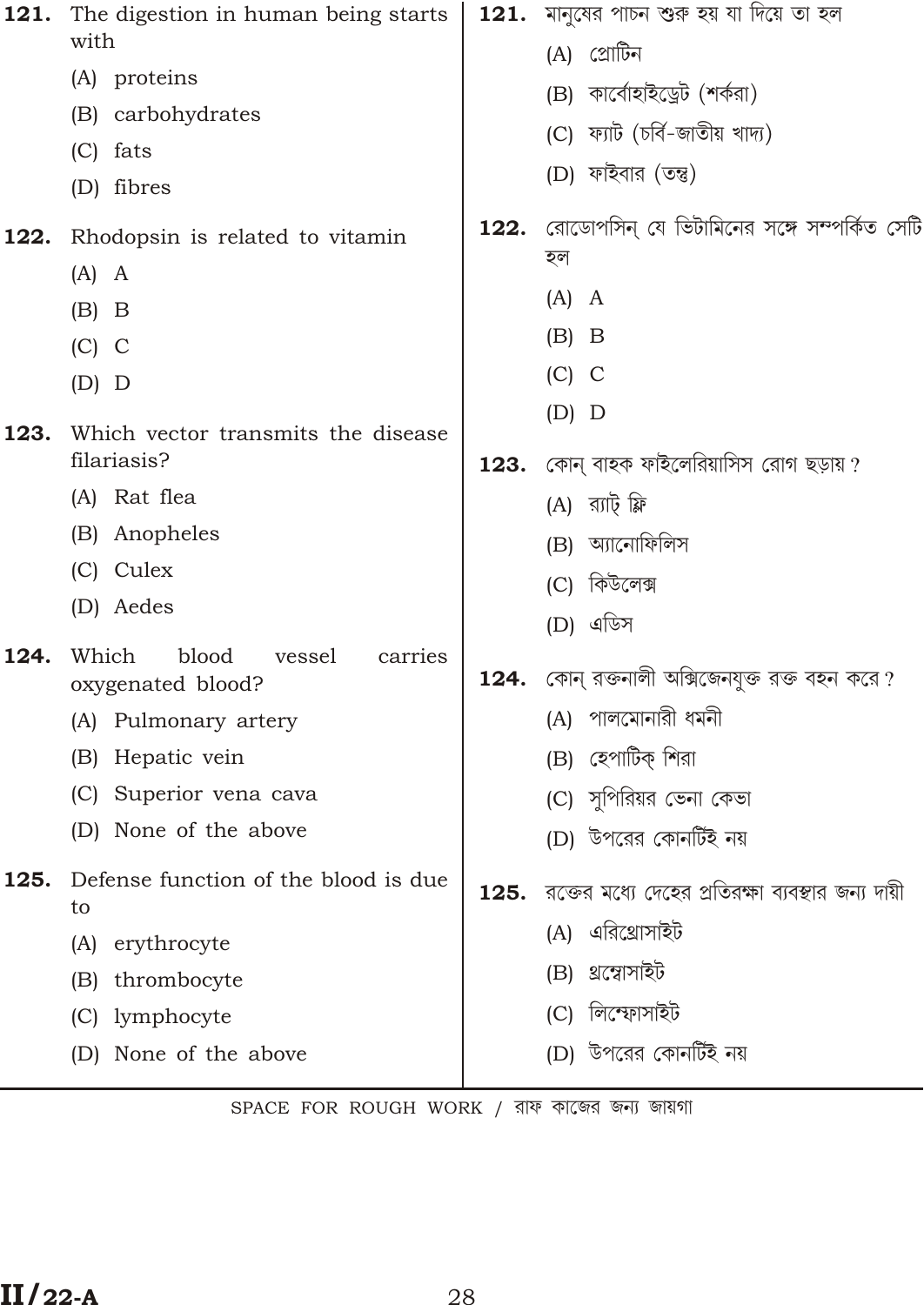| 126. | Pyramidal concept used in ecology<br>was developed by                     |      | <b>126.</b> বাস্তুতন্ত্রে ব্যবহৃত পিরামিড ধারণার প্রবর্তক হলেন                   |
|------|---------------------------------------------------------------------------|------|----------------------------------------------------------------------------------|
|      | (A) Odum                                                                  |      | $(A)$ ওডাম                                                                       |
|      | (B) Transley                                                              |      | (B) ট্রান্সলে                                                                    |
|      | (C) Elton                                                                 |      | (C) এলটন                                                                         |
|      | (D) None of them                                                          |      | (D) এঁদের কেউই নন                                                                |
| 127. | Living factor in an ecosystem is<br>known as                              | 127. | বাস্তুতন্ত্রের সজীব উপাদান হল<br>(A) অরগ্যানিক                                   |
|      | (A) organic                                                               |      | (B) ইনঅরগ্যানিক                                                                  |
|      | (B) inorganic                                                             |      | (C) ইকোফ্যাক্টর                                                                  |
|      | (C) ecofactor                                                             |      | (D) বায়োটিক                                                                     |
|      | (D) biotic                                                                | 128. | পেস্টিসাইড দিয়ে ধ্বংস করা হয়                                                   |
| 128. | Pesticide can kill                                                        |      | (A) গোকাদেরকে                                                                    |
|      | (A) insects                                                               |      | (B) ইঁদুরকে                                                                      |
|      | (B) rats                                                                  |      | (C) (A) এবং (B) উভয়েই                                                           |
|      | $(C)$ Both $(A)$ and $(B)$                                                |      | (D) উপরের কোনর্টিই নয়                                                           |
|      | (D) None of the above                                                     |      |                                                                                  |
| 129. | Which of the following is <b>not</b> a<br>pollutant from exhaust of auto- | 129. | নিম্নলিখিতগুলির মধ্যে কোনটি অটোমোবাইলের<br>নিৰ্গত ধোঁয়া থেকে প্ৰাপ্ত দূষক নয় ? |
|      | mobile?                                                                   |      | (A) হাইড্ৰোকাৰ্বন                                                                |
|      | (A) Hydrocarbon                                                           |      | (B) কাৰ্বন মনোক্সাইড                                                             |
|      | (B) Carbon monoxide                                                       |      | (C) ফসফরাস ট্রাইঅক্সাইড                                                          |
|      | (C) Phosphorus trioxide<br>(D) Nitrogen oxide                             |      | (D) নাইট্ৰোজেন অক্সাইড                                                           |
| 130. | asthmatic<br>Increased<br>attack<br>1n<br>certain season is related to    | 130. | কোনো কোনো মরশুমে হাঁপানির আক্রমণ বাড়ার<br>কারণ                                  |
|      | eating seasonal vegetables<br>(A)                                         |      | (A) মরশুমি সবজি খাওয়া                                                           |
|      | fluctuation of temperature<br>(B)                                         |      | (B) তাপমাত্রার তারতম্য                                                           |
|      | inhalation of seasonal pollens<br>(C)                                     |      | (C) মরশুমি পরাগরেণু শ্বাসের সঙ্গে গ্রহণ করা                                      |
|      | (D) None of the above                                                     |      | (D) উপরের কোনর্টিই নয়                                                           |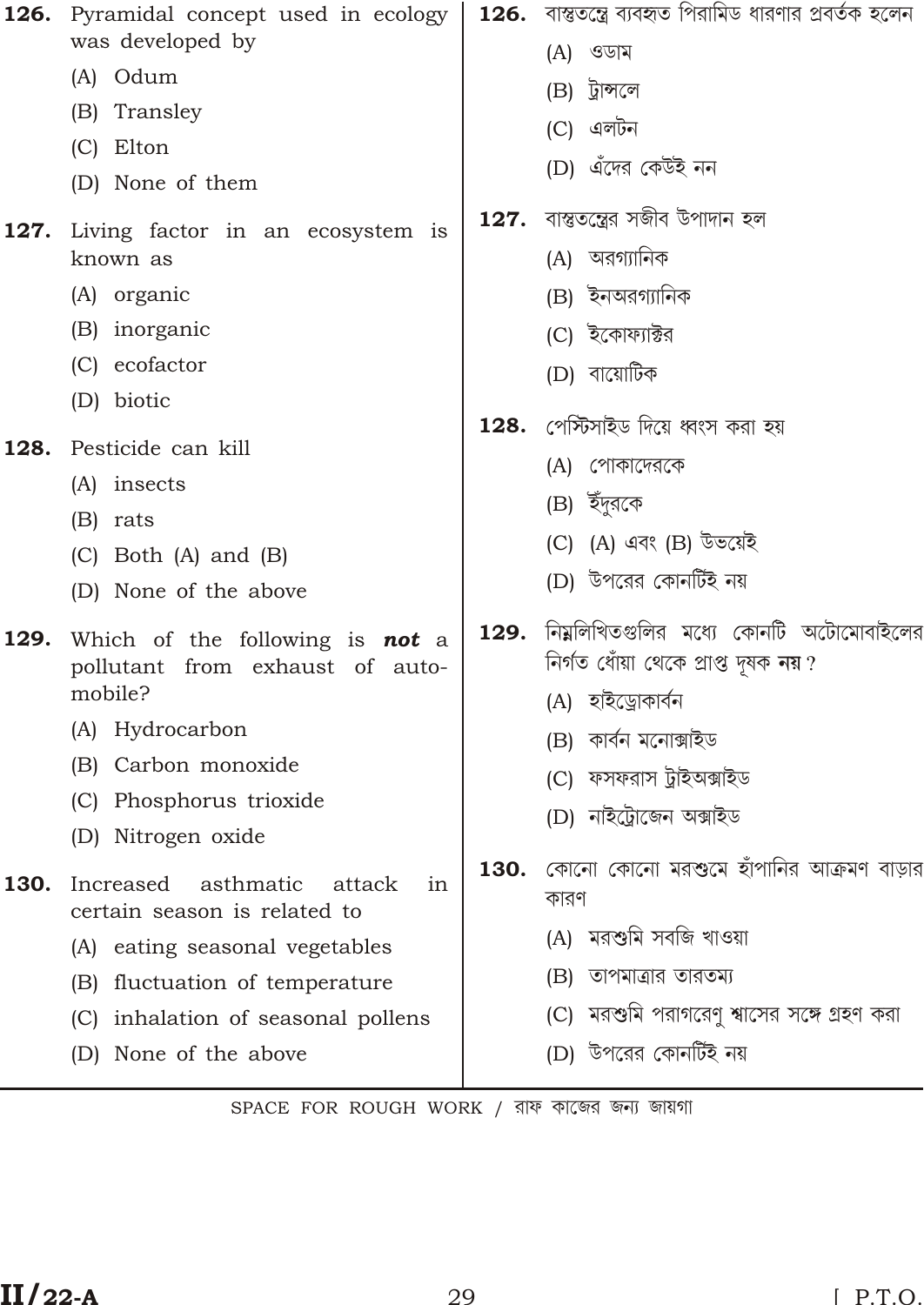- (A)  $39.2 \text{ m}$
- $(B)$  156.8 m
- (C)  $58.8 \text{ m}$
- (D)  $78.4 \text{ m}$
- 132. A five-tonne truck and a two-quintal car are moving with an equal velocity. After applying the brake, what will happen?
	- (A) The truck will stop covering more distance
	- (B) The car will stop covering more distance
	- (C) Both will stop covering same distance
	- (D) Distance covered before stop depends upon the driver
- 133. The temperature of a liquid is 20 K. What will be its temperature in Fahrenheit scale?
	- $(A) 455.4$  °F
	- $(B) 423.4$  °F
	- $(C)$  200.4 °F
	- (D)  $-4.4$  °F
- 134. The instrument used to produce sound of a fixed frequency in the laboratory is
	- (A) simple pendulum
	- (B) sonic measure
	- (C) tuning fork
	- (D) toner
- $\,$  131. একটি লোহার বলের একটি টাওয়ারের উপর থেকে ভূমিতে পড়তে সময় লাগে 4 সেকেণ্ড। টাওয়ারের উচ্চতা কত ?
	- (A)  $39.2 \pi$ .
	- $(B)$  156.8 मि.
	- (C) 58.8 মি.
	- (D)  $78.4 \text{ a}.$
- একটি পাঁচ-টন ট্ৰাক এবং একটি দুই-কুইন্টাল 132. গাড়ী সমবেগে ছুটছিল। ব্রেক দেওয়ার পর কোন ঘটনাটি ঘটবে  $\gamma$ 
	- (A) ট্রাকটি বেশী দূরত্ব অতিক্রম করে থামবে
	- (B) গাড়ীটি বেশী দূরত্ব অতিক্রম করে থামবে
	- (C) দুটিই সমদূরত্ব অতিক্রম করে থামবে
	- (D) কতটা দূরত্ব অতিক্রম করে থামবে তা নির্ভর করবে চালকের উপর
- $133.$  একটি তরলের তাপমাত্রা 20 K. ফারেনহাইট স্কেলে তরলটির তাপমাত্রা কত হবে ?
	- $(A) 455.4$  °F
	- (B)  $-423.4$  °F
	- (C)  $200.4$  °F
	- (D)  $-4.4$  °F
- পরীক্ষাগারে একটি নির্দিষ্ট কম্পাংকের শব্দ তৈরী 134. করার জন্য কোন যন্ত্রটি ব্যবহার করা হয় ?
	- (A) সরল পেণ্ডুলাম
	- (B) সোনিক মান
	- (C) টিউনিং ফৰ্ক
	- (D) টোনার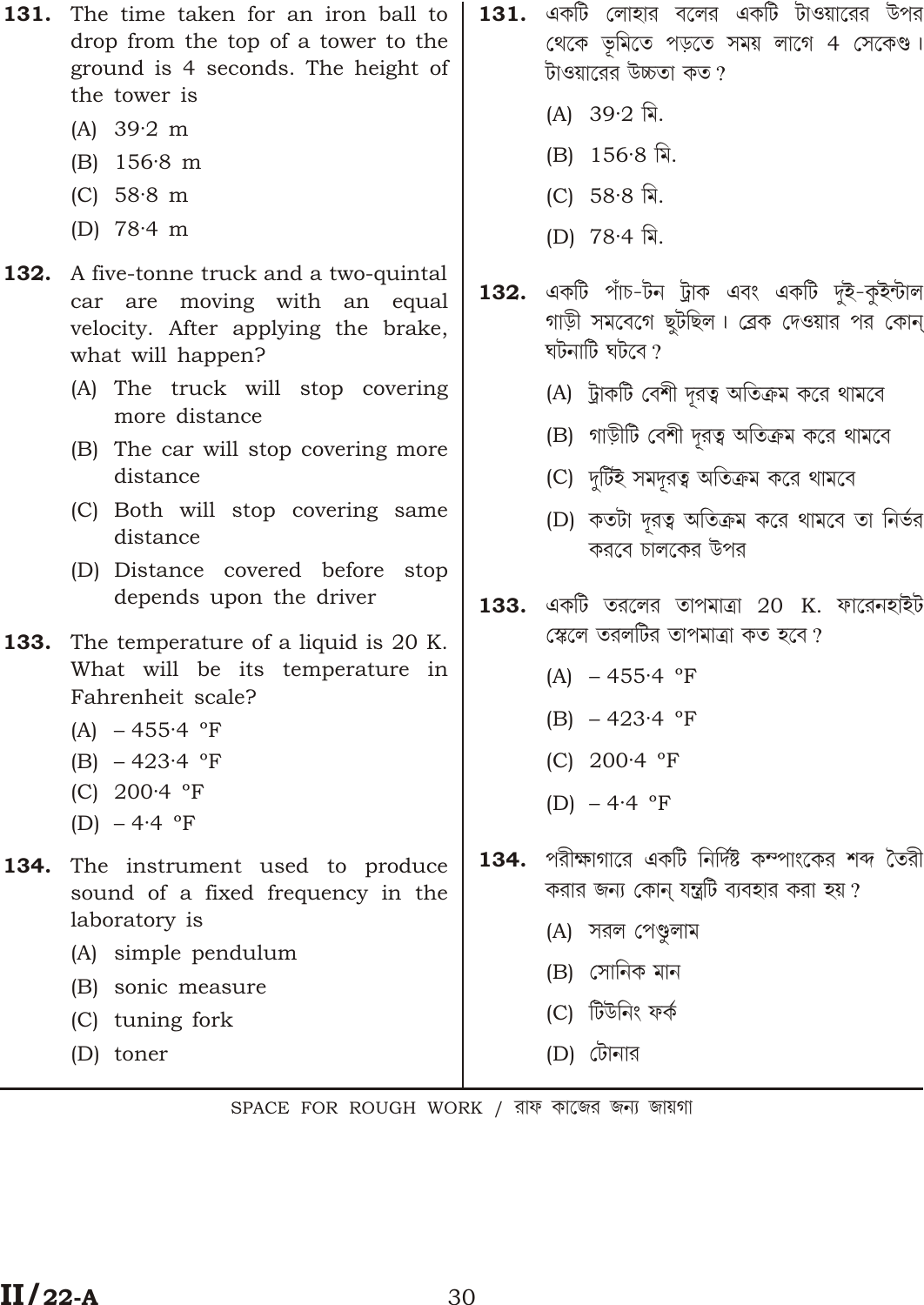| 135. | When the surface area of<br>the<br>vibrating body<br>increases,<br>the<br>intensity of the sound produced                                                                                                                                                     | 135. | যখন কোনো কম্পনরত বস্তুর পৃষ্ঠতল বাড়ানো<br>হয়, তখন উৎপন্ন শব্দের তীব্রতা                                                                                                                                                        |
|------|---------------------------------------------------------------------------------------------------------------------------------------------------------------------------------------------------------------------------------------------------------------|------|----------------------------------------------------------------------------------------------------------------------------------------------------------------------------------------------------------------------------------|
|      | (A) decreases<br>(B) increases                                                                                                                                                                                                                                |      | (A) কমে<br>(B) বাড়ে                                                                                                                                                                                                             |
|      | (C) remains same<br>(D) Cannot be determined                                                                                                                                                                                                                  |      | (C) একই থাকে<br>(D) নিৰ্ণয় করা যায় না                                                                                                                                                                                          |
|      | 136. An electromagnet is<br>(A) a temporary magnet<br>(B) a permanent magnet<br>(C) not a strong magnet<br>(D) neither<br>temporary<br>nor<br>permanent magnet                                                                                                |      | $136.$ ইলেক্ট্রোম্যাগনেট<br>(A) একটি অন্থায়ী চুম্বক<br>(B) একটি স্থায়ী চুম্বক<br>(C) একটি শক্তিশালী চুম্বক নয়<br>(D) অন্থায়ী বা স্থায়ী চুম্বক নয়                                                                           |
| 137. | Corkscrew rule for the direction of<br>magnetic field in relation to the<br>direction of current conducted by<br>the conductor is given by<br>(A) Ampere<br>(B) Orsted<br>(C) Max Planck<br>(D) None of them                                                  |      | 137. তড়িৎ পরিবাহীতে তড়িৎ পরিবহনের দিকের সঙ্গে<br>চৌম্বকক্ষেত্রের অভিমুখ নির্ণায়ক কর্কন্ট্রু নিয়ম<br>তৈরী করেন<br>(A) অ্যাম্পিয়ার<br>(B) ওরস্টেড<br>$(C)$ ম্যাক্স প্ল্যাঙ্ক<br>(D) এঁদের কেউই নন                             |
|      | <b>138.</b> As an object gets closer to the focal<br>point of a converging lens from<br>infinity, its image<br>becomes smaller<br>(A)<br>remains same size<br>(B)<br>gets farther from the lens<br>(C)<br>(D) gets closer to the optical point of<br>the lens |      | <b>138.</b> যখন কোনো বস্তু অসীম দূরত্ব থেকে অভিসারী<br>লেন্সের ফোকাসের দিকে অগ্রসর হয়, তখন তার<br>প্ৰতিবিম্ব<br>(A) ছোট হতে থাকে<br>(B) একই রকম থাকে<br>(C) লেন্স থেকে দূরে সরে যায়<br>(D) লেন্সের আলোকবিন্দুর দিকে অগ্রসর হয় |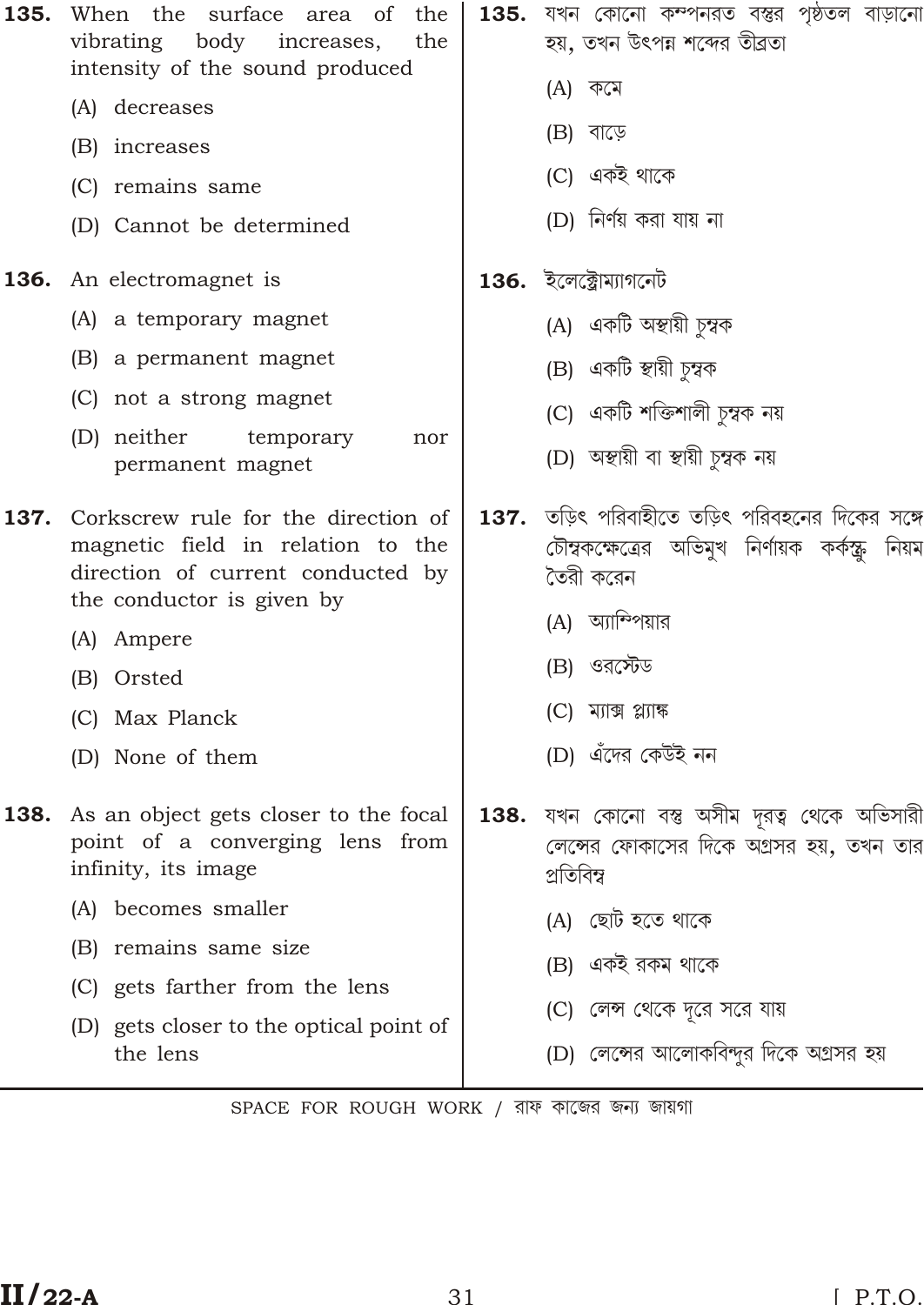|      | <b>139.</b> A point object is placed at a distance<br>of 30 cm from a convex mirror of<br>focal length 30 cm. The image will<br>form at                                                          | <b>139.</b> 30 সে.মি. ফোকাস দূরত্বযুক্ত একটি উত্তল<br>দর্পণের 30 সে.মি. সামনে একটি বিন্দু-বস্তু রাখা<br>হলে প্রতিবিশ্বের অবস্থান হবে                              |
|------|--------------------------------------------------------------------------------------------------------------------------------------------------------------------------------------------------|-------------------------------------------------------------------------------------------------------------------------------------------------------------------|
|      | (A) infinity<br>(B) pole<br>(C) 15 cm behind the mirror<br>(D) 15 cm in front of the mirror                                                                                                      | (A) অসীম দূরত্বে<br>(B) মেরুবিন্দুতে<br>(C) দর্পণের 15 সে.মি. পিছনে<br>(D) দর্পণের 15 সে.মি. সামনে                                                                |
| 140. | Two non-spherical natural satellites<br>are<br>(A) Phobos and Miranda<br>(B) Phobos and Triton<br>(C) Deimos and Miranda<br>(D) Deimos and Phobos                                                | 140.   গোলীয় নয় এমন দুটি প্ৰাকৃতিক উপগ্ৰহ হল<br>(A) ফোবোস এবং মিরাণ্ডা<br>(B) ফোবোস এবং ট্রাইটন<br>(C) ডিমোস এবং মিরাণ্ডা<br>(D) ডিমোস এবং ফোবোস                |
| 141. | Pluto is known as dwarf planet<br>because<br>(A) it has negligible mass<br>(B) it has not nearly round shaped<br>(C) it does not have always same<br>neighbouring planet<br>(D) All of the above | $141.$ প্লুটোকে বামন গ্ৰহ বলা হয় কারণ<br>(A) এটির ভর নগণ্য<br>(B)  এটির আকার প্রায় গোলীয় নয়<br>(C) এটির প্রতিবেশী গ্রহ সর্বদা এক থাকে না<br>(D) উপরের সবগুলিই |
| 142. | Presence of -OH group in an<br>inorganic compound may lead to<br>(A) alkali<br>(B) base<br>(C) acid<br>(D) All of the above                                                                      | $\,$ 142. $\,$ একটি অজৈব যৌগের মধ্যে $\rm -OH$ গ্রুপ উপস্থিত<br>থাকলে যৌগটি হতে পারে<br>(A) ক্ষারক<br>(B) ক্ষার<br>(C) অম্ল<br>(D) উপরের সবকটি                    |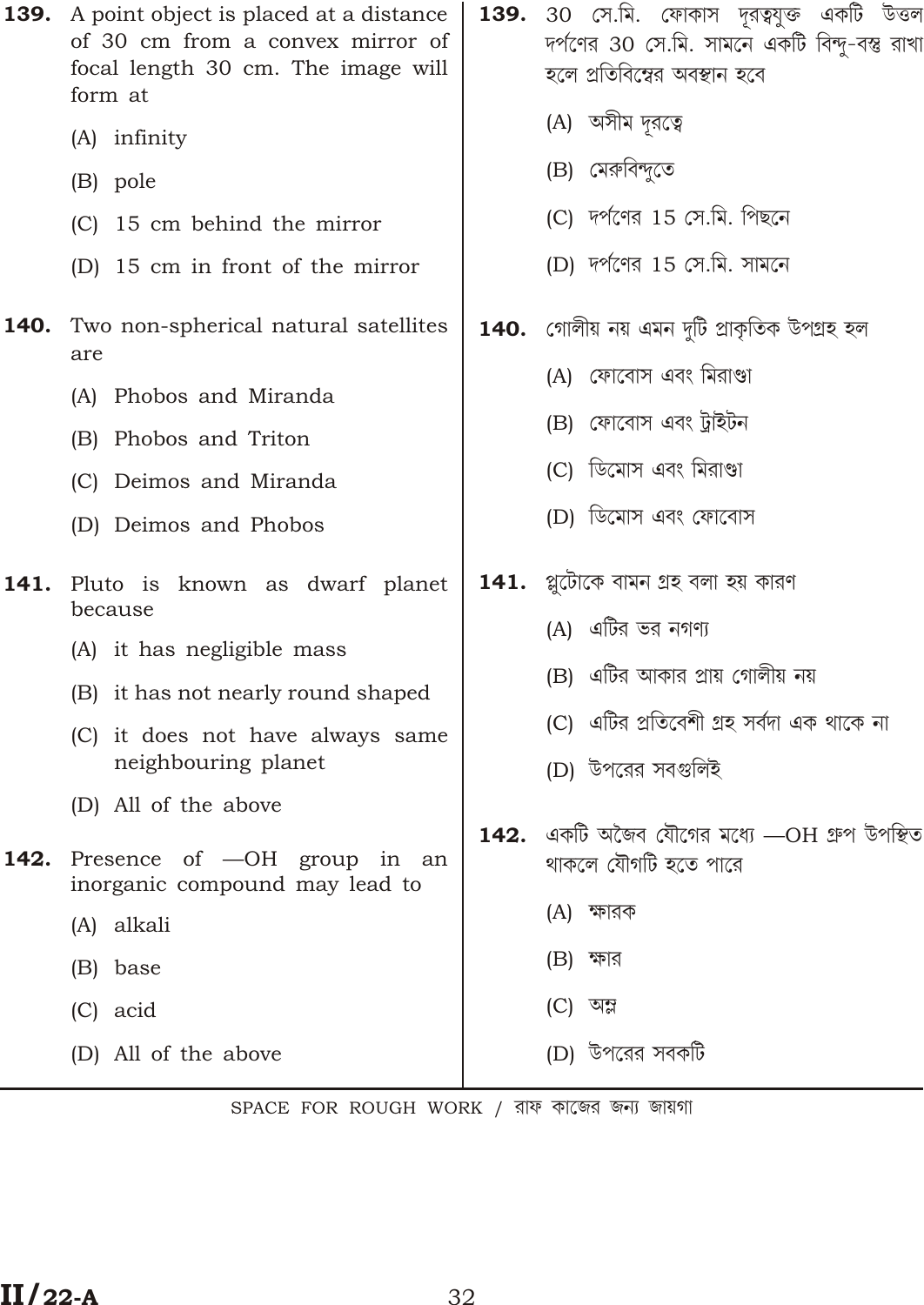| (A) জিংক অক্সাইডকে অক্সিজেনের উপস্থিতিতে<br>(A) In presences of oxygen, heating<br>zinc oxide when yellow color is<br>উত্তপ্ত করে হলুদ রং হওয়া ভৌত পরিবর্তন<br>found, it is a physical change<br>ছোট একটি কাঁচের বলকে গলাধঃকরণ করা<br>(B)<br>(B) Swallowing a small glass ball is<br>একটি রাসায়নিক পরিবর্তন<br>a chemical change<br>(C) বিশুদ্ধ চিনির কেলাসকে পাচিত করা একটি<br>(C) Digesting pure sugar crystal is<br>রাসায়নিক পরিবর্তন<br>a chemical change<br>(D) বায়ুর উপস্থিতিতে পারদকে উত্তপ্ত করে লাল<br>(D) In presence of air, heating<br>রং হওয়া রাসায়নিক পরিবর্তন<br>mercury when red color is<br>found, it is a chemical change<br>নিম্নলিখিত<br>ধাতৃগুলির মধ্যে কোনটি অত্যন্ত<br>144.<br>Which of the following metals is<br>144.<br>সক্ৰিয় ?<br>highly reactive?<br>$(A)$ Hg<br>$(A)$ Hg<br>$(B)$ Fe<br>$(B)$ Fe<br>$(C)$ Cr<br>$(C)$ Cr<br>$(D)$ Ca<br>$(D)$ Ca<br>145.<br>Two elements of high conductivity of<br><b>145.</b> দুটি উচ্চ তড়িৎ পরিবাহী মৌল হল<br>electricity are<br>(A) Cu এবং S<br>(A) Cu and S<br>$(B)$ Al এবং F<br>(B) Al and F<br>(C) As and C<br>$(C)$ As এবং $C$<br>(D) Au and C<br>(D) Au এবং C<br>Pedagogy is related to<br>146.<br><b>146.</b> Pedagogy সম্পৰ্কযুক্ত<br>(A) teaching to elderly person<br>(A) বয়স্ক ব্যক্তিদের শিক্ষণের সঙ্গে<br>(B) teaching to small children as<br>(B) ছোট শিশুদের এবং অন্যদের শিক্ষণের সঙ্গে<br>well as others<br>(C)  কেবলমাত্র শিক্ষকদের শিক্ষণের সঙ্গে<br>(C) teaching to teachers only<br>(D) উপরের কোনর্টিই নয়<br>(D) None of the above | 143. Which statement is <b>not</b> true? | <b>143.</b> কোন্ বক্তব্যটি সঠিক <b>নয়</b> ? |
|-----------------------------------------------------------------------------------------------------------------------------------------------------------------------------------------------------------------------------------------------------------------------------------------------------------------------------------------------------------------------------------------------------------------------------------------------------------------------------------------------------------------------------------------------------------------------------------------------------------------------------------------------------------------------------------------------------------------------------------------------------------------------------------------------------------------------------------------------------------------------------------------------------------------------------------------------------------------------------------------------------------------------------------------------------------------------------------------------------------------------------------------------------------------------------------------------------------------------------------------------------------------------------------------------------------------------------------------------------------------------------------------------------------------------------------------------------------------------------------------------------------------------------------|------------------------------------------|----------------------------------------------|
|                                                                                                                                                                                                                                                                                                                                                                                                                                                                                                                                                                                                                                                                                                                                                                                                                                                                                                                                                                                                                                                                                                                                                                                                                                                                                                                                                                                                                                                                                                                                   |                                          |                                              |
|                                                                                                                                                                                                                                                                                                                                                                                                                                                                                                                                                                                                                                                                                                                                                                                                                                                                                                                                                                                                                                                                                                                                                                                                                                                                                                                                                                                                                                                                                                                                   |                                          |                                              |
|                                                                                                                                                                                                                                                                                                                                                                                                                                                                                                                                                                                                                                                                                                                                                                                                                                                                                                                                                                                                                                                                                                                                                                                                                                                                                                                                                                                                                                                                                                                                   |                                          |                                              |
|                                                                                                                                                                                                                                                                                                                                                                                                                                                                                                                                                                                                                                                                                                                                                                                                                                                                                                                                                                                                                                                                                                                                                                                                                                                                                                                                                                                                                                                                                                                                   |                                          |                                              |
|                                                                                                                                                                                                                                                                                                                                                                                                                                                                                                                                                                                                                                                                                                                                                                                                                                                                                                                                                                                                                                                                                                                                                                                                                                                                                                                                                                                                                                                                                                                                   |                                          |                                              |
|                                                                                                                                                                                                                                                                                                                                                                                                                                                                                                                                                                                                                                                                                                                                                                                                                                                                                                                                                                                                                                                                                                                                                                                                                                                                                                                                                                                                                                                                                                                                   |                                          |                                              |
|                                                                                                                                                                                                                                                                                                                                                                                                                                                                                                                                                                                                                                                                                                                                                                                                                                                                                                                                                                                                                                                                                                                                                                                                                                                                                                                                                                                                                                                                                                                                   |                                          |                                              |
|                                                                                                                                                                                                                                                                                                                                                                                                                                                                                                                                                                                                                                                                                                                                                                                                                                                                                                                                                                                                                                                                                                                                                                                                                                                                                                                                                                                                                                                                                                                                   |                                          |                                              |
|                                                                                                                                                                                                                                                                                                                                                                                                                                                                                                                                                                                                                                                                                                                                                                                                                                                                                                                                                                                                                                                                                                                                                                                                                                                                                                                                                                                                                                                                                                                                   |                                          |                                              |
|                                                                                                                                                                                                                                                                                                                                                                                                                                                                                                                                                                                                                                                                                                                                                                                                                                                                                                                                                                                                                                                                                                                                                                                                                                                                                                                                                                                                                                                                                                                                   |                                          |                                              |
|                                                                                                                                                                                                                                                                                                                                                                                                                                                                                                                                                                                                                                                                                                                                                                                                                                                                                                                                                                                                                                                                                                                                                                                                                                                                                                                                                                                                                                                                                                                                   |                                          |                                              |
|                                                                                                                                                                                                                                                                                                                                                                                                                                                                                                                                                                                                                                                                                                                                                                                                                                                                                                                                                                                                                                                                                                                                                                                                                                                                                                                                                                                                                                                                                                                                   |                                          |                                              |
|                                                                                                                                                                                                                                                                                                                                                                                                                                                                                                                                                                                                                                                                                                                                                                                                                                                                                                                                                                                                                                                                                                                                                                                                                                                                                                                                                                                                                                                                                                                                   |                                          |                                              |
|                                                                                                                                                                                                                                                                                                                                                                                                                                                                                                                                                                                                                                                                                                                                                                                                                                                                                                                                                                                                                                                                                                                                                                                                                                                                                                                                                                                                                                                                                                                                   |                                          |                                              |
|                                                                                                                                                                                                                                                                                                                                                                                                                                                                                                                                                                                                                                                                                                                                                                                                                                                                                                                                                                                                                                                                                                                                                                                                                                                                                                                                                                                                                                                                                                                                   |                                          |                                              |
|                                                                                                                                                                                                                                                                                                                                                                                                                                                                                                                                                                                                                                                                                                                                                                                                                                                                                                                                                                                                                                                                                                                                                                                                                                                                                                                                                                                                                                                                                                                                   |                                          |                                              |
|                                                                                                                                                                                                                                                                                                                                                                                                                                                                                                                                                                                                                                                                                                                                                                                                                                                                                                                                                                                                                                                                                                                                                                                                                                                                                                                                                                                                                                                                                                                                   |                                          |                                              |
|                                                                                                                                                                                                                                                                                                                                                                                                                                                                                                                                                                                                                                                                                                                                                                                                                                                                                                                                                                                                                                                                                                                                                                                                                                                                                                                                                                                                                                                                                                                                   |                                          |                                              |
|                                                                                                                                                                                                                                                                                                                                                                                                                                                                                                                                                                                                                                                                                                                                                                                                                                                                                                                                                                                                                                                                                                                                                                                                                                                                                                                                                                                                                                                                                                                                   |                                          |                                              |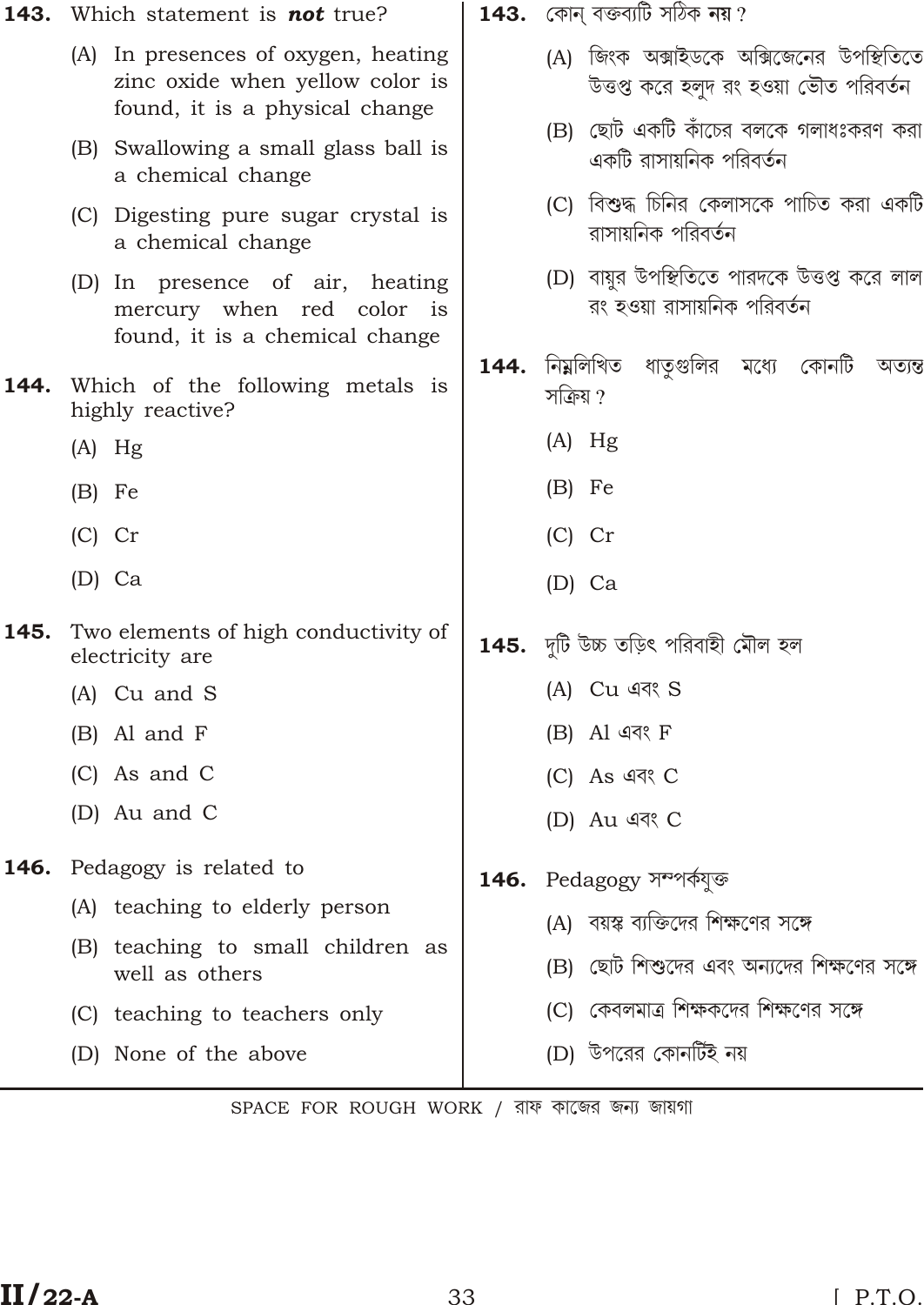|      | 147. Understanding science<br>depends                                                                 |      | $147.$ বিজ্ঞানের বোধগম্যতা নির্ভর করে                                         |
|------|-------------------------------------------------------------------------------------------------------|------|-------------------------------------------------------------------------------|
|      | upon                                                                                                  |      |                                                                               |
|      | (A) ability of experimentation,<br>observation<br>and<br>making<br>inference                          |      | (A) পরীক্ষা, পর্যবেক্ষণ ও সিদ্ধান্ত গ্রহণ করার<br>ক্ষমতার উপর                 |
|      | (B) the class in which the student                                                                    |      | (B) ছাত্র কোন্ শ্রেণীতে পড়ছে তার উপর                                         |
|      | studies                                                                                               |      | (C) শিক্ষকের শিক্ষাগত যোগ্যতার উপর                                            |
|      | (C) educational qualification of the<br>teacher                                                       |      | (D) উপরের সবকটি                                                               |
|      | (D) All of the above                                                                                  | 148. | সমস্যা-সমাধান দক্ষতা কোনটির সঙ্গে সম্পর্কিত ?                                 |
| 148. | Problem-solving skill is related to                                                                   |      | (A) মস্তিষ্কের বিশ্লেষনী ক্ষমতা                                               |
|      | (A) analytical power of brain                                                                         |      | (B) স্মৃতিশক্তি                                                               |
|      | (B) memory power                                                                                      |      |                                                                               |
|      | (C) knowledge base                                                                                    |      | (C) জ্ঞান-ভিত্তি                                                              |
|      | (D) None of the above                                                                                 |      | (D) উপরের কোনর্টিই নয়                                                        |
| 149. | Continuous and<br>comprehensive<br>evaluation refers to                                               | 149. | ধারাবাহিক এবং ব্যাপক মূল্যায়ন বলতে বোঝায়                                    |
|      | (A) daily evaluation of students'<br>development                                                      |      | (A) ছাত্রছাত্রীদের উন্নয়নের প্রাত্যহিক মূল্যায়ন                             |
|      | (B) a system of regular evaluation of<br>students that covers all aspects<br>of students' development |      | উন্নয়নের<br>(B) ছাত্ৰছাত্ৰীদের সাৰ্বিক<br>একটি<br>নিয়মিত মূল্যায়নের পদ্ধতি |
|      | (C) regular evaluation<br>of<br>all                                                                   |      | (C) শ্ৰেণীর সকল ছাত্ৰছাত্ৰীদের নিয়মিত মূল্যায়ন                              |
|      | students in a class<br>(D) All of the above                                                           |      | (D) উপরের সবকটি                                                               |
| 150. | The aim of CCE type of evaluation is                                                                  |      | $150.$ $CCE$ ধরনের মূল্যায়নের উদ্দেশ্য হল                                    |
|      | to                                                                                                    |      | (A) অধিক পাঠ সহজে মুখন্থ করতে সাহায্য করা                                     |
|      | (A) help to memorize more study<br>materials easily                                                   |      | (B) অধিক পাঠ তাড়াতাড়ি মুখস্থ করতে সাহায্য                                   |
|      | (B) help to memorize more study<br>materials quickly                                                  |      | করা                                                                           |
|      | skills<br>$(C)$ help<br>to<br>develop<br>to<br>memorize                                               |      | (C) মুখস্থ করার দক্ষতাকে উন্নতি করতে সাহায্য<br>করা                           |
|      | (D) None of the above                                                                                 |      | (D) উপরের কোনর্টিই নয়                                                        |
|      |                                                                                                       |      |                                                                               |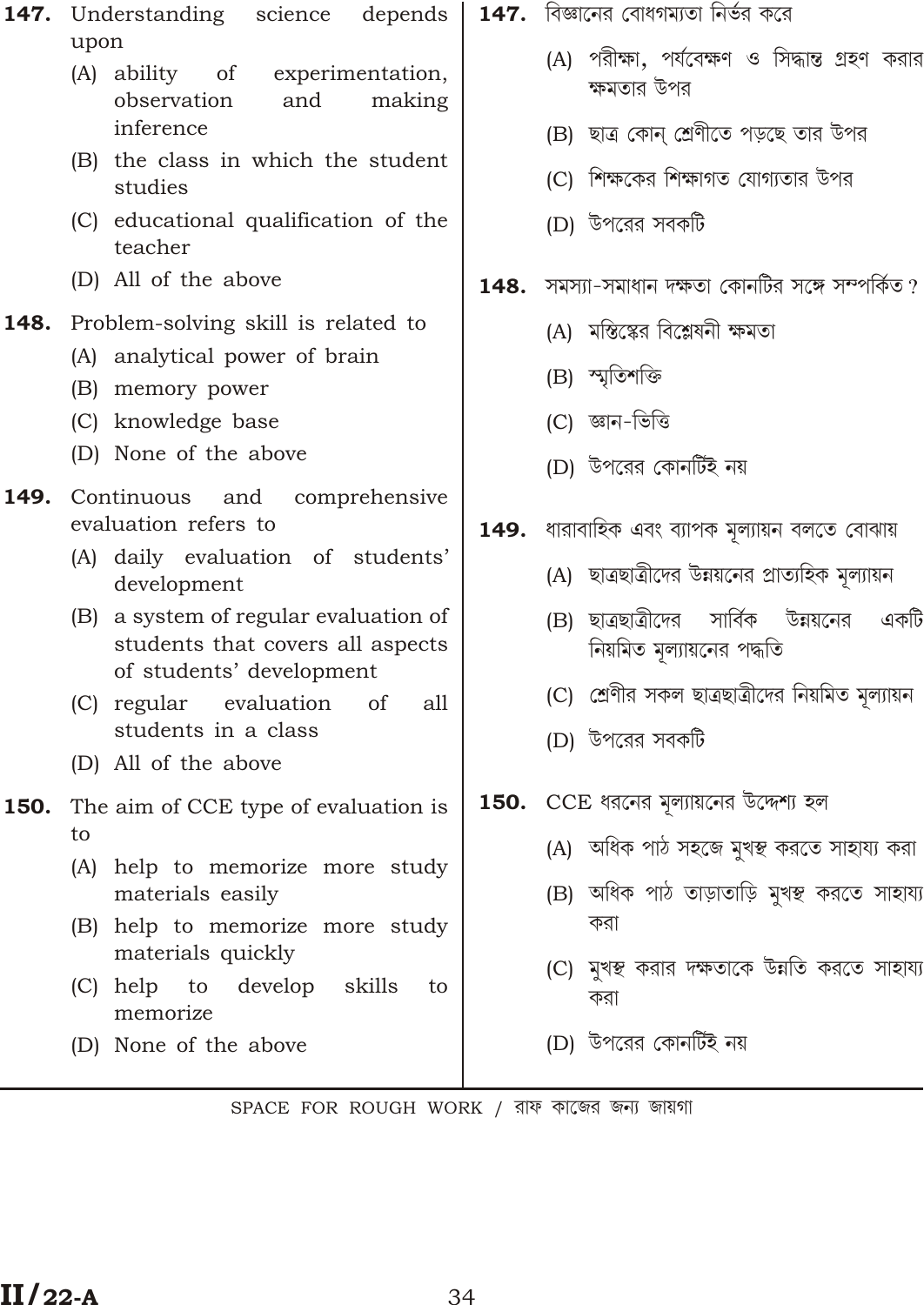| Candidates have to answer Question Nos. 91   পরীক্ষার্থীদের প্রশ্ন সংখ্যা 91 থেকে 150 উত্তর করতে হবে |  |
|------------------------------------------------------------------------------------------------------|--|
| to 150 either from Part—IV (Mathematics   হয় ভাগ—IV (গণিত এবং বিজ্ঞান) থেকে <i>অথবা</i> ভাগ—V       |  |
| and Science) or from Part—V (Social (সমাজবিদ্যা) থেকে।                                               |  |
| Studies).                                                                                            |  |

# $PART-V$  /  $\triangledown$  /  $\triangledown$

**SOCIAL STUDIES / সমাজবিদ্যা** 

**Directions**: Answer the following questions by selecting the *correct option*.

- 91. The Indus Valley Civilization is also known as Harappan Culture because
	- (A) Harappa was the first site discovered in the Indus Valley Civilization
	- (B) Harappa was the capital city of the Indus Valley Civilization
	- (C) most of the important evidence of the Indus Valley Civilization have been discovered from the Harappa
	- (D) None of the above
- 92. In which Veda, the inhabitant of Aryans is called as Aryavarta?
	- (A) Yajur Veda
	- (B) Rig Veda
	- (C) Sama Veda
	- (D) None of the above
- 93. Which among the following is not a part of the 'Chaturashram'?
	- (A) Garhastha
	- (B) Sanyasa
	- (C) Nirbana
	- (D) None of the above
- **94.** Digambaras were the followers of
	- (A) Bhadrabahu
	- (B) Sthulabhadra
	- (C) Parsvanath
	- (D) None of them

*নির্দেশিকা : সঠিক উত্তর* নির্বাচন করে নিচের প্রশ্নগুলির উত্তর দাও।

- **91.** সিন্ধ সভ্যতা হরপ্পা সংস্কৃতি নামেও পরিচিত কারণ
	- (A) সিন্ধু সভ্যতা প্ৰথম হরপ্পায় আবিম্কৃত হয়েছিল
	- (B) হরপ্পা ছিল সিন্ধু সভ্যতার রাজধানী
	- (C) সিন্ধু সভ্যতার বেশীরভাগ গুরুত্বপূর্ণ প্রমাণ হরপ্পায় আবিষ্কত হয়েছিল
	- (D) উপরের কোনর্টিই নয়
- **92.** কোন বেদে আর্যদের বাসস্থানকে আর্যাবর্ত বলা হয় ?
	- (A) যজুৰ্বেদ
	- (B) ঋগবেদ
	- (C) সামবেদ
	- (D) উপরের কোনর্টিই নয়
- 93. নিচের কোনটি 'চতুরাশ্রম'-এর অংশ নয়?
	- (A) গাৰ্হস্থ্য
	- $(B)$  সন্ন্যাস
	- $(C)$  নিৰ্বাণ
	- (D) উপরের কোনর্টিই নয়
- 94. দিগম্বরা ছিলেন
	- (A) ভদ্রবাহুর অনুগামী
	- (B) স্থলভদ্রের অনুগামী
	- (C) পার্শ্বনাথের অনুগামী
	- (D) এঁদের কেউই নন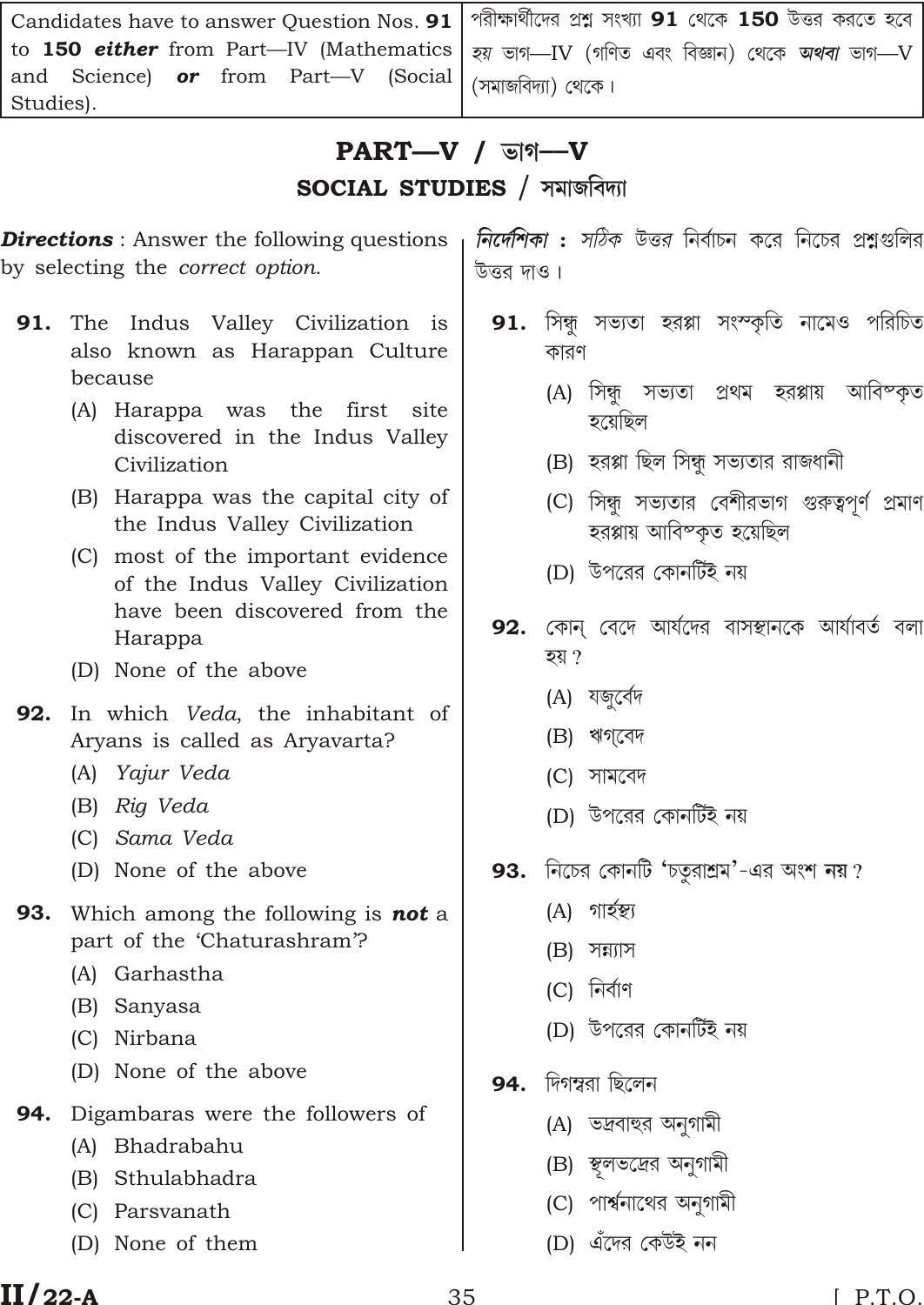- Which of the following indicates 95. Bhikk11?
	- (A) Jain Tirthankara
	- (B) Hindu Monk
	- (C) Buddhist Saint
	- (D) None of the above
- 96. Among the 16th Mahajanapadas, which one was situated on the bank of river Godavari?
	- (A) Anga
	- (B) Avanti
	- (C) Asmak
	- (D) None of the above
- 97. Which one of the following does not belong to the Pallava style of architecture?
	- (A) Mahendra style
	- (B) Mamalla style
	- (C) Rajraj style
	- (D) None of the above
- 98. Which Sultan was prohibited the drinking and selling of wine in Delhi?
	- (A) Ala-ud-din
	- (B) Balban
	- (C) Jalal-ud-din
	- (D) None of them
- 99.  $In$ the Battle of Haldighat, Rana Pratap of Mewar was defeated by
	- (A) Bhagawan Das
	- (B) Man Singh
	- (C) Ratan Singh
	- (D) None of them
- 95. নিচের কোনটি ভিক্ষু নির্দেশ করে?
	- (A) জৈন তীৰ্থঙ্কর
	- (B) হিন্দু সন্ন্যাসী
	- (C) বৌদ্ধ সন্ন্যাসী
	- (D) উপরের কোনর্টিই নয়
- 96. ষোড়শ মহাজনপদগুলির মধ্যে নিচের কোনটি গোদাবরী নদীর তীরে অবস্থিত?
	- $(A)$  অঙ্গ
	- (B) অবন্তী
	- (C) অস্মক
	- (D) উপরের কোনর্টিই নয়
- 97. নিচের কোনটি পল্লব স্থাপত্য রীতি নয়?
	- (A) মহেন্দ্ৰ রীতি
	- (B) মামল্ল রীতি
	- (C) রাজরাজ রীতি
	- (D) উপরের কোনর্টিই নয়
- **98.** কোন্ সুলতান দিল্লীতে মদ্যপান ও বিক্ৰি বন্ধ  $\overline{\phi}$ রেন $\gamma$ 
	- (A) আলাউদ্দিন
	- $(B)$  বলবন
	- (C) জালালউদ্দিন
	- (D) এঁদের কেউই নন
- 99. মেবারের রাণা প্রতাপ হলদিঘাটের যুদ্ধে পরাজিত হয়েছিলেন
	- (A) ভগবান দাসের দ্বারা
	- (B) মান সিংহের দ্বারা
	- (C) রতন সিংহের দ্বারা
	- (D) এঁদের কেউই নন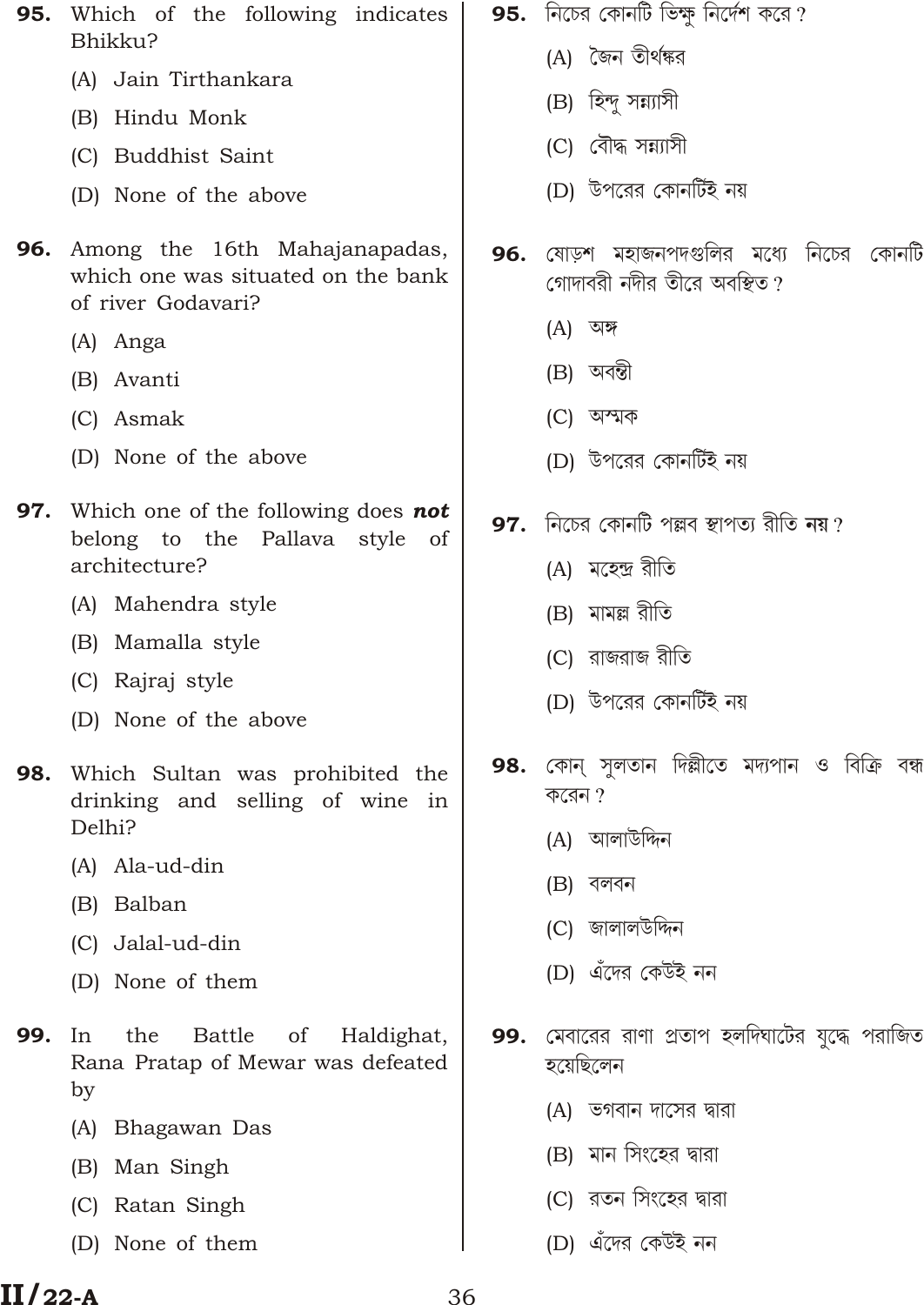| 100. | The Peacock (Mayur) Throne was<br>constructed during the reign of            |      | <b>100.</b> ময়ুর সিংহাসন তৈরী হয়েছিল                       |
|------|------------------------------------------------------------------------------|------|--------------------------------------------------------------|
|      | (A) Jahangir                                                                 |      | (A) জাহাঙ্গীরের রাজত্বকালে                                   |
|      | (B) Shah Jahan                                                               |      | (B) শাজাহানের রাজত্বকালে                                     |
|      | (C) Darasiko                                                                 |      | (C) দারাশিকোর রাজত্বকালে                                     |
|      | (D) None of the above                                                        |      | (D) উপরের কোনর্টিই নয়                                       |
| 101. | When did the Munda Revolt start?                                             |      | $101.$ কখন মুণ্ডা বিদ্রোহ শুরু হয়েছিল ?                     |
|      | 1855-1856<br>(A)                                                             |      | 1855-1856<br>(A)                                             |
|      | 1887–1888<br>(B)                                                             |      | 1887-1888<br>(B)                                             |
|      | $(C)$ 1899-1900                                                              |      | 1899-1900<br>(C)                                             |
|      | (D) None of the above                                                        |      | (D) উপরের কোনর্টিই নয়                                       |
| 102. | Which phase of Indian National<br>Congress followed the policy of            | 102. | `ভারতীয় জাতীয় কংগ্রেসের কোন্ পর্ব 'রাজনৈতিক                |
|      | 'political mendicancy'?                                                      |      | ভিক্ষাবৃত্তি' নীতি অনুসরণ করেছিল ?                           |
|      | (A) 1st phase, 1885–1905                                                     |      | (A) প্ৰথম পৰ্ব, 1885-1905                                    |
|      | (B) 2nd phase, 1902-1906                                                     |      | (B) দ্বিতীয় পৰ্ব, 1902-1906                                 |
|      | (C) 3rd phase, 1914-1922                                                     |      | (C) তৃতীয় পর্ব, 1914-1922                                   |
|      | (D) None of the above                                                        |      | (D) উপরের কোনর্টিই নয়                                       |
| 103. | In Chauri-Chaura incident, how<br>many police person were killed by          | 103. | চৌরীটৌরা ঘটনায় কতজন পুলিশ জনগণ দ্বারা<br>নিহত হয়েছিল ?     |
|      | the mob?                                                                     |      | 19<br>(A)                                                    |
|      | $(A)$ 19<br>(B) 22                                                           |      | 22<br>(B)                                                    |
|      | (C)<br>27                                                                    |      | (C)<br>27                                                    |
|      | None of the above<br>(D)                                                     |      | (D) উপরের কোনর্টিই নয়                                       |
| 104. | leaving India,<br>where<br>did<br>After<br>Subhash Chandra Bose reach first? | 104. | ভারত ত্যাগের পর সুভাষচন্দ্র বসু কোথায় প্রথম<br>পৌঁছেছিলেন ? |
|      | (A) Japan                                                                    |      | জাপান<br>(A)                                                 |
|      | Germany<br>(B)                                                               |      | জার্মানী<br>(B)                                              |
|      | Russia<br>(C)                                                                |      | রাশিয়া<br>(C)                                               |
|      | None of the above<br>(D)                                                     |      | (D) উপরের কোনর্টিই নয়                                       |
| 105. | 'Jamai Khata' practice is related<br>to the                                  | 105. | 'জামাই খাটা' রীতি সম্পর্কিত                                  |
|      | Hiknanani marriage ritual<br>(A)                                             |      | (A) হিকনানানী বিবাহ প্রথার সাথে                              |
|      | Kaijagnani marriage ritual<br>(B)                                            |      | কাইজগ্নানী বিবাহ প্ৰথার সাথে<br>(B)                          |
|      | Tuimaknani marriage ritual<br>(C)                                            |      | (C) তুইমক্নানী বিবাহ প্ৰথার সাথে                             |
|      | None of the above<br>(D)                                                     |      | (D) উপরের কোনর্টিই নয়                                       |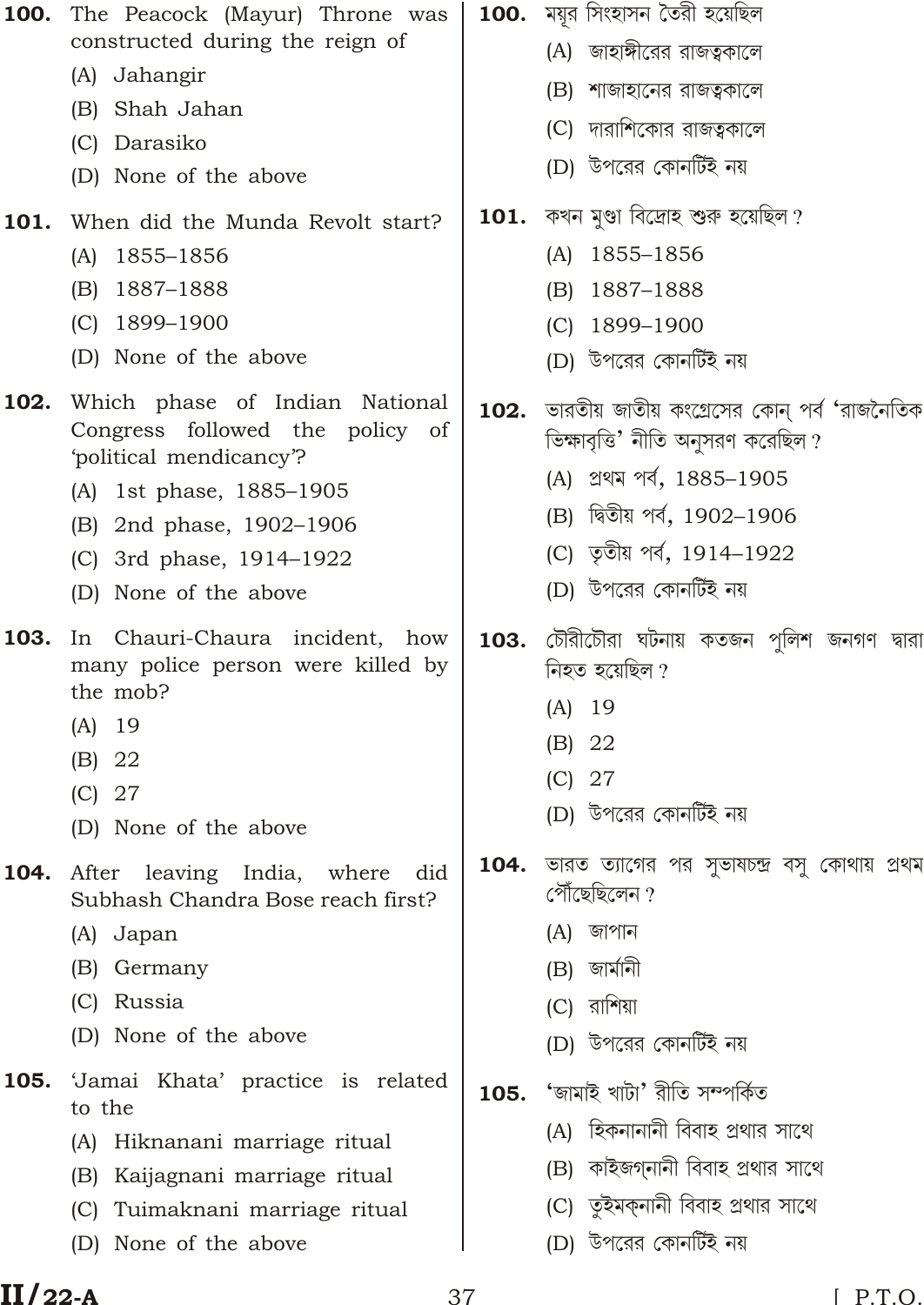| 106. | The planet Mercury is moving round<br>the Sun by | $106.$ বুধ গ্রহটি সূর্যকে প্রদক্ষিণ করে |
|------|--------------------------------------------------|-----------------------------------------|
|      | (A) 365 days                                     | (A) 365 দিনে                            |
|      | (B) 165 days                                     | (B) 165 দিনে                            |
|      | $(C)$ 88 days                                    | (C) 88 দিনে                             |
|      | (D) None of the above                            | (D) উপরের কোনর্টিই নয়                  |
| 107. | The local time is determined by                  |                                         |
|      | (A) longitude                                    | (A) দ্রাঘিমারেখার দ্বারা                |
|      | (B) central meridian                             | (B) মধ্যরেখার দারা                      |
|      | (C) parallels of latitude                        | (C) অক্ষরেখার দ্বারা                    |
|      | (D) None of the above                            | (D) উপরের কোনর্টিই নয়                  |
| 108. | The mantle crust boundary is called              | 108. ম্যান্টেল ভূত্বকের সীমাকে বলা হয়  |
|      | (A) Mohorovicic discontinuity                    | (A) মোহোরোভিসিক বিযুক্তি                |
|      | (B) Gutenberg discontinuity                      | (B) গুটেনবাৰ্গ বিযুক্তি                 |
|      | (C) Core                                         | (C) কেন্দ্ৰমণ্ডল                        |
|      | (D) None of the above                            | (D) উপরের কোনর্টিই নয়                  |
| 109. | The unstratified rock is                         | 109. অন্তরীভূত শিলা হল                  |
|      | (A) igneous rock                                 | (A) আগ্নেয় শিলা                        |
|      | (B) sedimentary rock                             | (B) পাললিক শিলা                         |
|      | (C) metamorphic rock                             | (C) রূপান্তরিত শিলা                     |
|      | (D) None of the above                            | (D) উপরের কোনর্টিই নয়                  |
| 110. | Canyons are formed in                            | $110.$ ক্যানিয়ন গঠিত হয়               |
|      | (A) temperate region                             | (A) নাতিশীতোষ্ণ অঞ্চলে                  |
|      | (B) desert region                                | মরু অঞ্চলে<br>(B)                       |
|      | (C) tundra region                                | (C) তুন্দ্ৰা অঞ্চলে                     |
|      | (D) None of the above                            | (D) উপরের কোনর্টিই নয়                  |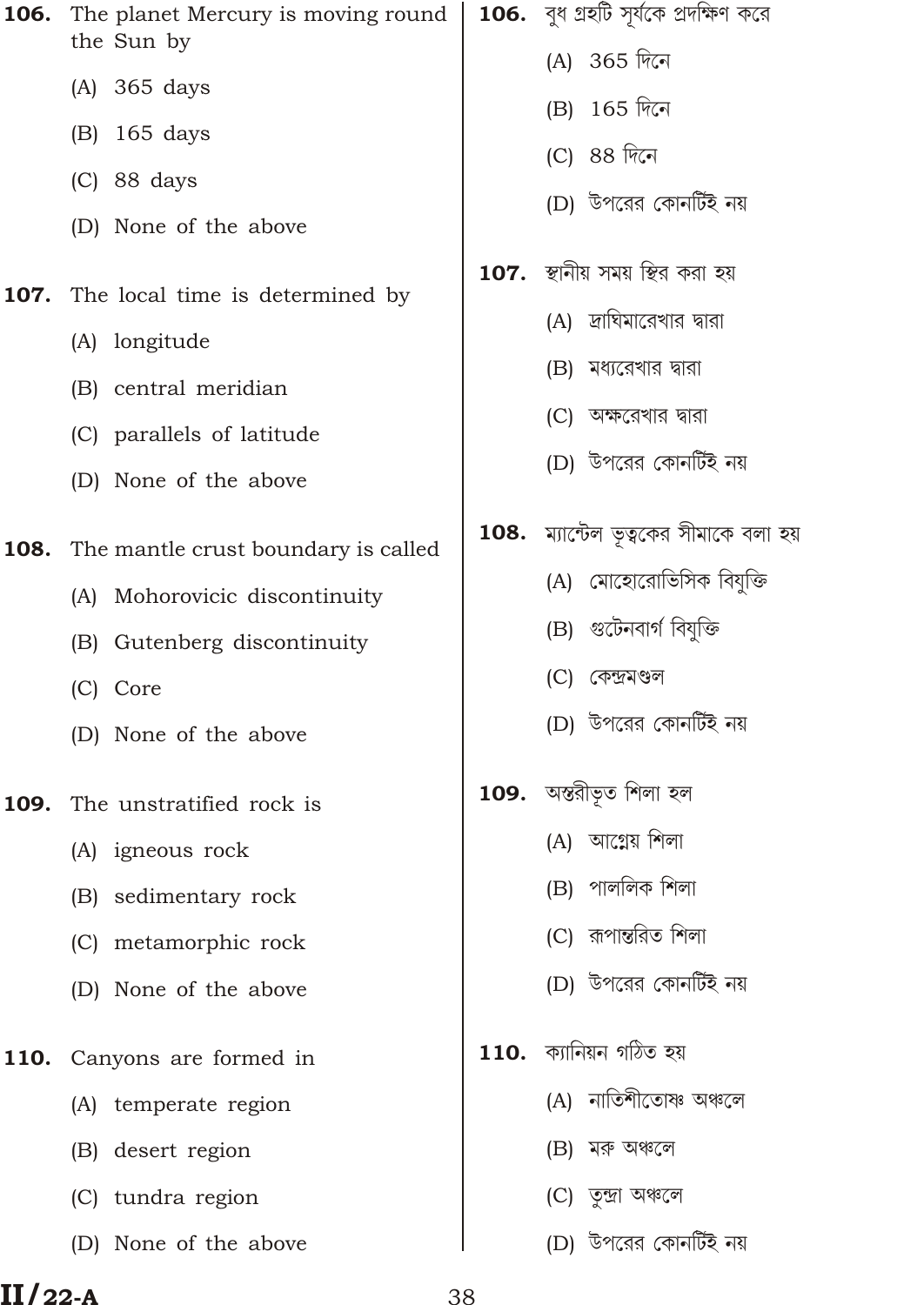| 111. | Pediment is formed                               | $111.$ পেডিমেন্ট গঠিত হয়                  |
|------|--------------------------------------------------|--------------------------------------------|
|      | (A) at the mouth of river                        | (A) নদীর মোহনায়                           |
|      | (B) in the middle course of river                | (B) নদীর মধ্যপ্রবাহে                       |
|      | (C) at the mountain valley                       | (C) পাৰ্বত্য উপত্যকায়                     |
|      | (D) None of the above                            | (D) উপরের কোনর্টিই নয়                     |
| 112. | The variation of temperature is<br>controlled by | $112.$ তাপমাত্রার পার্থক্য নিয়ন্ত্রিত হয় |
|      | (A) latitude                                     | (A) অক্ষাংশ দ্বারা                         |
|      | (B) altitude                                     | (B) উচ্চতা দ্বারা                          |
|      | (C) ocean currents                               | (C) সমুদ্রশ্রোত দ্বারা                     |
|      | (D) All of the above                             | (D) উপরের সবকটি                            |
| 113. | High tide and low tide are mainly<br>caused by   | $113.$ জোয়ার এবং ভাটার প্রধান কারণ হল     |
|      | (A) rotation of the Earth                        | (A) পৃথিবীর আবর্তন গতি                     |
|      | (B) attraction of the Sun                        | (B) সূর্যের আকর্ষণ                         |
|      | (C) attraction of the Moon                       | (C) চন্দ্রের আকর্ষণ                        |
|      | (D) All of the above                             | (D) উপরের সবকটি                            |
| 114. | Suez Canal is connected with                     |                                            |
|      | the Mediterranean Sea and the<br>(A)             | $114.$ সুয়েজ খাল যুক্ত করেছে              |
|      | Red Sea                                          | (A)  ভূমধ্যসাগর এবং লোহিত সাগরকে           |
|      | (B) the Caspian Sea and the Aral<br>Sea          | (B) কাম্পিয়ান সাগর এবং আরল সাগরকে         |
|      | (C) the Red Sea and the Nile River               | (C) লোহিত সাগর এবং নীল নদকে                |
|      | (D) None of the above                            | (D) উপরের কোনর্টিই নয়                     |
| 115. | Meenambakkam Airport is located<br>in            | $\bf 115.$ মিনামবক্কম বিমানবন্দরটি অবস্থিত |
|      | Mangalore<br>(A)                                 | (A) ম্যাঙ্গালোরে                           |
|      | Trivandrum<br>(B)                                | ত্ৰিবান্দ্ৰমে<br>(B)                       |
|      | (C) Chennai                                      | (C) চেন্নাইতে                              |
|      | (D) None of the above                            | (D) উপরের কোনর্টিই নয়                     |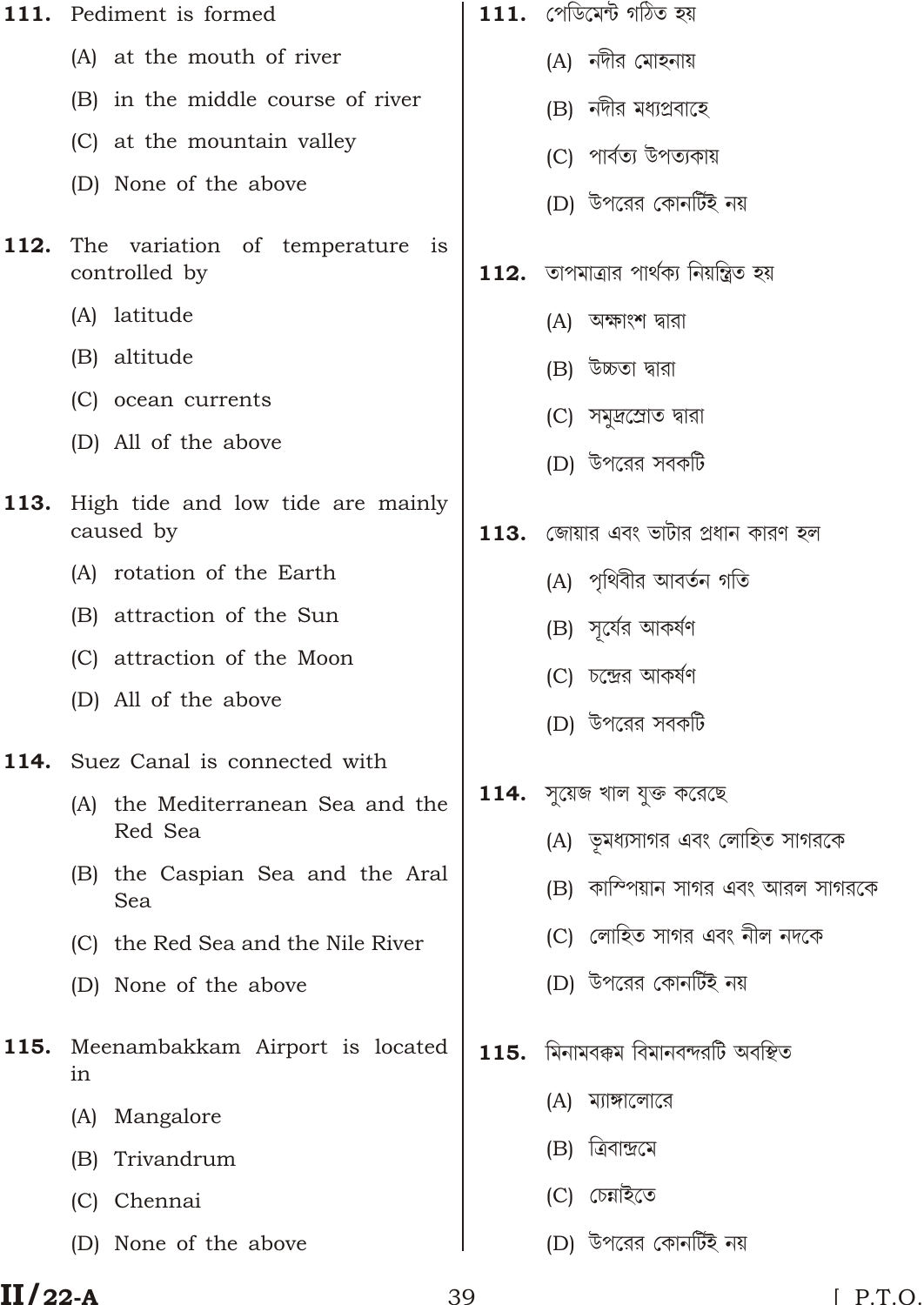| 116. | The world's largest river island<br>'Majuli' is located in                  |      | 116. পৃথিবীর বৃহৎ নদীসমৃদ্ধ দ্বীপ 'মাজুলী' অবস্থিত          |
|------|-----------------------------------------------------------------------------|------|-------------------------------------------------------------|
|      | (A) the Indus River                                                         |      | (A) সিন্ধু নদীতে                                            |
|      | (B) the Ganges River                                                        |      | (B) গঙ্গা নদীতে                                             |
|      | (C) the Brahmaputra River                                                   |      | (C) ব্ৰহ্মপুত্ৰ নদীতে                                       |
|      | (D) None of the above                                                       |      | (D) উপরের কোনর্টিই নয়                                      |
| 117. | The manganese-producing area in<br>Odisha is                                |      | 117. উড়িষ্যার ম্যাঙ্গানীজ-উৎপাদক অঞ্চলটি হল<br>(A) বেলারী  |
|      | (A) Bellary                                                                 |      | (B) কোরাপুট                                                 |
|      | (B) Koraput                                                                 |      | (C) ধানবাদ                                                  |
|      | (C) Dhanbad                                                                 |      | (D) উপরের কোনর্টিই নয়                                      |
|      | (D) None of the above                                                       |      | <b>118.</b> ডেঙ্গু হল একটি                                  |
| 118. | Dengue is $a$ /an                                                           |      | (A) জৈবিক বিপর্যয়                                          |
|      | (A) biological disaster                                                     |      | (B) বায়ুমণ্ডলীয় বিপর্যয়                                  |
|      | (B) atmospheric disaster                                                    |      | (C) পাৰ্থিব বিপৰ্যয়                                        |
|      | (C) terrestrial disaster                                                    |      | (D) উপরের কোনর্টিই নয়                                      |
|      | (D) None of the above                                                       |      |                                                             |
| 119. | Which<br>country is the<br>largest<br>producer of crude steel in the world? |      | 119. পৃথিবীর কোন্ দেশটিতে বৃহৎ ক্রুড ইস্পাত<br>উৎপাদিত হয়? |
|      | (A) Japan                                                                   |      | (A) জাপান                                                   |
|      | (B) China                                                                   |      | (B) চীন                                                     |
|      | (C) USA                                                                     |      | (C) মার্কিন যুক্তরাষ্ট্র                                    |
|      | (D) None of the above                                                       |      | (D) উপরের কোনর্টিই নয়                                      |
| 120. | Spring wheat is grown in                                                    | 120. | বসন্তকালীন গম উৎপাদিত হয়                                   |
|      | (A) tropical region                                                         |      | (A) ক্ৰান্তীয় অঞ্চলে                                       |
|      | (B) tundra region                                                           |      | (B) তুন্দ্ৰা অঞ্চলে                                         |
|      | (C) temperate region                                                        |      | (C) নাতিশীতোষ্ণ অঞ্চলে                                      |
|      | (D) All of the above                                                        |      | (D) উপরের সবকটি                                             |
|      |                                                                             |      |                                                             |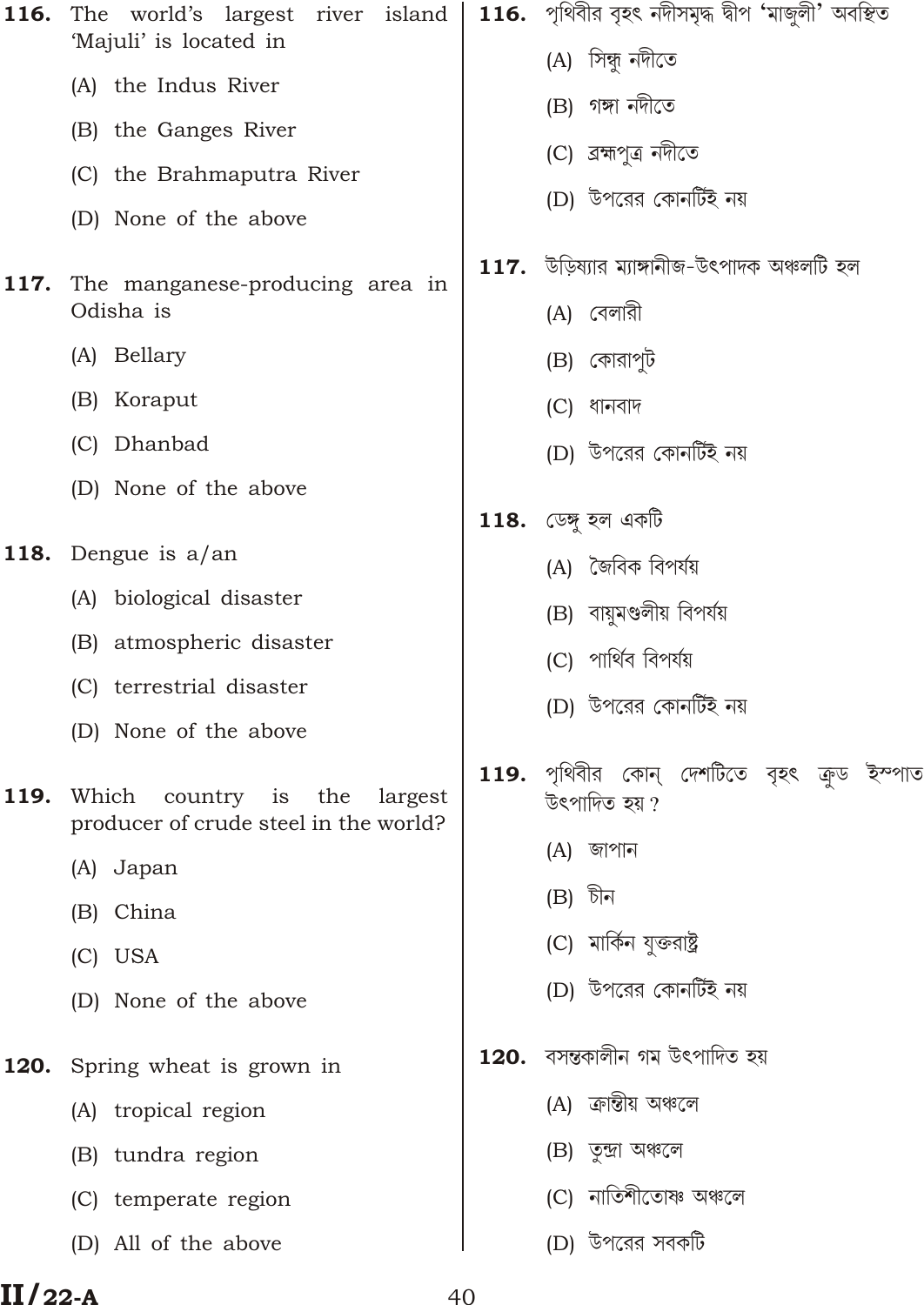| What is the date of the International<br>Women's Day?                              |      | 121. আন্তৰ্জাতিক নারী দিবস কোন্ তারিখে পালিত<br>হয় ?                               |
|------------------------------------------------------------------------------------|------|-------------------------------------------------------------------------------------|
| $(A)$ 21 June                                                                      |      | (A) 21 জুন                                                                          |
| $(B)$ 5 May                                                                        |      | $(B)$ 5 মে                                                                          |
| (C) 8 March                                                                        |      | $(C)$ 8 মাৰ্চ                                                                       |
| (D) None of the above                                                              |      | (D) উপরের কোনর্টিই নয়                                                              |
| The law against child labour was<br>implemented in the year                        | 122. | শিশু শ্রমের বিরুদ্ধে আইন কার্যকরী হয় কোন্<br>সালে ?                                |
| $(A)$ 2006                                                                         |      | $(A)$ 2006                                                                          |
| (B) 2005                                                                           |      | (B) 2005                                                                            |
| $(C)$ 2003                                                                         |      | $(C)$ 2003                                                                          |
| (D) None of the above                                                              |      | (D) উপরের কোনর্টিই নয়                                                              |
| A Lok Adalat is generally presided<br>over by                                      | 123. | লোক আদালতে সাধারণত সভাপতিত্ব করেন                                                   |
| (A) a judge of the High Court                                                      |      | (A) উচ্চ আদালতের একজন বিচারপতি                                                      |
| (B) a retired judge                                                                |      | (B) একজন অবসরপ্রাপ্ত বিচারপতি                                                       |
| (C) a judge of the District Court                                                  |      | (C) জেলা আদালতের একজন বিচারপতি                                                      |
| (D) None of the above                                                              |      | (D) উপরের কোনর্টিই নয়                                                              |
| What is the full form of UNICEF?                                                   |      | 124. UNICEF-এর সম্পূর্ণ রূপটি কি?                                                   |
| (A) United Nations Children's Fund                                                 |      | (A) United Nations Children's Fund                                                  |
| Nations<br>(B) United<br>Information,<br>Culture and Educational Forum             |      | Nations<br>(B) United<br>Information,<br>Culture and Educational Forum              |
| (C) United Nations Cultural and<br><b>Educational Fund</b>                         |      | (C) United Nations Cultural and<br><b>Educational Fund</b>                          |
| (D) None of the above                                                              |      | (D) উপরের কোনর্টিই নয়                                                              |
| The Right to Education (RTE) Act,<br>2009 is known as                              | 125. | শিক্ষার অধিকার (RTE) আইন, 2009 নিচের<br>কোন নামে পরিচিত ?                           |
| Right<br>Children<br>$(A)$ the<br>of<br>to<br>Compulsory Education<br>Act,<br>2009 |      | of Children<br>$(A)$ The<br>Right<br>to<br>Education<br>Compulsory<br>Act,<br>2009  |
| Right<br>Free<br>$(B)$ the<br>to<br>and<br>Compulsory<br>Education<br>Act,<br>2009 |      | The<br>Right<br>Free<br>(B)<br>to<br>and<br>Education<br>Compulsory<br>Act,<br>2009 |
| (C) the Right of Children to Free<br>and Compulsory Education Act,<br>2009         |      | (C) The Right of Children to Free<br>and Compulsory Education Act,<br>2009          |
|                                                                                    |      |                                                                                     |
|                                                                                    |      |                                                                                     |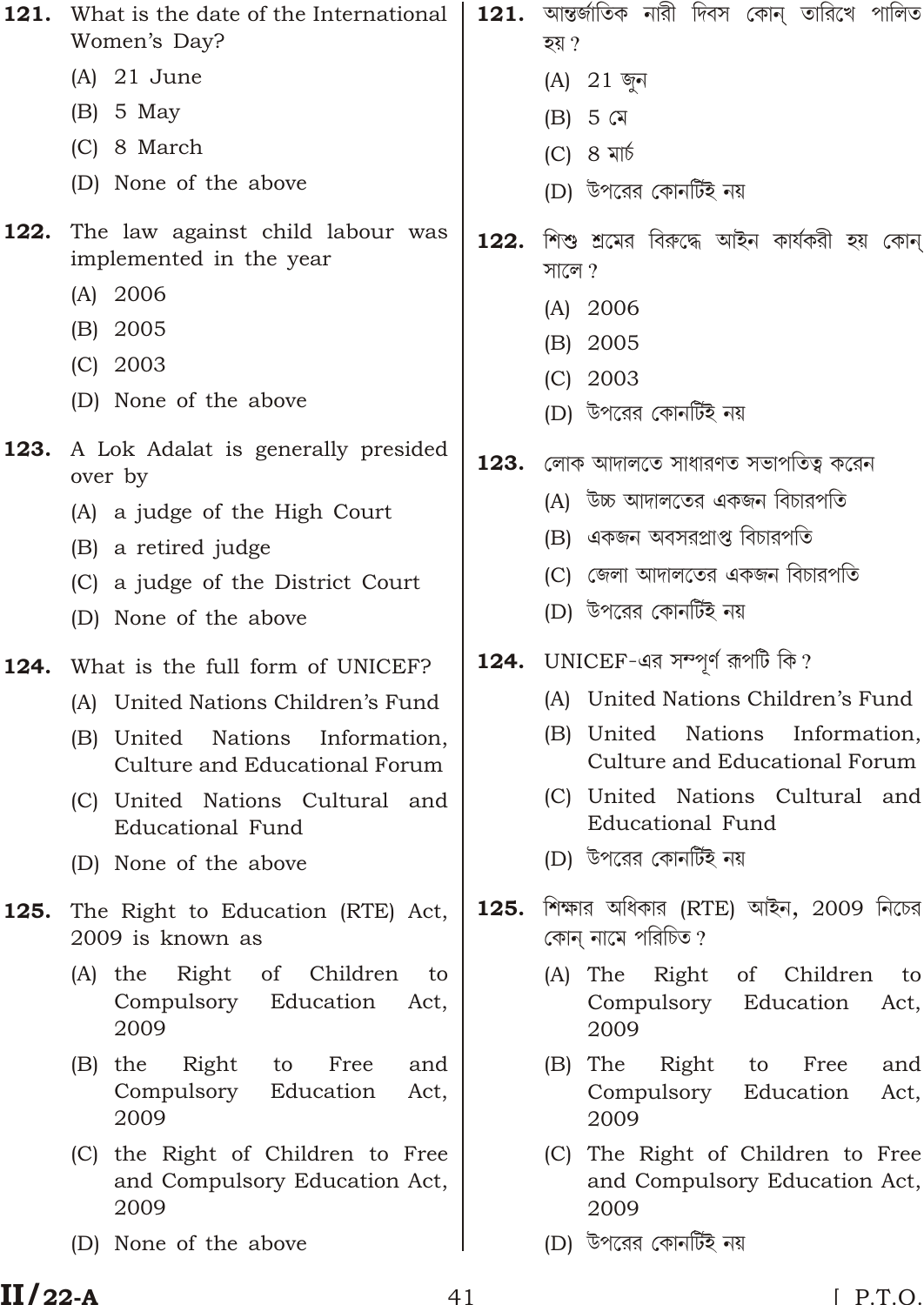- The Right to Education (RTE) Act, 126. 2009 describes the modalities of the importance of education for children between the age of
	- (A) 4 years to 14 years
	- (B) 6 years to 14 years
	- (C) 6 years to 16 years
	- (D) 6 years to 18 years
- 127. What is the full form of NCTE?
	- (A) National Council of Teacher Education
	- (B) National Commission of Teacher Education
	- (C) National Council of Training and Education
	- (D) National Council for Teacher Education
- 128. TTAADC is a/an
	- (A) Autonomous Area Council
	- (B) Dependent District Council
	- (C) Autonomous District Council
	- (D) Tribal Area Council
- **129.** Which of the following organizations of United Nations (UN) related with education?
	- (A) UNICEF
	- (B) UNESCO
	- $(C)$  UNO
	- (D) UNSC
- 130. Right to property is now
	- (A) fundamental right
	- (B) legal right
	- (C) economic right
	- (D) None of the above
- $126.$  শিক্ষার অধিকার (RTE) আইন,  $2009$  কোন বয়স স্তরের শিশুদের শিক্ষার গুরুত্বপূর্ণ দিকসমূহ নিয়ে পর্যালোচনা ও দিকনির্দেশ করেছেন?
	- (A) 4 বছর থেকে 14 বছর
	- (B) 6 বছর থেকে 14 বছর
	- (C) 6 বছর থেকে 16 বছর
	- (D) 6 বছর থেকে 18 বছর
- NCTE-এর সম্পূর্ণ রূপটি কি? 127.
	- (A) National Council of Teacher Education
	- (B) National Commission of Teacher Education
	- (C) National Council of Training and Education
	- (D) National Council for Teacher Education
- **128.** TTAADC হল একটি
	- (A) Autonomous Area Council
	- (B) Dependent District Council
	- (C) Autonomous District Council
	- (D) Tribal Area Council
- 129. সম্মিলিত জাতিপুঞ্জের (UN) কোন্ সংগঠন শিক্ষা বিষয়ের সঙ্গে সম্পর্কিত?
	- (A) UNICEF
	- (B) UNESCO
	- $(C)$  UNO
	- (D) UNSC
- 130. বর্তমানে সম্পত্তির অধিকার হল
	- (A) মৌলিক অধিকার
	- (B) আইনগত অধিকার
	- (C) অর্থনৈতিক অধিকার
	- (D) উপরের কোনর্টিই নয়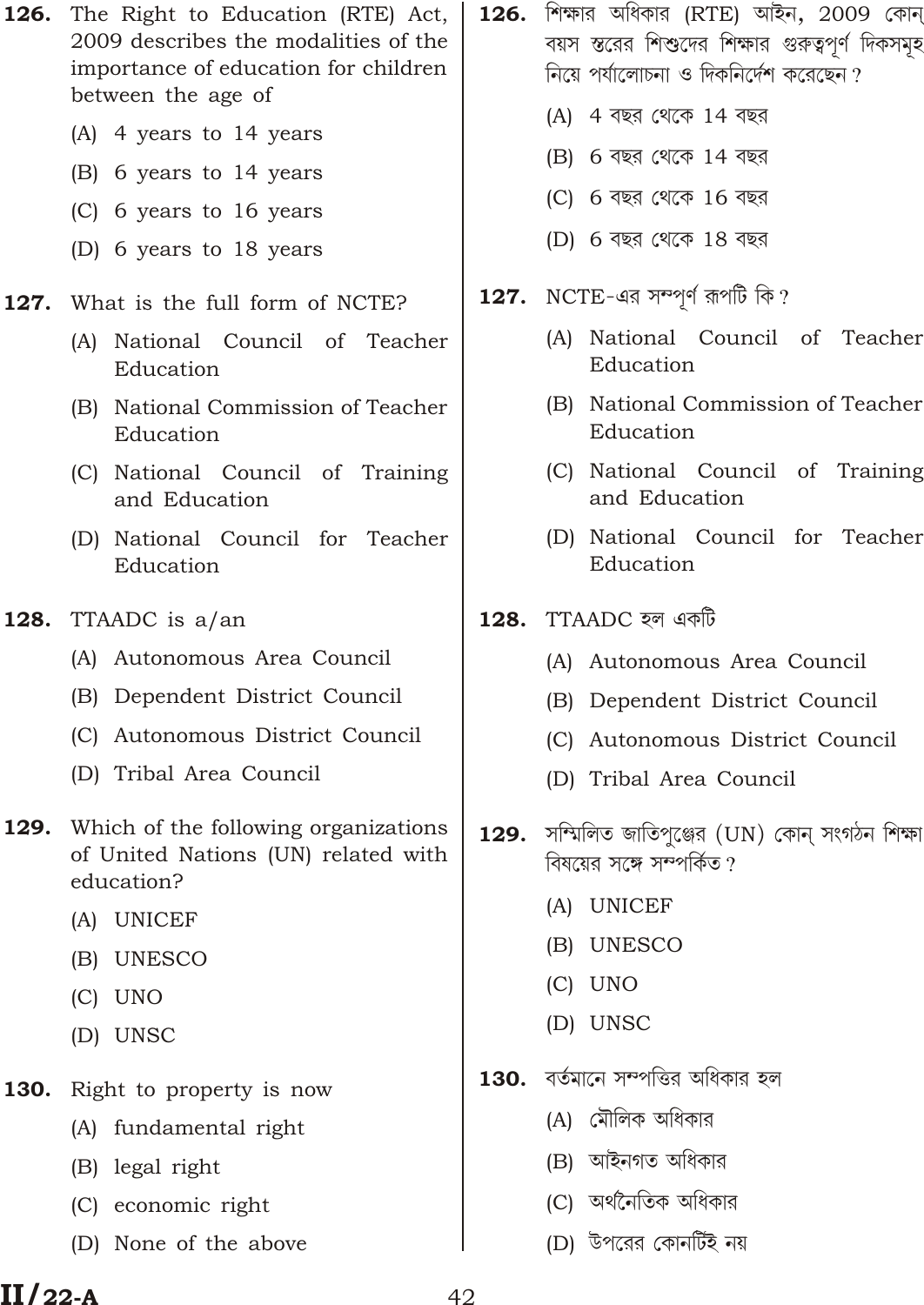|      | <b>131.</b> Who can dissolve the Rajya Sabha?                            | 131. | কে রাজ্যসভা ভেঙ্গে দিতে পারেন ?                      |
|------|--------------------------------------------------------------------------|------|------------------------------------------------------|
|      | (A) President                                                            |      | (A) রাষ্ট্রপতি                                       |
|      | (B) Prime Minister                                                       |      | (B) প্ৰধানমন্ত্ৰী                                    |
|      | (C) Speaker                                                              |      | (C) অধ্যক্ষ                                          |
|      | (D) None of them                                                         |      | (D) এঁদের কেউই নন                                    |
| 132. | Who<br>appoints the<br>Council<br><sub>of</sub><br>Ministers of a State? | 132. | রাজ্য মন্ত্রীসভার সদস্যদের কে নিয়োগ করেন ?          |
|      | (A) President                                                            |      | (A) রাষ্ট্রপতি                                       |
|      | (B) Chief Minister                                                       |      | (B) মুখ্যমন্ত্ৰী                                     |
|      | (C) Governor                                                             |      | (C) রাজ্যপাল                                         |
|      | (D) None of them                                                         |      | (D) এঁদের কেউই নন                                    |
| 133. | Who is the Chief Executive Head of                                       |      | $133.$ রাজ্যের মুখ্য প্রশাসনিক প্রধান কে ?           |
|      | a State?                                                                 |      | (A) মুখ্যমন্ত্ৰী                                     |
|      | (A) Chief Minister                                                       |      | (B) রাজ্যপাল                                         |
|      | (B) Governor                                                             |      | (C) বিধানসভার অধ্ <del>যক্ষ</del>                    |
|      | (C) Speaker of the Bidhan Sabha                                          |      | (D) এঁদের কেউই নন                                    |
|      | (D) None of them                                                         |      |                                                      |
| 134. | The Prime Minister of India is the<br>Chairman of                        | 134. | ভারতের প্রধানমন্ত্রী চেয়ারম্যানের পদ অলংকৃত<br>করেন |
|      | (A) NITI Aayog                                                           |      | নীতি আয়োগের<br>(A)                                  |
|      | Finance Commission<br>(B)                                                |      | (B) অর্থ কমিশনের                                     |
|      | (C) Minorities Commission                                                |      | (C) সংখ্যালঘু কমিশনের                                |
|      | (D) None of the above                                                    |      | (D) উপরের কোনর্টিই নয়                               |
| 135. | When the Tripura Panchayat Act,<br>1993 came into effect?                | 135. | ত্রিপুরা পঞ্চায়েত আইন, 1993 কবে কার্যকরী<br>হয় ?   |
|      | 1996<br>(A)                                                              |      | (A) 1996                                             |
|      | 1994<br>(B)                                                              |      | 1994<br>(B)                                          |
|      | 1995<br>(C)                                                              |      | 1995<br>(C)                                          |
|      | (D) None of the above                                                    |      | (D) উপরের কোনর্টিই নয়                               |
|      |                                                                          |      |                                                      |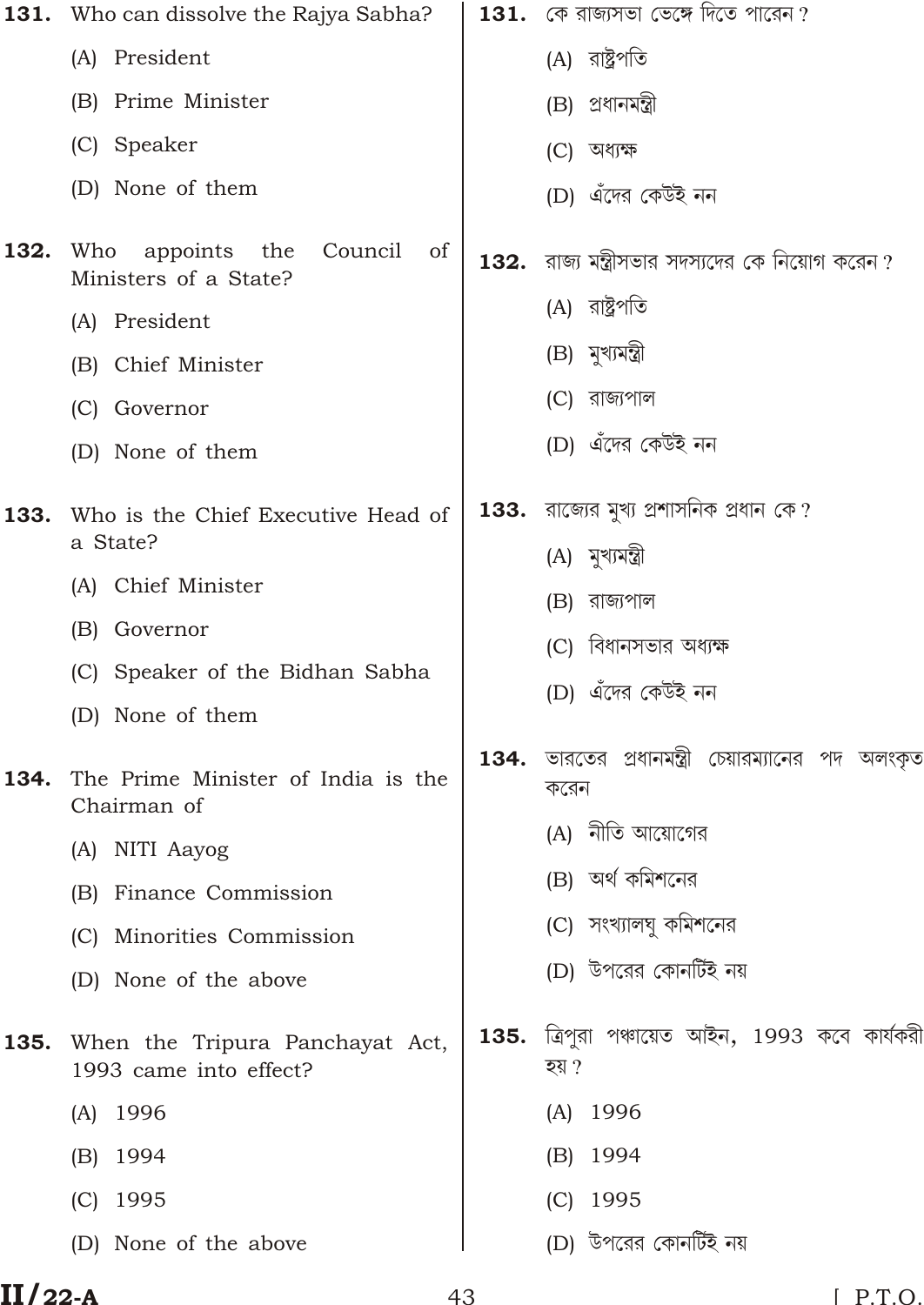- What is the most important for a 136. teacher?
	- (A) To maintain strict discipline in class
	- (B) To be punctual in class
	- (C) To remove difficulties of the students
	- (D) To be a good orator
- 137. When the students become failed, it can be understood that
	- (A) the system has failed
	- (B) the teacher's personal failure
	- (C) the textbook's failure
	- (D) the individual student's failure
- 138. The success of a teacher is
	- (A) high achievement of students
	- (B) good traits of his/her personality
	- (C) his/her regular teaching
	- (D) his/her good character
- 139. Women are better teachers at primary level because
	- (A) they behave more patiently with children
	- (B) they are ready to work with low salary
	- (C) higher qualification is not needed in this profession
	- (D) they have less chances in other profession
- 140. A student comes late in your class. Then you will
	- (A) punish him/her
	- (B) try to know the reason
	- (C) inform to his/her parents
	- (D) not pay attention there
- **136.** একজন শিক্ষকের পক্ষে সবচেয়ে গুরুত্বপূর্ণ কি?
	- (A) শ্রেণীকক্ষে কঠোর নিয়মানবর্তিতা বজায় রাখা
	- (B) শ্ৰেণীকক্ষে সময়নিষ্ঠ হওয়া
	- (C) ছাত্রছাত্রীদের অসুবিধাগুলি দূর করা
	- (D) ভালো বক্তা হওয়া
- ছাত্ৰছাত্ৰীরা অকৃতকার্য হলে তার থেকে বোঝা যায় 137.
	- (A) ব্যবস্থার ব্যর্থতা
	- (B) শিক্ষকের ব্যক্তিগত ব্যর্থতা
	- (C) পাঠ্যপুস্তকের ব্যর্থতা
	- (D) ছাত্ৰছাত্ৰীর ব্যক্তিগত ব্যৰ্থতা
- 138. একজন শিক্ষকের সাফল্য হল
	- (A) ছাত্ৰছাত্ৰীদের উচ্চ দক্ষতা অৰ্জন
	- (B) তার ব্যক্তিত্বের ভালো বৈশিষ্ট্য
	- (C) তার নিয়মিত পাঠদান
	- (D) তার ভালো চরিত্র
- স্তরে মহিলারা প্ৰাথমিক 139. অপেক্ষাকত ভালো শিক্ষিকা হন কারণ
	- (A) তারা বাচ্চাদের সঙ্গে বেশী ধৈর্যসহকারে আচরণ করতে পারেন
	- (B) তারা কম পারিশ্রমিকেও কাজ করতে রাজি থাকেন
	- (C) এই পেশায় উচ্চ যোগ্যতার প্রয়োজন নেই
	- (D) তাদের অন্য পেশায় যাবার সুযোগ কম
- তোমার শ্রেণীতে কোন ছাত্রছাত্রী দেরিতে এলে  $140.$ তৃমি
	- (A) তাকে শাস্তি দেবে
	- (B) কারণ জানতে চেষ্টা করবে
	- (C) তার বাবা-মাকে জানাবে
	- (D) সেদিকে নজর দেবে না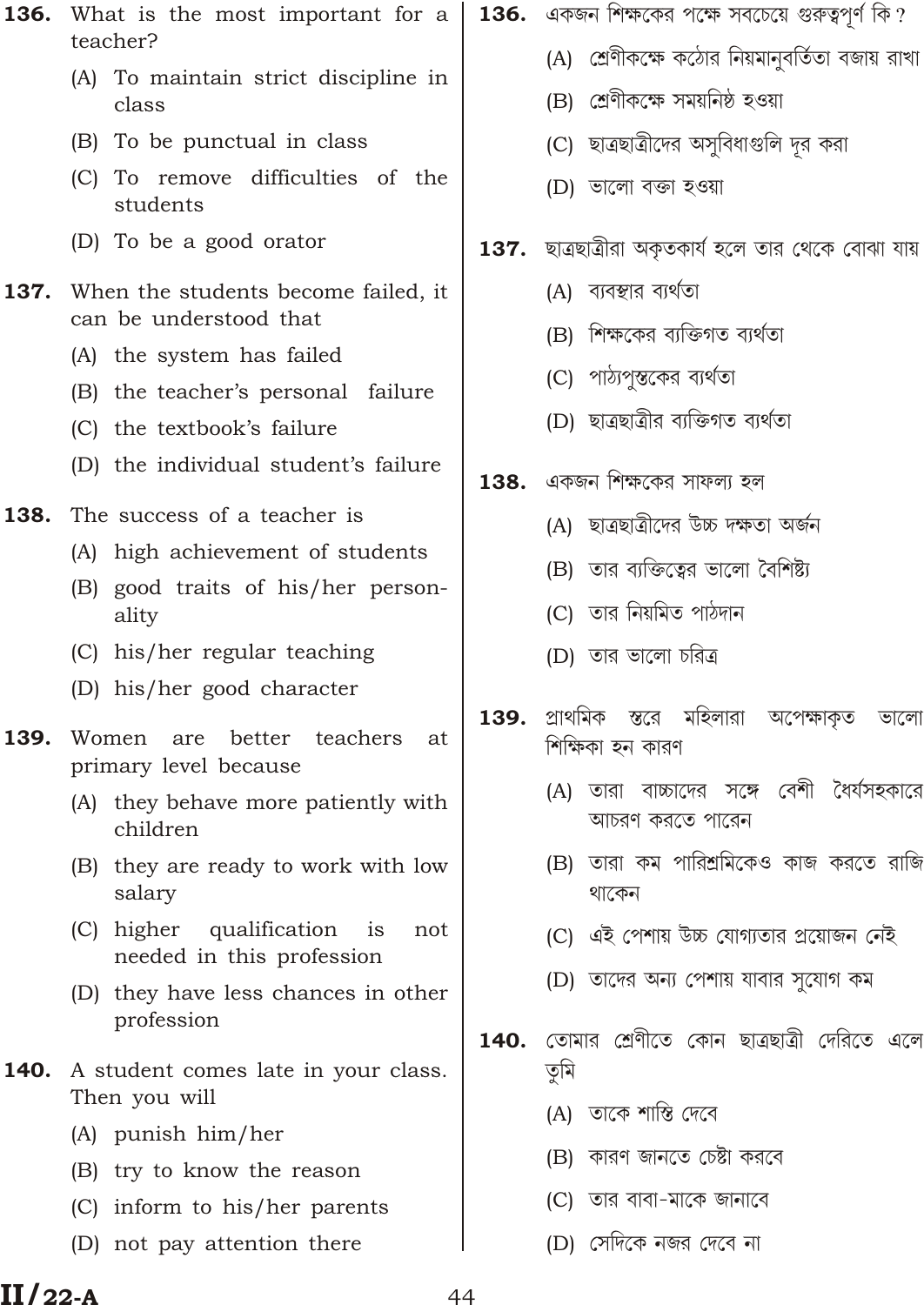- 141. Why students should play games in school?
	- (A) It makes them physically strong
	- (B) It makes works easier for teachers
	- (C) It helps passing time
	- (D) It develops cooperation and physical balance of the students

#### 142. Effective teaching is a function of

- (A) strict classroom discipline
- (B) students' self-learning
- (C) clear and precise communication
- (D) regular teaching
- 143. Family is a means of
	- (A) formal education
	- (B) informal education
	- (C) non-formal education
	- (D) distance education
- 144. Teaching will be effective if the teacher
	- (A) has much experience in delivery of lecture
	- (B) is master of the subject
	- (C) is authoritative
	- (D) starts from preliminary ideas
- 145. Which one is true about project?
	- (A) It is a purposeful activity
	- (B) It is proceeded in natural environment
	- (C) It is accomplished in rural life
	- (D) It is a teacher-centric activity
- 141. ছাত্রছাত্রীদের বিদ্যালয়ে খেলাধুলা করা কেন উচিত ?
	- (A) এতে তারা শারীরিকভাবে শক্তিশালী হয়
	- (B) এতে শিক্ষকদের কাজে সবিধা হয়
	- (C) এটি সময় কাটাতে সাহায্য করে
	- (D) এর ফলে শিক্ষার্থীদের সহযোগিতা  $\mathcal{S}$ শারীরিক ভারসাম্য বৃদ্ধি পায়
- $142.$  কার্যকরী শিক্ষণের একটি কাজ হল
	- (A) শ্ৰেণীকক্ষে কঠিন নিয়মানুবৰ্তিতা
	- (B) ছাত্ৰছাত্ৰীদের স্ব-শিখন
	- (C) সাবলীল  $\circ$ যথাযথ আদান-প্ৰদান (communication)
	- (D) নিয়মিত শিক্ষণ
- $143.$  পরিবার হল
	- (A) প্রথাগত শিক্ষার একটি মাধ্যম
	- (B) প্রথাবহির্ভূত শিক্ষার একটি মাধ্যম
	- (C) প্রথাহীন (non-formal) শিক্ষার একটি মাধ্যম
	- (D) দুরশিক্ষার একটি মাধ্যম
- 144. শিক্ষণ কাৰ্যকরী হয় যদি শিক্ষক
	- (A) বক্তৃতাদানে অভিজ্ঞতাসম্পন্ন হন
	- (B) তার পাঠদানের বিষয়ে সুদক্ষ হন
	- (C) কৰ্তৃত্বপূৰ্ণ হন
	- (D) প্রাথমিক ভাবনার স্তর থেকে পাঠদান শুরু করেন
- $145$ . প্রোজেঈ সম্পর্কে কোনটি সত্য ?
	- (A) এটি একটি উদ্দেশ্যপর্ণ সক্রিয়তা
	- (B) এটিকে প্রাকৃতিক পরিবেশে এগিয়ে নিয়ে যাওয়া হয়
	- (C) এটি গ্ৰামীণ জীবনে সম্পাদিত হয়
	- (D) এটি একটি শিক্ষক-কেন্দ্ৰীক সক্ৰিয়তা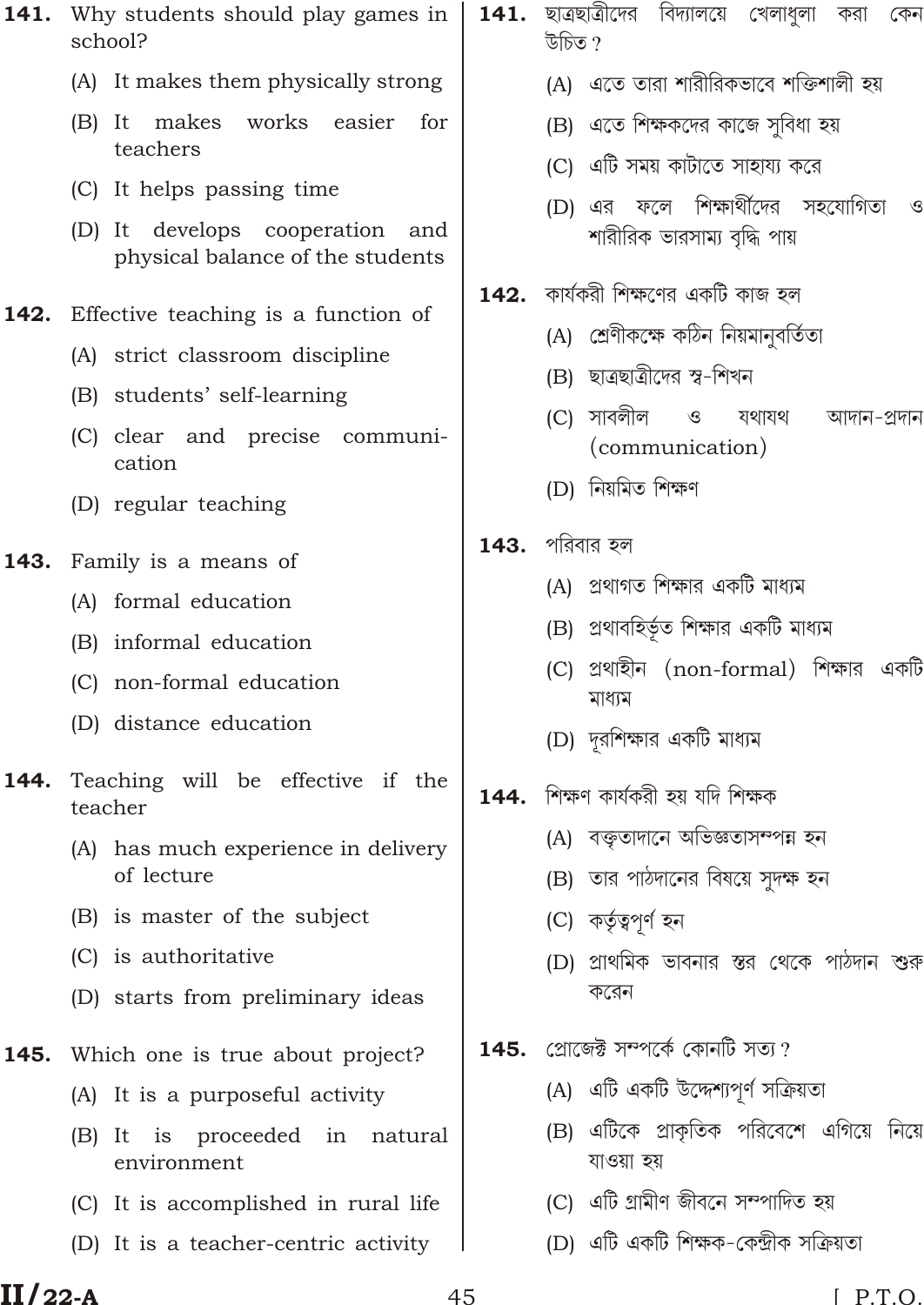| 146. Peer culture contributes in                                      | 146.                           | বন্ধুগোষ্ঠীর সংস্কৃতি সাহায্য করে                                               |
|-----------------------------------------------------------------------|--------------------------------|---------------------------------------------------------------------------------|
| (A) socialization                                                     |                                | (A) সামাজিকীকরণে                                                                |
| (B) individualization                                                 |                                | (B) আত্মমুখীনতায়                                                               |
| $(C)$ Both $(A)$ and $(B)$                                            |                                | (C) (A) ও (B) উভয়েই                                                            |
| (D) None of the above                                                 |                                | (D) উপরের কোনর্টিই নয়                                                          |
| What is the most important while<br>writing on blackboard?            | 147.                           | ব্ল্যাকবোর্ডে লেখার সময় কোনটি সবচেয়ে জরুরী ?                                  |
| (A) Good hand-writing                                                 |                                | (A) ভালো হাতের লেখা                                                             |
| (B) Clarity in writing                                                |                                | (B) লেখার স্বচ্ছতা                                                              |
| (C) Writing in big letters                                            |                                | (C) বড় বড় অক্ষরে লেখা                                                         |
| (D) Maintaining straight line                                         |                                | (D) সরলরেখা বজায় রাখা                                                          |
| To maintain interest among the<br>students in class, a teacher should |                                | <b>148.</b> ছাত্ৰছাত্ৰীদের আগ্ৰহ বজায় রাখার জন্য শ্রেণীকক্ষে<br>একজন শিক্ষকের  |
| (A) use teaching aids                                                 |                                | (A) শিক্ষা-সহায়ক উপাদান ব্যবহার করা উচিত                                       |
| (B) read out the text                                                 |                                | (B) বিষয়টি পাঠ করা উচিত                                                        |
| (C) ask questions                                                     |                                | (C) প্ৰশ্ন জিজ্ঞাসা করা উচিত                                                    |
|                                                                       |                                | (D)  ধারাবাহিক বক্তৃতা দান করা উচিত                                             |
| The basic aim of a teacher is                                         |                                |                                                                                 |
| (A) to help students to get through<br>the exams                      |                                | 149. একজন শিক্ষকের মূল লক্ষ্য হল<br>(A) ছাত্রছাত্রীদের পরীক্ষা পাশে সহায়তা করা |
| (B) to make students disciplined                                      |                                | (B) ছাত্রছাত্রীদের নিয়মানুবর্তী করে তোলা                                       |
| to develop the<br>abilities<br>of<br>(C)<br>students                  |                                | (C) ছাত্ৰছাত্ৰীদের দক্ষতা বিকশিত করা                                            |
| (D) None of the above                                                 |                                | (D) উপরের কোনর্টিই নয়                                                          |
| Students are passive in                                               | 150.                           | ছাত্ৰছাত্ৰীরা অসক্ৰিয় থাকে                                                     |
| (A) project method                                                    |                                | (A) গ্রোজেক্ট পদ্ধতিতে                                                          |
| (B) discovery method                                                  |                                | (B) আবিষ্কার (discovery) পদ্ধতিতে                                               |
| (C) inquiry method                                                    |                                | (C) অনুসন্ধান পদ্ধতিতে                                                          |
| (D) lecture method                                                    |                                | (D) বক্তৃতা পদ্ধতিতে                                                            |
|                                                                       | (D) deliver continuous lecture |                                                                                 |